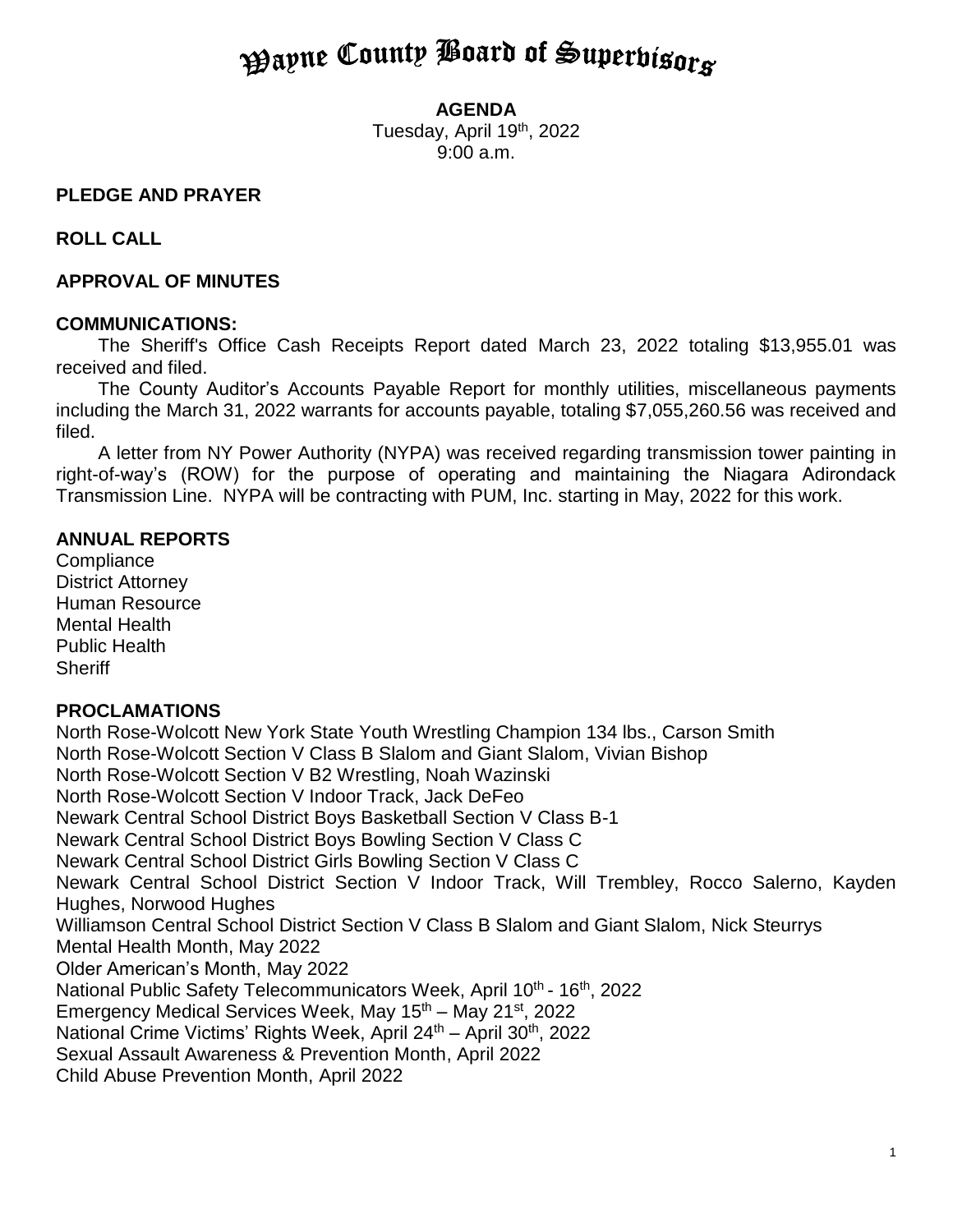# **PRIVILEGE OF THE FLOOR:**

# **SCHEDULED BUSINESS**

## **COM. #7 – HUMAN SERVICES – VERNO, LEONARD, JOHNSON, DONALTY, METTLER**

- 7-1 Authorization to Sign Amended Agreement with Child Caring Institution Elmcrest Children's **Center**
- 7-2 Authorization to Sign Amended Agreement with Child Caring Institution Villa of Hope (St. Joseph's Villa)
- 7-3 Authorization to Sign Amended Agreement with Child Caring Institution The House of the Good Shepherd
- 7-4 Authorize Contract with Victim Resource Center of the Finger Lakes, Inc. DBA Survivor Advocacy Center for the Provision of Domestic Violence Residential Services
- 7-5 Authorization to Accept \$500,000 Allocation from New York State Office of Children and Family Services (NYS/OCFS) for Maintenance of the MDT/CAC
- 7-6 Authorization to Renew a Contract for Child-Only Services with ARC of Wayne
- 7-7 Authorization to Purchase Replacement Office Equipment for Workforce Development Staff and Amend Budget
- 7-8 Authorization to Retain a Part-Time Attorney for the Department of Social Services and Amend the 2022 Budget
- 7-9 Authorization to Contract With NYS Industries for the Disabled (NYSID) for Nutrition Programming and Amend the County Budget
- 7-10 Authorization to Submit the 2022 Annual Implementation Plan and OCFS Resource Allocation Plan for Aging & Youth

# **COM. #6 – HEALTH AND MEDICAL SERVICES – ROBUSTO, GROAT, BENDER, EYGNOR, BRADY**

- 6-1 Authorization to Amend Salary for Graduate Practical Nurse Positions at the Nursing Home
- 6-2 Authorizing Annual Historical License and Agreement with P&NP Computer Services, Inc. And Wayne County Nursing Home
- 6-3 Authorization to Contract with Wayne-Finger Lakes BOCES for Transportation for the Early Intervention and Pre-K Programs
- 6-4 Authorization to Amend Related Services Contracts with Providers of Services for Preschoolers with Handicapping Conditions
- 6-5 Authorization to Contract with New York State Department of Health for the Provision of Rabies Control Activities
- 6-6 Authorization to Renew or Establish Contracts of Affiliation between Wayne Behavioral Health Network and Local Area Colleges & Universities for Student Fieldwork Internship Education
- 6-7 Authorization of Support to Keep Open the In-Patient Psychiatric Unit at Newark Wayne Community Hospital

# **COM. #5 – GOVERNMENT OPERATIONS – LASHER, DONALTY, KOLCZYNSKI, CHATFIELD, EYGNOR**

- 5-1 Authorization to Apply for Extension of the C003252-1110000 Shoebox Grant for the Wayne County Board of Elections
- 5-2 Authorization to Rescind Resolution No. 100-19 and Define Compensation for the Oversight of the Workers' Compensation Self-Insurance Plan
- 5-3 Authorization to Abolish a Part-Time Personnel Clerk and Create a Full-Time Account Clerk Position and Amend the 2022 Budget

# **COM. #4 – ECONOMIC DEV. AND PLANNING – JOHNSON, GROAT, CHATFIELD, ROBUSTO, LASHER**

4-1 Authorization to Approve Broadband Funding and Partnership Agreement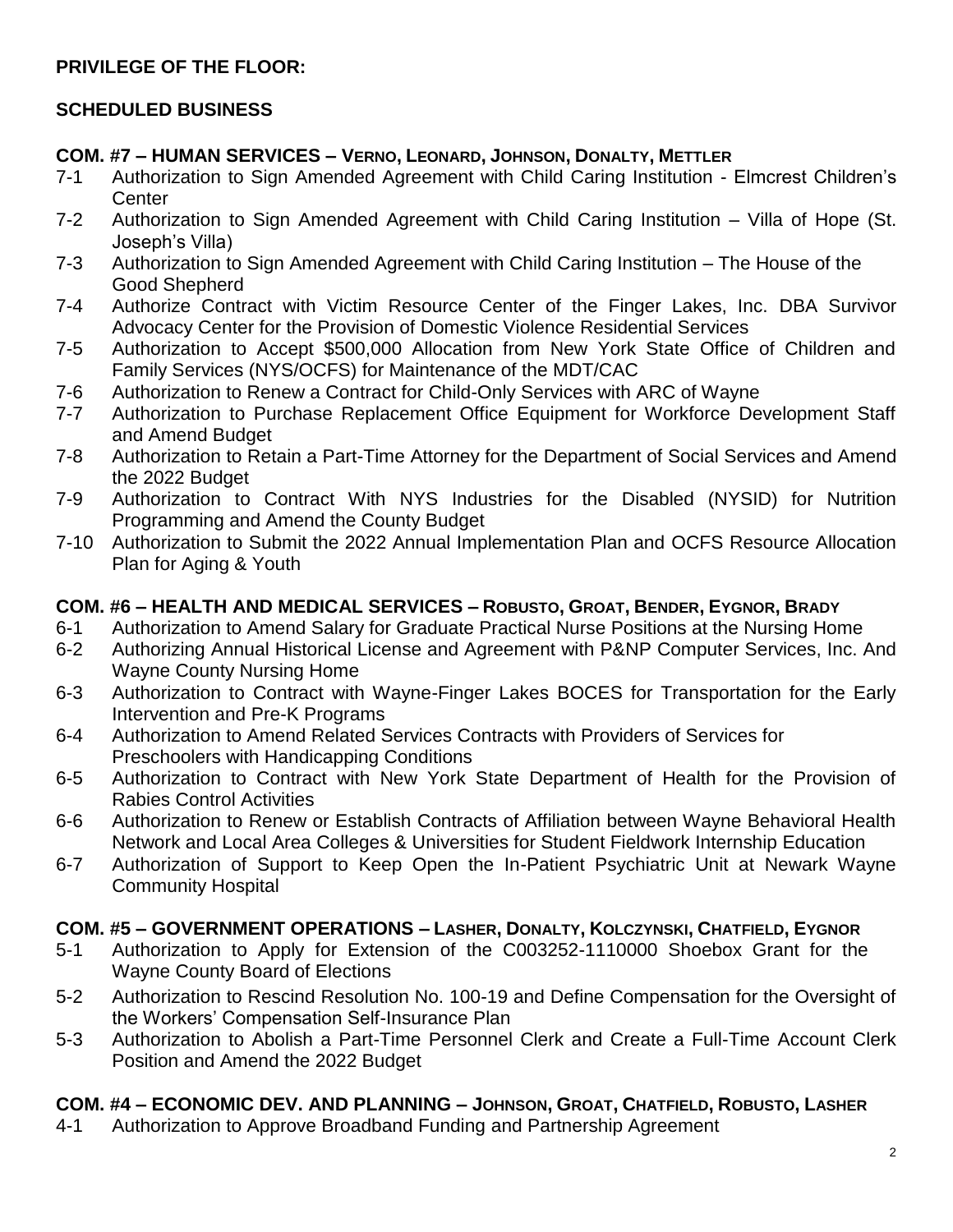4-2 Authorization to Set Public Hearing for Inclusion of Land in a Certified Agricultural District

# **COM. #3 – PUBLIC WORKS – CHATFIELD, KOLCZYNSKI, VERNO, METTLER, BRADY**

- 3-1 Authorization to Declare Vehicles Surplus in the Public Works Department
- 3-2 Authorization to Enter Into Agreements with the Towns of Marion, Palmyra, Savannah and Williamson for Roadside Mowing
- 3-3 Authorization to Create Project in the Highway Department
- 3-4 Authorization to Accept Low Bid for the Farmington Road Bridge Rehabilitation Project
- 3-5 Authorization to Enter Into Agreement with the NYSDOT for Funding Of the Gananda Parkway Preventative Maintenance Project
- 3-6 Authorization to Award Design of Gananda Pavement Preservation Project to Bergmann
- 3-7 Authorization to Award Design of Gananda Parkway Safety Project to Bergmann
- 3-8 Authorization to Award Bid and Purchase Nursing Home Boilers
- 3-9 Authorization to Renew Lease with New York State Senator Pamela Helming
- 3-10 Authorization to Award Contract for B. Forman Park House Painting Project
- 3-11 Authorization to Renew Lease Agreement with Wayne County Action Program for Properties in the Towns of Sodus, Huron and Lyons
- 3-12 Authorization to Amend Public Works Buildings & Grounds Equipment Budget
- 3-13 Authorization to Obtain Permanent Easement for Highway Project
- 3-14 Authorization to Grant Easement to Wayne County Water and Sewer Authority

# **COM. #2 – PUBLIC SAFETY – EYGNOR, VERNO, BENDER, DONALTY, VANLAEKEN**

- 2-1 Authorization to Contract with Attorney to Alleviate Understaffing Issue Due to Position Vacancies in the District Attorney's Office
- 2-2 Authorization to Amend the 2022 Budget to Carry Over The 2021 Remaining Balance for the 2018 Stonegarden Grant Program
- 2-3 Authorization to Amend the 2022 Budget to Carry Over the 2021 Remaining Balance tor the 2019 Stonegarden Grant Program
- 2-4 Authorization to Amend the 2022 Budget to Carry Over the 2021 Remaining Balance tor the 2020 Stonegarden Grant Program
- 2-5 Authorization to Amend the 2022 Budget to Carry Over the 2021 Remaining Balance tor the 2019 State Law Enforcement Terrorism Prevention Program (SLETPP)
- 2-6 Authorization to Amend the 2022 Budget to Carry Over the 2021 Remaining Balance for the 2020 State Law Enforcement Terrorism Prevention Program (SLETPP)
- 2-7 Authorization to Amend the 2022 Budget to Carry Over the 2021 Remaining Balance for the 2019 State Homeland Security Program (SHSP) Grant
- 2-8 Authorization to Amend the 2022 Budget to Carry Over the 2021 Remaining Balance for the 2020 State Homeland Security Program (SHSP) Grant
- 2-9 Authorization to Amend the 2022 Budget to Carry Over the 2021 Remaining Balance for the 2021 State Homeland Security Program (SHSP) Grant
- 2-10 Authorization to Issue Request for Proposals for Implementation Services for the County EMS Capital Project
- 2-11 Authorization to Remove Members from the Technical Decon Team

# **COM. #1 – FINANCE - LEONARD, BENDER, GROAT, ROBUSTO, VAN LAEKEN**

- 1-1 Authorization to Purchase Compliance and Security Software Training Subscription from Knowbe4, Inc.
- 1-2 Authorization to Renew Agreement with Visual Computer Solutions, Inc. for Maintenance of the Shift Scheduling and Time Sheet Software Program for the Office of the Sheriff and E-911
- 1-3 Authorizing Public Auction Sale of Real Property Acquired By the County for Delinquent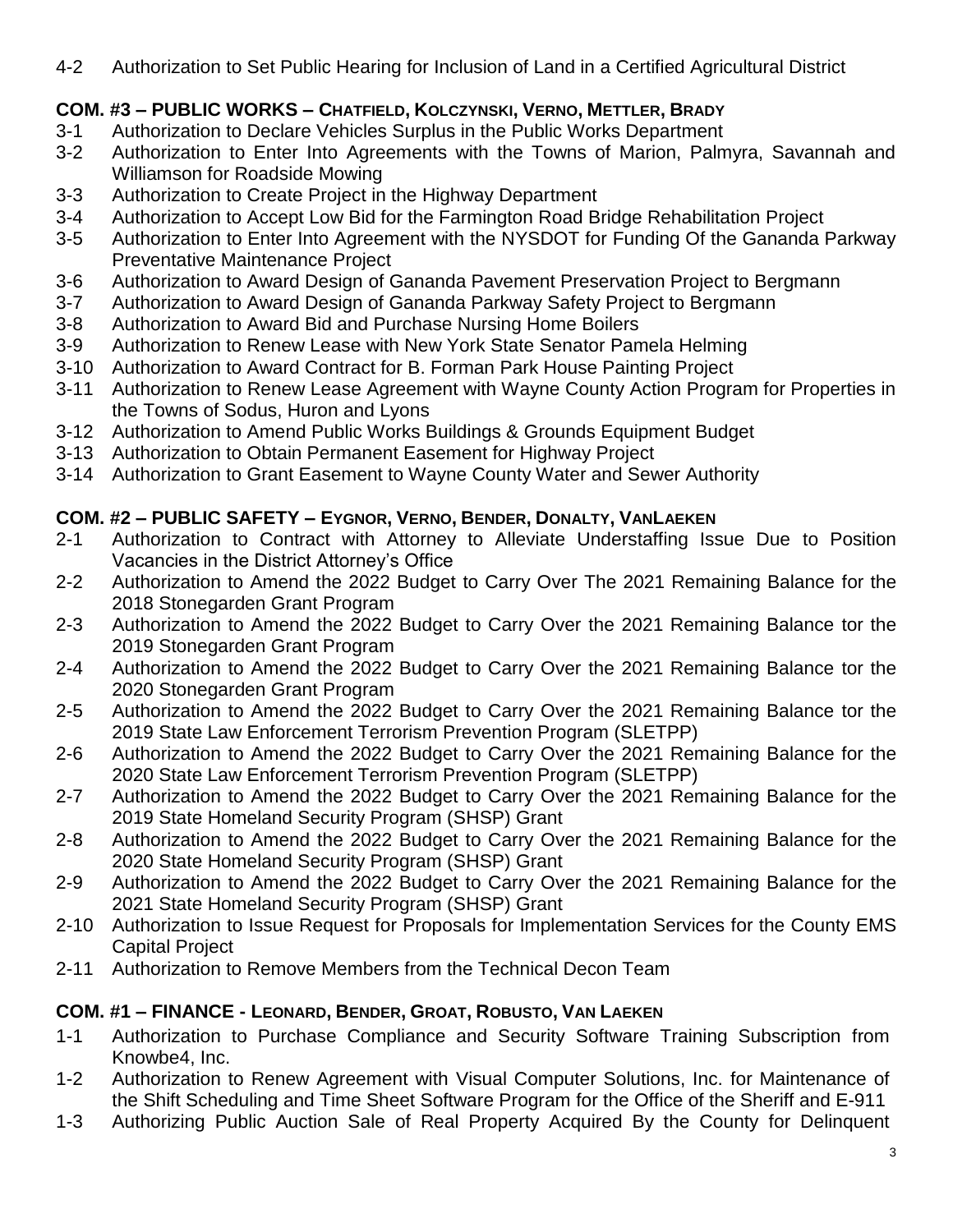Taxes

- 1-4 Approving Applications for Corrected Tax Rolls
- 1-5 Tax Refund Error on Tax Roll
- 1-6 Authorization to Amend Contract with the Bonadio Group for Additional Testing
- 1-7 Authorization to Issue Request for Proposals for Outside Counsel to Assist with Broadband Project Contract Negotiations
- 1-8 Authorization to Enter Into a Memorandum of Agreement with Bargaining Units to Pay Biweekly Stipends to Full and Part-Time Employees
- 1-9 Authorization to Remit Payment to a Member of the Board of Supervisors for Services Provided
- 1-10 Authorization to Reject Bids for the Sale of County Property Town of Rose

# **RULE 14 RESOLUTION**

R1-11 Requesting New York State Legislature to Enact Senate Bill S8707 and Assembly Bill A9778 to Impose a Hotel or Motel or Seasonal Rental Occupancy Tax for the County of Wayne

# **OTHER BUSINESS**

# **ADJOURNMENT**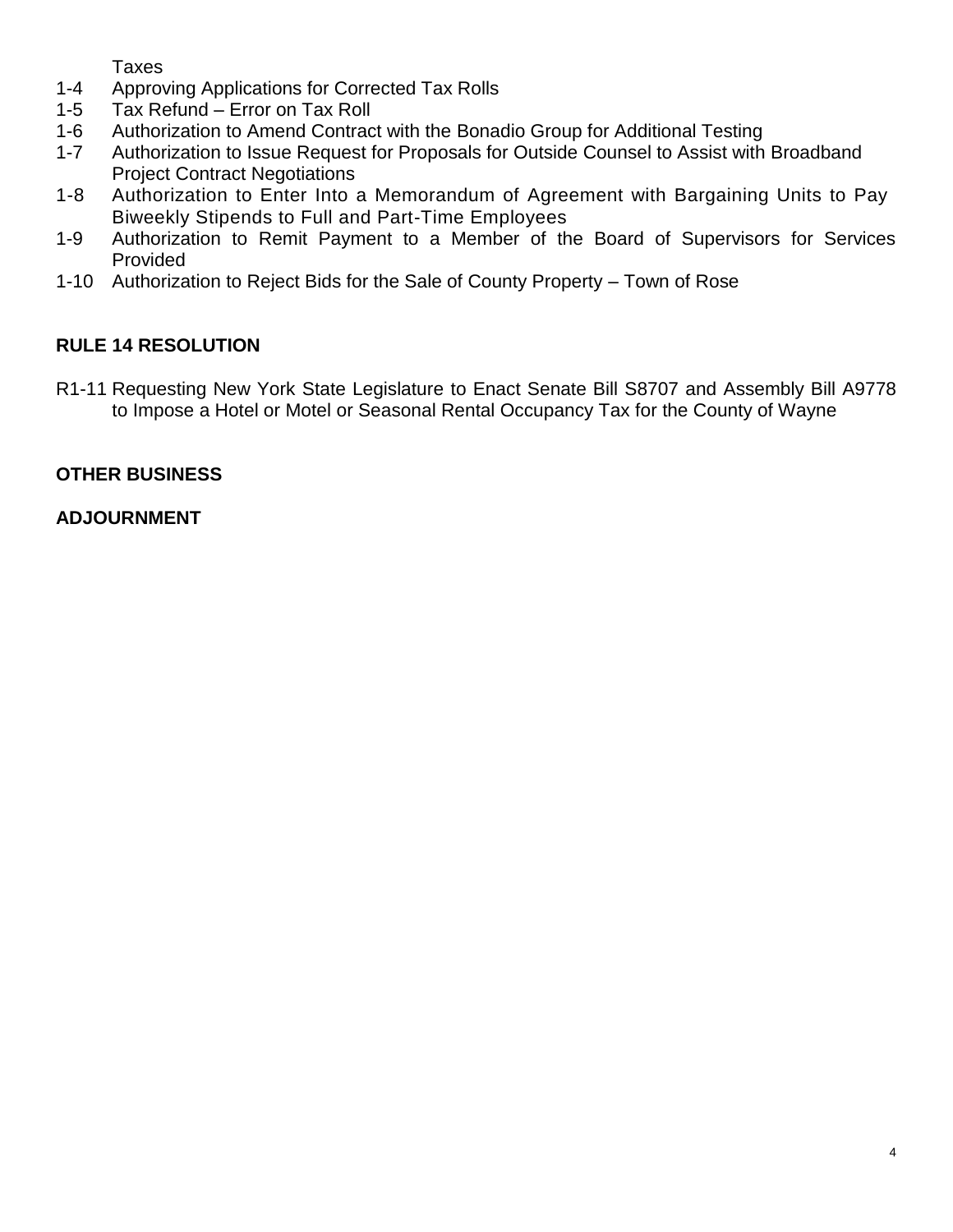#### **COM. #7 – HUMAN SERVICES – VERNO, LEONARD, JOHNSON, DONALTY, METTLER**

# **RESOLUTION 7-1: AUTHORIZATION TO SIGN AMENDED AGREEMENT WITH CHILD CARING INSTITUTION - ELMCREST CHILDREN'S CENTER**

Mr. Verno presented the following:

WHEREAS, Resolution No. 357-21 authorized an Agreement with the Child Caring Institution — Elmcrest Children's Center, for the period of 7/1/21-6/30/24; and

WHEREAS, the wording of such Agreements between local Departments of Social Services and Child Caring Institutions is dictated by the New York State Office of Children and Family Services (NYS OCFS); and

WHEREAS, the NYS OCFS notified the Wayne County Department of Social Services on August 30, 2021 with the issuance of 21-OCFS-ADM-20, that the Agreements needed to be amended to reflect modifications required by the Federal Family First Prevention Services Act and Part L of Chapter 56 of the Laws of 2021; and

WHEREAS, the modifications required include language changes and changes in the procedural activities pertaining to the necessary utilization of Qualified Residential Treatment Programs (QRTP) and Qualified Individuals (QI) when placing a child into a congregate level of care facility; and

WHEREAS, this amended agreement language must be retroactive to the contract start date of 7/1/21, necessitating the use of this amended agreement language for the above agreement; now, therefore, be it

RESOLVED, that the Chairman of the Board of Supervisors is hereby authorized to execute an amended agreement with Elmcrest Children's Center subject to the County Attorney's approval as to form and content for the timeframe 7/1/21-6/30/24.

## **RESOLUTION 7-2: AUTHORIZATION TO SIGN AMENDED AGREEMENT WITH CHILD CARING INSTITUTION – VILLA OF HOPE (ST. JOSEPH'S VILLA)**

Mr. Verno presented the following:

WHEREAS, Resolution No. 360-21 authorized an Agreement with the Child Caring Institution — Villa of Hope (St. Joseph's Villa), for the period of 7/1/21-6/30/24; and

WHEREAS, the wording of such Agreements between local Departments of Social Services and Child Caring Institutions is dictated by the New York State Office of Children and Family Services (NYS OCFS); and

WHEREAS, the NYS OCFS notified the Wayne County Department of Social Services on August 30, 2021 with the issuance of 21-OCFS-ADM-20, that the Agreements needed to be amended to reflect modifications required by the Federal Family First Prevention Services Act and Part L of Chapter 56 of the Laws of 2021; and

WHEREAS, the modifications required include language changes and changes in the procedural activities pertaining to the necessary utilization of Qualified Residential Treatment Programs (QRTP) and Qualified Individuals (QI) when placing a child into a congregate level of care facility; and

WHEREAS, this amended agreement language must be retroactive to the contract start date of 7/1/21, necessitating the use of this amended agreement language for the above agreement; now, therefore, be it

RESOLVED, that the Chairman of the Board of Supervisors is hereby authorized to execute an amended agreement with Villa of Hope (St. Joseph's Villa) subject to the County Attorney's approval as to form and content for the timeframe 7/1/21-6/30/24.

#### **RESOLUTION 7-3: AUTHORIZATION TO SIGN AMENDED AGREEMENT WITH CHILD CARING INSTITUTION – THE HOUSE OF THE GOOD SHEPHERD**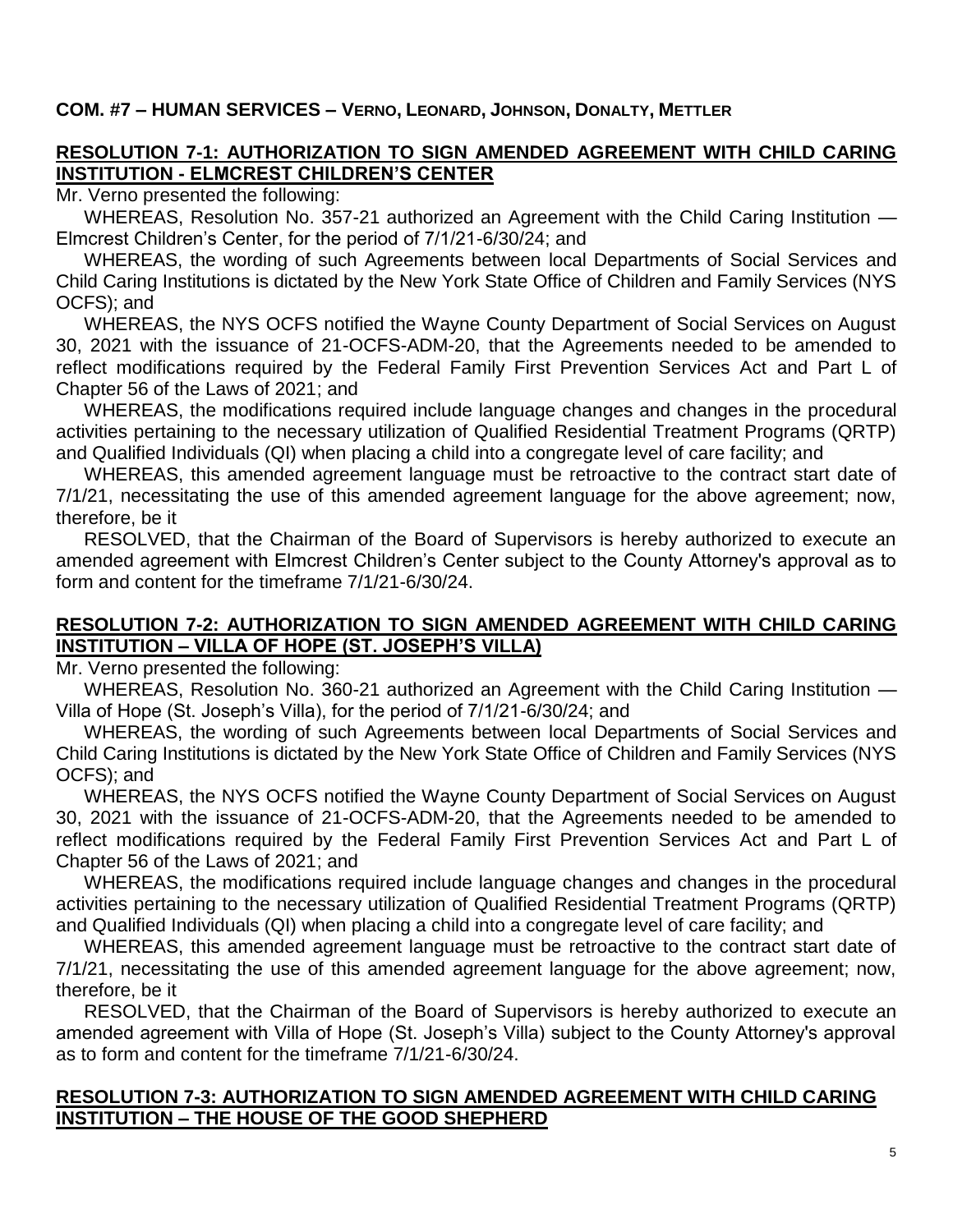Mr. Verno presented the following:

WHEREAS, Resolution No. 476-21 authorized an Agreement with the Child Caring Institution — The House of the Good Shepherd, for the period of 10/1/21-9/30/24; and

WHEREAS, the wording of such Agreements between local Departments of Social Services and Child Caring Institutions is dictated by the New York State Office of Children and Family Services (NYS OCFS); and

WHEREAS, the NYS OCFS notified the Wayne County Department of Social Services on August 30, 2021 with the issuance of 21-OCFS-ADM-20, that the Agreements needed to be amended to reflect modifications required by the Federal Family First Prevention Services Act and Part L of Chapter 56 of the Laws of 2021; and

WHEREAS, the modifications required include language changes and changes in the procedural activities pertaining to the necessary utilization of Qualified Residential Treatment Programs (QRTP) and Qualified Individuals (QI) when placing a child into a congregate level of care facility; and

WHEREAS, this amended agreement language must be retroactive to the contract start date of 10/1/21, necessitating the use of this amended agreement language for the above agreement; now, therefore, be it

RESOLVED, that the Chairman of the Board of Supervisors is hereby authorized to execute an amended agreement with The House of the Good Shepherd subject to the County Attorney's approval as to form and content for the timeframe 10/1/21-9/30/24.

## **RESOLUTION 7-4: AUTHORIZE CONTRACT WITH VICTIM RESOURCE CENTER OF THE FINGER LAKES, INC. DBA SURVIVOR ADVOCACY CENTER FOR THE PROVISION OF DOMESTIC VIOLENCE RESIDENTIAL SERVICES**

Mr. Verno presented the following:

WHEREAS, Wayne County Department of Social Services (DSS) is responsible for ensuring a safe placeis available for victims of Domestic Violence, and

WHEREAS, Victim Resource Center of the Finger Lakes, Inc. DBA Survivor Advocacy Center is certified to provide residential services in Wayne County, and

WHEREAS, Victim Resource Center of the Finger Lakes, Inc. DBA Survivor Advocacy Center has provided such residential services in a competent manner in the past, therefore be it

RESOLVED, that the Chairman of the Wayne County Board of Supervisors is hereby authorized to execute a contract with the Victim Resource Center of the Finger Lakes, Inc., DBA Survivor Advocacy Center subject to the County Attorney's approval as to form and content, for the provision of Residential Domestic Violence Services in accordance with 18 NYCRR 408. The term of the contract will be 1/1/22 through 12/31/22 at a cost not to exceed \$75,000.

#### **RESOLUTION 7-5: AUTHORIZATION TO ACCEPT \$500,000 ALLOCATION FROM NEW YORK STATE OFFICE OF CHILDREN AND FAMILY SERVICES (NYS OCFS) FOR MAINTENANCE OF THE MDT/CAC**

Mr. Verno presented the following:

WHEREAS, Resolution #090-19 authorized Wayne County Department of Social Services (WCDSS) to accept a 3-year award from New York State Office of Children and Family Services (NYS OCFS) to establish the opening of a Multi-Disciplinary Team (MDT) operated Child Advocacy Center (CAC) in Wayne County, which opened in 2021; and

WHEREAS, New York State Office of Children and Family Services (NYS OCFS) has committed up to \$500,000 for five years with an annual maximum of \$100,000 to maintain operations of the MDT/CAC; and

WHEREAS, Wayne County Department of Social Services is desirous of continuing to provide these valuable services to children and families within our community; now therefore be it

RESOLVED, that the Commissioner of the Wayne County Department of Social Services is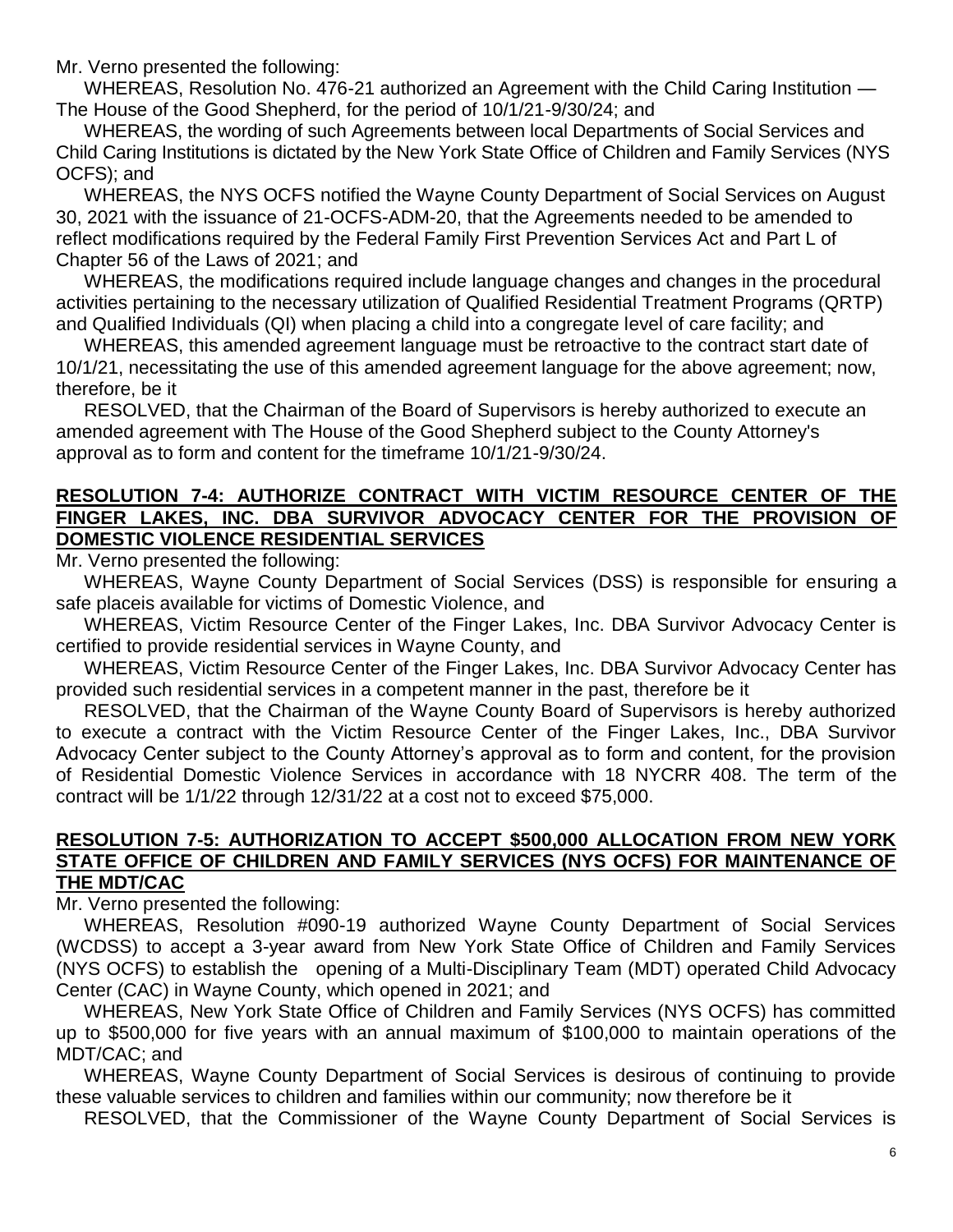hereby authorized to accept the \$500,000 allocation to be used for the maintenance of operations of the Wayne County Multi-Disciplinary Team Child Advocacy Center; and be it further

RESOLVED, that should monies not be forthcoming from OCFS in a sixth (or any subsequent) year, the contract will terminate; and be it further

RESOLVED, the Commissioner of the Department of Social Services or her designee is granted permission to sign any necessary paperwork for the acceptance of such award.

## **RESOLUTION 7-6: AUTHORIZATION TO RENEW A CONTRACT FOR CHILD-ONLY SERVICES WITH ARC OF WAYNE**

Mr. Verno presented the following:

WHEREAS, it is a high priority of the Wayne County Department of Social Services (WCDSS) to break the cycle of poverty and dependence on government cash subsidies; and

WHEREAS, per Resolution No. 275-20, the County of Wayne entered into a contract with the ARC of Wayne for the Provision of Child-Only Services for the one (1) year contract period of 7/1/20- 6/30/21 with a possible two (2) year renewal at \$80,397 for 7/1/21-6/30/22 and \$81,979 for the contract period of 7/1/22-6/30/23; and

WHEREAS, the services provided by the ARC of Wayne have been satisfactory; and

WHEREAS, WCDSS is now desirous of renewing the contract with the ARC of Wayne for Child-Only Services for the contract term of 7/1/22-6/30/23 for an amount of \$81,979; therefore be it

RESOLVED, that the Chairman of the Board is hereby authorized to renew the contract on behalf of the County of Wayne with the ARC of Wayne for the provision of Child-Only Services for a one (1) year contract period of 7/1/22-6/30/23 at an amount not to exceed \$81,979, subject to the approval of the County Attorney as to form and content.

# **RESOLUTION 7-7: AUTHORIZATION TO PURCHASE REPLACEMENT OFFICE EQUIPMENT FOR WORKFORCE DEVELOPMENT STAFF AND AMEND BUDGET**

Mr. Verno presented the following:

WHEREAS, the Wayne County Board of Supervisors terminated a lease agreement with the New York State Department of Labor (NYSDOL) for shared space on the 2<sup>nd</sup> floor of the Health Services Building per resolution 21-512, and

WHEREAS, upon notification of this decision, Wayne County Department of Social Services (DSS) was informed that office equipment being used by the Workforce Development unit staff was owned by NYSDOL; and

WHEREAS, NYSDOL has requested that this furniture be returned to their possession immediately; and

WHEREAS, in consultation with the Wayne County Buildings and Grounds Department, DSS has failed to identify surplus equipment that would be appropriate to fit the existing cubicle structure/set up; and

WHEREAS, replacement office equipment would cost \$18,864; and

WHEREAS, DSS is desirous of amending the 2022 budget to facilitate the purchase of the office equipment in 2022; therefore be it

RESOLVED, that the County Treasurer is authorized to amend the 2022 County Budget as follows:

# **A1990 Contingent Fund General**

(Appropriations) \$4,744 from 54000 Contractual Expenses

# **A6010 Department of Social Services**

(Revenue)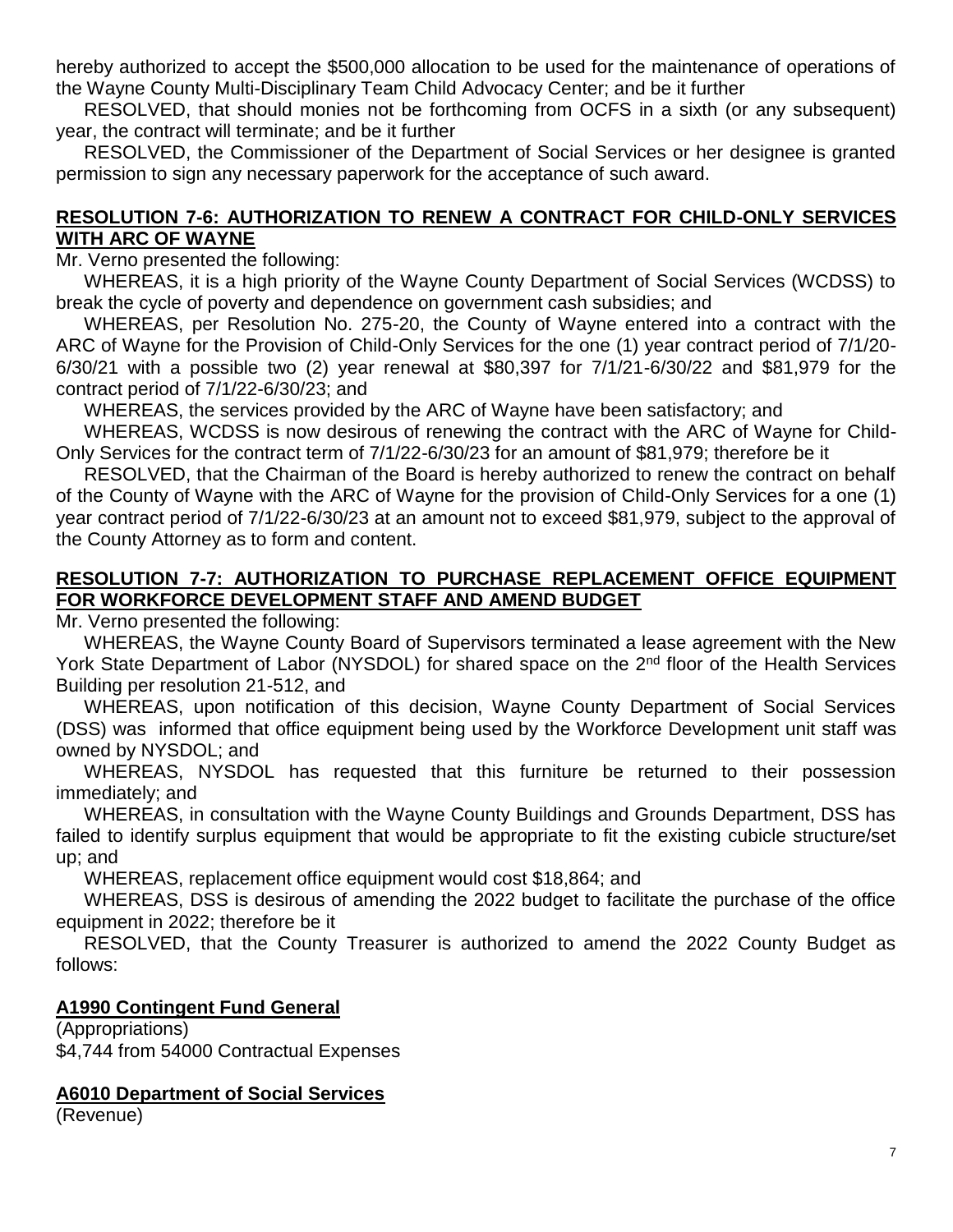\$9,400 to 44610 Social Services Administration Federal \$4,720 to 43610 Social Services Administration State

(Appropriations) \$18,864 to 52200 Office Equipment

# **RESOLUTION 7-8: AUTHORIZATION TO RETAIN A PART-TIME ATTORNEY FOR THE DEPARTMENT OF SOCIAL SERVICES AND AMEND THE 2022 BUDGET**

Mr. Verno presented the following:

WHEREAS, the Commissioner of the Wayne County Department of Social Services has accepted the resignation of a full-time Assistant Social Services Attorney; and

WHEREAS, with the resignation of this attorney, the DSS Legal Department will be reduced to two FTE attorneys, tasked with managing the full complement of legal work related to Child-Welfare, the needs of vulnerable adults, services related to the establishment and enforcement of Child-Support Collection and the representation of this department in Fair Hearings for both Services and Temporary Assistance programs; and

WHEREAS, the present case activity and demand for services from the Legal Department will far exceed the capabilities and capacity of two attorneys; and

WHEREAS, the county as a whole, and this department do have precedent in previously engaging part-time attorneys from the community to work a minimal number of hours for the purpose of supporting the essential work of this department; and

WHEREAS, the Department of Social Services has identified and an attorney who is willing to step in as a part-time Assistant DSS Attorney, as he has agreed to assume responsibilities associated with Child Support Enforcement; and

WHEREAS, the county has previously set the cost associated with comparable efforts at \$60.00/hour; therefore be it

RESOLVED, that the Commissioner of Social Services is hereby authorized to hire a part-time Assistant DSS Attorney to temporarily assume the duties of the vacant DSS attorney position at a rate of pay of \$60.00/hour not to exceed 18 hours/week; and be it further

RESOLVED, the County Treasurer is authorized to amend 2022 Wayne County Budget as follows:

# **A60101 Department of Social Services**

(Appropriations) \$28,080 from 51594 2<sup>nd</sup> Assistant Attorney \$28,080 to 51707 Assistant DSS Part-Time Attorney

## **RESOLUTION 7-9: AUTHORIZATION TO CONTRACT WITH NYS INDUSTRIES FOR THE DISABLED (NYSID) FOR NUTRITION PROGRAMMING AND AMEND THE COUNTY BUDGET**

Mr. Verno presented the following:

WHEREAS, the Wayne County Department of Aging and Youth received State and Federal Funding to support nutrition programming; and

WHEREAS, NYSID has requested to enter into contracts with the department for the Home Delivered Meal program and the bulk food preparation for the Congregate Meal program, certifying a local agency, The Arc Wayne, to perform the functions under the contract; and

WHEREAS, the cost per meal for Home Delivered Meals for 2022 will be \$8.70 per meal (increased from 2021 rate of \$5.19) and the cost per meal for bulk food for the Congregate Meal Program will be \$7.50 per meal (increased from 2021 rate of \$4.26 per meal); and

WHEREAS, the increased meal cost will require a higher contract amount that projected in the approved 2022 county budget, therefore be it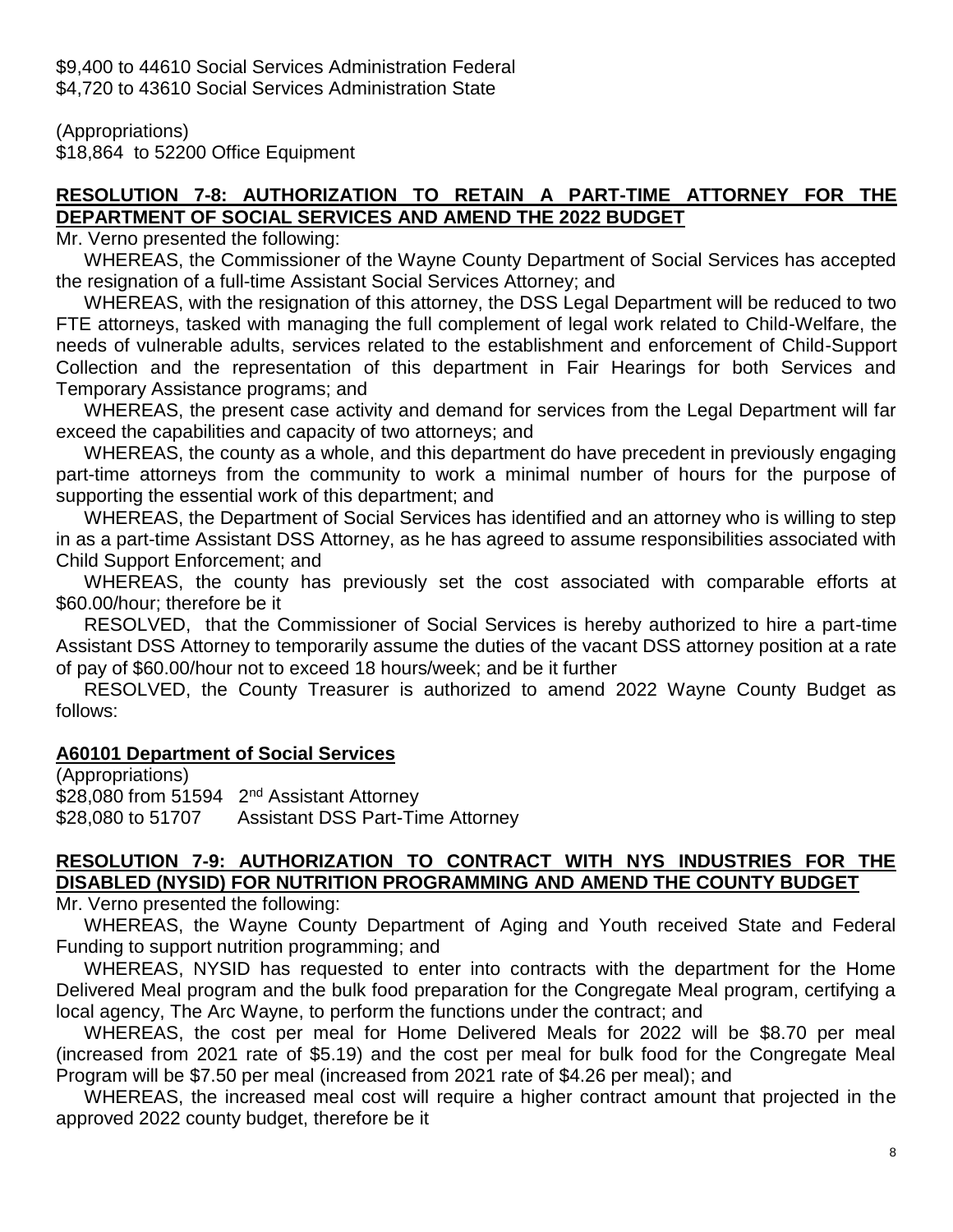RESOLVED, that the Wayne County Department of Aging and Youth is authorized to enter into two contracts with NYSID. One contract for Home Delivered Meals will run from April 1, 2022 until December 31, 2022 in the amount of \$332,775 for the preparation and delivery of 38,250 meals to eligible seniors. The second contract for preparation and delivery of 14,220 bulk meals to the Congregate Meal sites will run from April 1, 2022 until December 31, 2022 in the amount of \$106,875; and further be it

RESOLVED, that the Chairman of the Board is authorized and directed to sign these contracts, subject to the approval of the County Attorney, and further be it

RESOLVED, that the Wayne County Treasurer is authorized to make the following adjustments to the 2022 Aging and Youth Budget:

## **Account A6772-Office for Aging**

(Appropriations) \$241,000 from 54891 Other Direct Expenses \$58,125 to 54660 Key Industries \$182,875 to 54466 Home Delivered Meals

#### **RESOLUTION 7-10: AUTHORIZATION TO SUBMIT THE 2022 ANNUAL IMPLEMENTATION PLAN AND OCFS RESOURCE ALLOCATION PLAN FOR AGING & YOUTH**

Mr. Verno presented the following:

WHEREAS, the Chairman of the Board is required to sign the Annual Implementation Plan (budgets) for the year 2022 in order to receive the funding for Aging Services from the NYS Office for Aging. The funding components that must be submitted include the following:

- Federal-Older Americans Act for the period January 1, 2022 through December 31, 2022-Titles III-B, III-C-1, III-C-2, III-D, III-E
- Federal- Balancing Incentive Program (BIP) April 1, 2022 through March 31, 2023
- Federal Medicare Improvements for Patients and Providers Program (MIPPA) October 2021- September 2022
- State Grants for the period April 1, 2022 through March 31, 2023
- WIN (Wellness in Nutrition)
- CSI (Community Services Initiative)
- EISEP (Expanded In-Home Services for the Elderly)
- CSE (Community Service for the Elderly)
- HIICAP (Health Insurance Information Counseling and Assistance Program)
- Transportation
- Unmet Needs

WHEREAS, NY State Office of Children and Family Services requires the Chairman of the Board of Supervisors to sign the OCFS Resource Allocation Plan in order to receive funding for youth development and runaway/homeless programs which supports the Youth Bureau and various youth service programs in Wayne County, and

WHEREAS, the Aging funding for BIP/NY Connects and MIPPA require supplemental applications partway through the year that also require the signature of the Chairman of the Board, and

WHEREAS, the Youth Department RAP plan requires signatures also for any amendments, authority for which can be delegated to the Department Head, and

WHEREAS, there are no major fiscal or programmatic changes planned to either the youth or aging plans in 2022 compared with 2021, and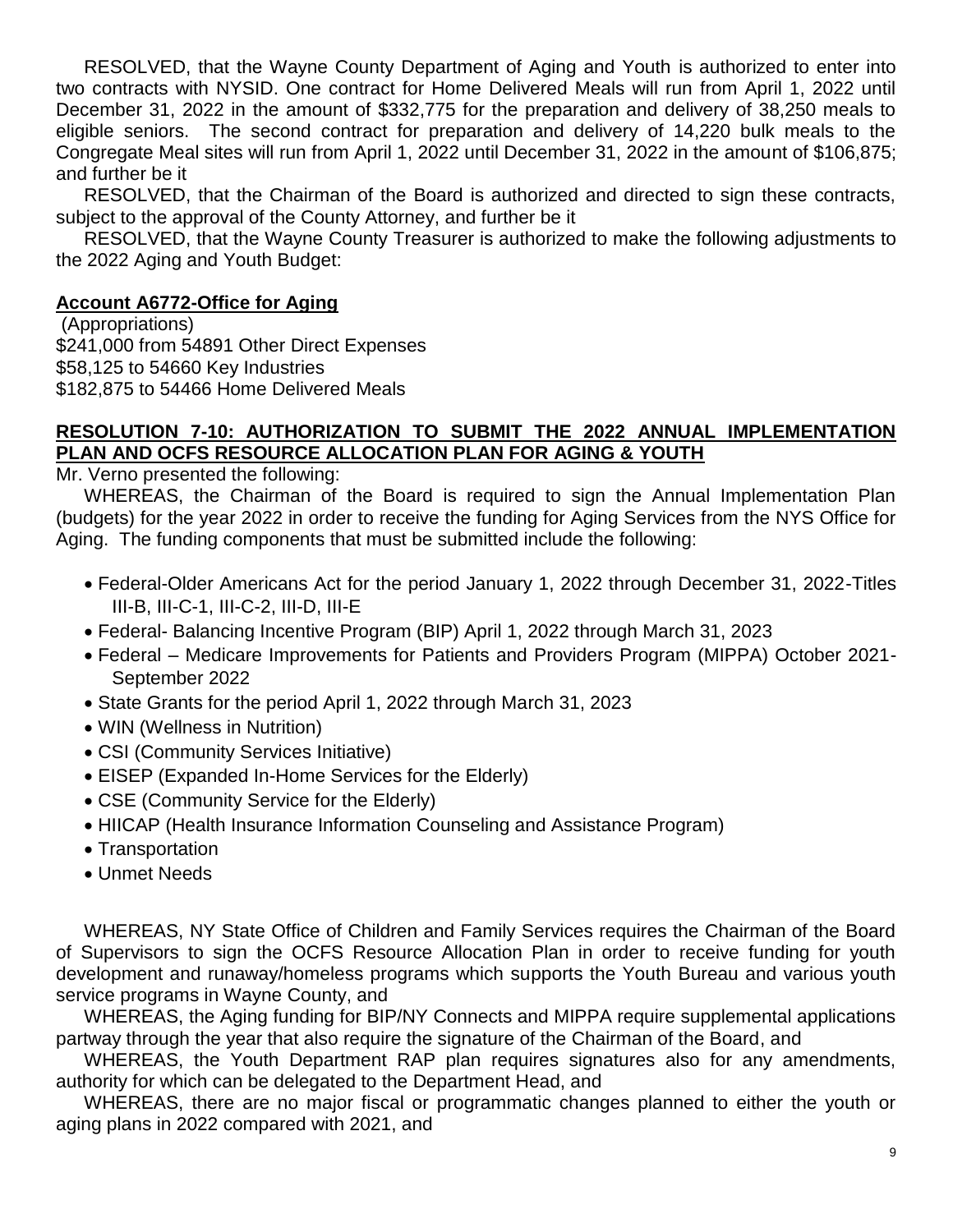WHEREAS any modifications to the originally submitted plans that require a county budget modification would still be subject to Board of Supervisor review and approval, therefore be it

RESOLVED, that the Chairman of the Board of Supervisors is hereby authorized and directed to sign the Aging Department state plan for 2022, including supplemental applications, and the Youth Department RAP plan for the year 2022, subject to County Attorney approval, and be it further

RESOLVED, that the Wayne County Board of Supervisors authorizes the Director of the Department of Aging and Youth, Amy Haskins, to sign the OCFS budget amendments for the 2022 program year.

# **COM. #6 – HEALTH AND MEDICAL SERVICES – ROBUSTO, GROAT, BENDER, EYGNOR, BRADY**

## **RESOLUTION 6-1: AUTHORIZATION TO AMEND SALARY FOR GRADUATE PRACTICAL NURSE POSITIONS AT THE NURSING HOME**

Mr. Robusto presented the following:

WHEREAS, the Board of Supervisors authorized the hiring of four (4) Graduate Practical Nurses by the Wayne County Nursing Home in Resolution #933-02, #539-09, # 412-10 and #681-13 in an effort to address the shortage of licensed nurses, and

WHEREAS, the Board of Supervisors last amended the salary for the Graduate Practical Nurses by resolution #681-13 to 20 cents over the Certified Nursing Assistant Job Rate; now, therefore be it,

RESOLVED, that effective April 1, 2022 and annually thereafter, the salary for the temporary positions of Graduate Practical Nurse at the Wayne County Nursing Home shall be increased 20 cents over the current Certified Nursing Assistant Job Rate.

# **RESOLUTION 6-2: AUTHORIZING ANNUAL HISTORICAL LICENSE AND AGREEMENT WITH P&NP COMPUTER SERVICES, INC. AND WAYNE COUNTY NURSING HOME**

Mr. Robusto presented the following:

WHEREAS, the current agreement with P&NP Computer Services Inc., the provider of Wayne County Nursing Home's former billing software, expires 6/30/2022 ; and

WHEREAS, the Wayne County Nursing Home by law is required to have access to, and to retain the clinical records contained within that billing software, for a period of at least six years from date of discharge or death; and therefore be it

RESOLVED, that the Chairman of the Board of Supervisors is authorized to execute an agreement on behalf of the Wayne County Nursing Home, with P&NP Computer Services, Inc. for the Annual Historical License and Agreement effective July 1, 2022 to June 30, 2023 subject to the County Attorney's approval as to form and content.

## **RESOLUTION 6-3: AUTHORIZATION TO CONTRACT WITH WAYNE-FINGER LAKES BOCES FOR TRANSPORTATION FOR THE EARLY INTERVENTION AND PRE-K PROGRAMS**

Mr. Robusto presented the following:

WHEREAS, pursuant to Education Law, Section 4410, Subdivision 8, "the municipality in which a preschool child resides shall, beginning with the first day of service, provide either directly or by contract for suitable transportation;" and

WHEREAS, Wayne County School Districts provide in-county transportation for children in the Early Intervention and Pre-K programs; and

WHEREAS, the County currently contracts with Wayne-Finger Lakes BOCES to manage invoicing and payment for services, as a pass through entity, between the Districts and the County; and

WHEREAS, transportation is required for the following sites: Wayne County Chapter ARC facility located in Newark, programs at the Red Creek Central School and Williamson Central School, and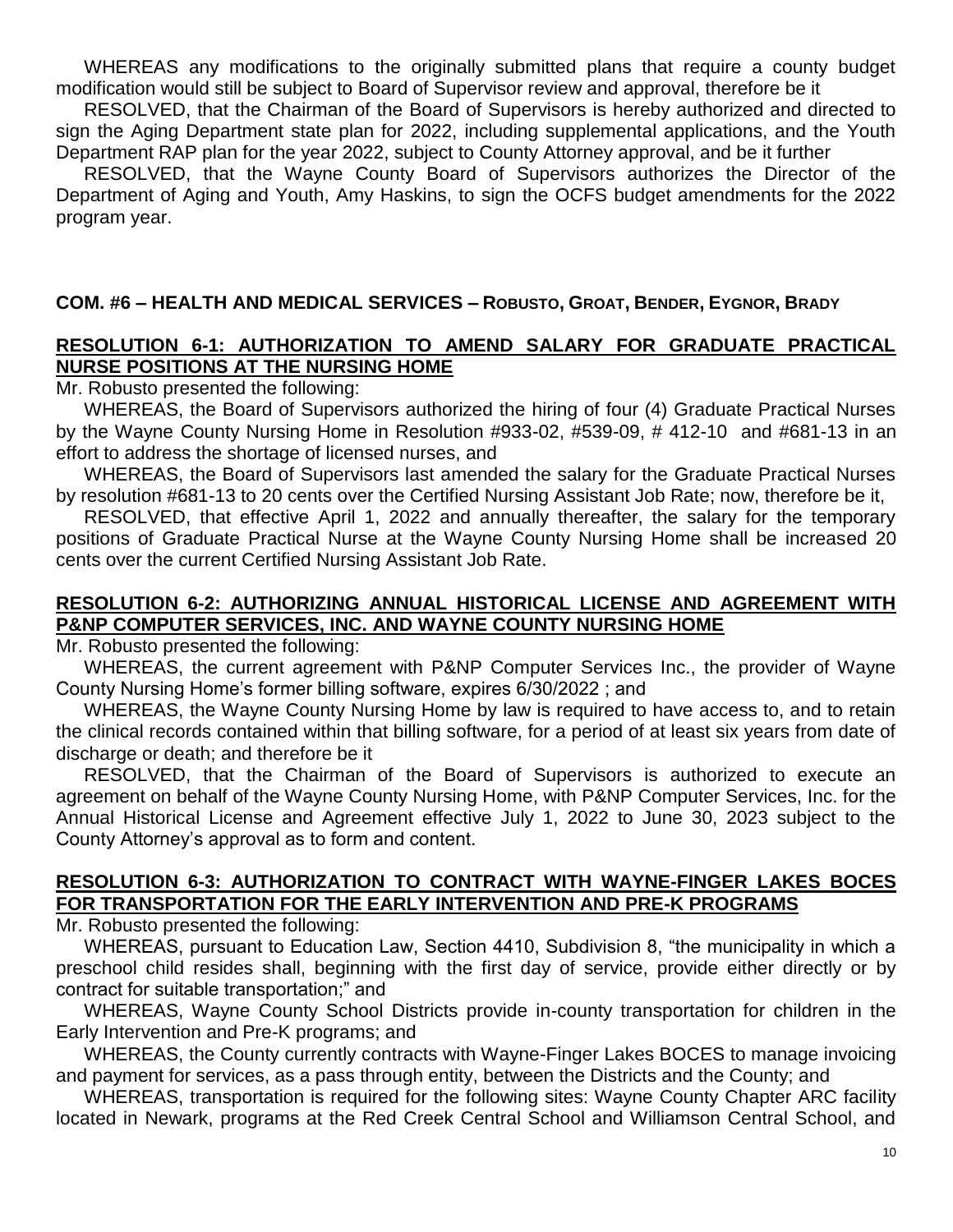within Wayne County for Childcare; and

WHEREAS, the Director of Public Health is desirous in entering into a new contract with Wayne Finger Lakes BOCES to facilitate such service within Wayne County beginning on July 1, 2022 to June 30, 2023, with the option to renew contract for two (2) additional one (1) year periods, upon mutual agreement, the transportation rate will be \$47.00 per child per day with a minimum charge of \$138.00 when transporting fewer than three children on any particular route; now, therefore, be it

RESOLVED, that the Chairman of the Board of Supervisors is hereby authorized to execute a contract, and sign any amendments to this contract, with the Wayne - Finger Lakes BOCES to invoice the County and distribute payment to the Districts for the transportation of children in the Early Intervention and Pre – K programs to the Wayne County Chapter ARC facility in Newark, programs at the Red Creek Central School and Williamson Central School, and within Wayne County for Childcare, beginning on July 1, 2022 to June 30, 2023, with the option to renew contract for two (2) additional one (1) year periods, upon mutual agreement, for the amount of \$47.00 per child per day with a minimum charge of \$138.00 when transporting fewer than three children on any particular route, subject to the approval of the County Attorney as to form and content and meeting insurance requirements.

## **RESOLUTION 6-4: AUTHORIZATION TO AMEND RELATED SERVICES CONTRACTS WITH PROVIDERS OF SERVICES FOR PRESCHOOLERS WITH HANDICAPPING CONDITIONS**

Mr. Robusto presented the following:

WHEREAS, Wayne County Public Health (WCPH) currently holds contracts with providers of related services for physically handicapped and developmentally delayed children through Resolution Nos. 264-21, 353-21,551-21, 602-21, 179-22, and 180-22 ; and

WHEREAS, WCPH has a continued shortage of providers for related services; and

WHEREAS, current rates paid by WCPH to providers are less than Medicaid reimbursement rates; and

WHEREAS, WCPH was notified of increased Medicaid rates for the Pre-School Supportive Health Services Program (PSSHSP) effective July 1, 2017 and that resulting Medicaid cost settlement reports indicate that the rates for related services that Wayne County currently contracts for the PSSHSP are not sufficient; and

WHEREAS, after review of rates for related services provided by surrounding counties, WCPH wishes to increase our current rate of \$70 / .5hr for individual services to \$80 / .5hr to be comparable with surrounding counties, to attract new related services providers, and conform with Medicaid standards beginning on July 1, 2022 to June 30, 2024; and

WHEREAS, after review of the rates for coordination as a related service provided by surrounding counties, WCPH wishes to increase our current rate of \$20 / .5hr of coordination to \$50 / .5hr to be comparable with surrounding counties; now, therefore, be it

RESOLVED, that the Chairman of the Board of Supervisors is hereby authorized to amend Resolution Nos. 264-21, 353-21, 551-21, and 602-21; to amend contracts with Related Service Providers to increase the rate of \$70 / .5hr to \$80 / .5hr for individual services and \$20 / .5hr to \$50 / 5hr for coordination beginning on July 1, 2022 to June 30, 2024, subject to the approval of the County Attorney as to form and content:

- Affinity Rehabilitation, LLP (Lifespan PT, OT & SLP): speech therapy, occupational therapy, physical therapy, psychological services - \$80/.5hr; coordination of services - \$50/.5hr.
- Cheryl Ann Aroesty: occupational therapy, parent counseling/training \$80/.5hr; coordination of services - \$50/.5hr;
- Katrina Briggs: speech therapy \$80/.5hr; coordination of services \$50/.5hr;
- Breaking Boundaries OT & PT Services, PLLC: occupational therapy, physical therapy \$80/.5hr; coordination of services - \$50/.5hr;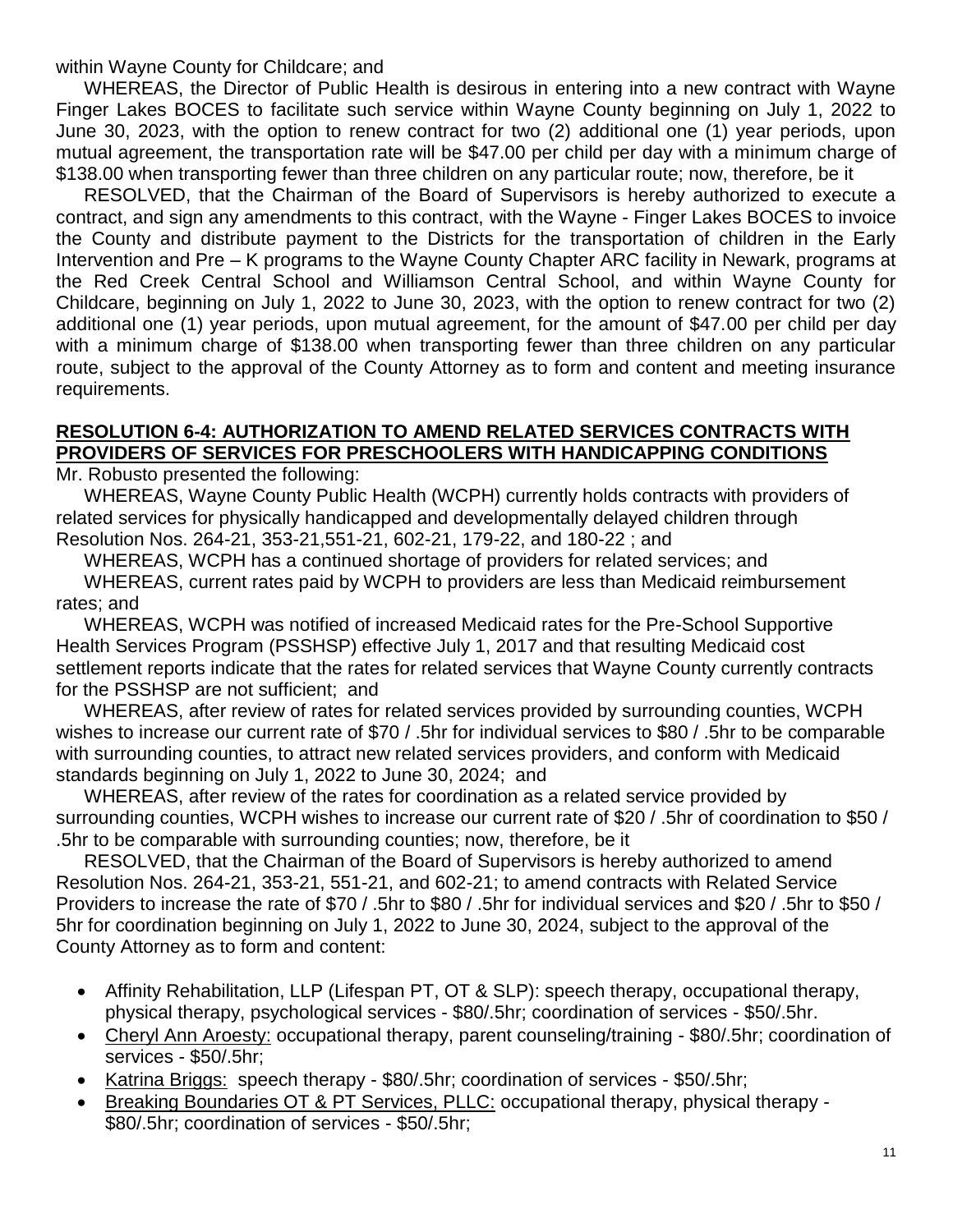- Bright Start Pediatric SLP and OT Services, PLLC: speech therapy, occupational therapy, physical therapy, psychological services, parent counseling/training - \$80/.5hr; coordination of services - \$50/.5hr; ;
- Building Blocks Comprehensive Services, Inc,: speech therapy, occupational therapy, physical therapy, psych, parent counseling/training, service coordination - \$80/.5hr; coordination of services - \$50/.5hr;
- Building Blocks Learning Center, LLC: speech therapy, occupational therapy, physical therapy - \$80/.5hr; coordination of services - \$50/.5hr.
- Clyde-Savannah CSD: Speech Therapy, Occupational Therapy, Physical Therapy, Psych. Services, Counseling, Parent Counseling & Training, \$80/.5hr; Group (up to 5) \$50/.5/child; Coordination of services - \$50/.5hr.
- Children's Therapy Network: speech therapy, occupational therapy, physical therapy \$80/.5; coordination of services - \$50/.5hr;
- Clinical Associates of the Finger Lakes: speech therapy, occupational therapy, physical therapy, psychological service/counseling, audiology services/evaluations, assistive technology, counseling, parent counseling/training, social work - \$80/.5hr; coordination of services - \$50/.5;
- Christine R. DeFisher: speech therapy \$80/.5hr; coordination of services \$50/.5;
- Daystar for Medically Fragile Children, Inc: speech therapy, occupational therapy, physical therapy, music therapy, parent counseling & training, and social work - \$80/.5hr; coordination of services - \$50/.5hr.
- Finger Lakes Cerebral Palsy, Inc.: speech therapy, occupational therapy, physical therapy, psychological service, parent counseling/training, play therapy, service coordination, assistive technology - \$80/.5hr; coordination of services - \$50/.5;
- Christina (Tina) Gergely; speech therapy, assistive technology \$80/.5hr; coordination of services - \$50/.5hr;
- Kimberly Golden: occupational therapy \$80/.5hr; coordination of services \$50/.5hr;
- Jill M. Gottesman-Kelley: speech therapy, assistive technology \$80/.5hr; coordination of services - \$50/.5;
- Hearing & Speech Center of Rochester, Inc.: speech therapy, audiology services \$80/.5hr; coordination of services - \$50/.5hr;
- Andrea Habecker: occupational therapy \$80/.5; coordination of services \$50/.5;
- Richard M. Hilton: speech therapy \$80/.5hr; coordination of services \$50/.5;
- Sheila Howe: occupational therapy, parent counseling/training \$80/.5hr; coordination of services \$50/.5;
- Melissa Irhig: speech therapy, assistive technology \$80/.5hr; coordination of services \$50/.5;
- Carmen Ishman: speech therapy/dysfluency \$80/.5hr; coordination of services \$50/.5;
- Jennifer Kelly: speech therapy \$80/.5hr; coordination of services \$50/.5;
- Finger Lakes Therapy Works, PLLC: speech therapy, occupational therapy; physical therapy, psych services- \$80/.5hr; coordination of services - \$50/.5; ;
- Amy LaDow Fisher: vision therapy, orientation & mobility \$80/.5hr; coordination of services  $$50/.5$ ;
- Susan T. Lapp: occupational therapy \$80/.5hr; coordination of services \$50/.5;
- Theresa Lehman: vision therapy and assistive technology \$80/.5hr; coordination of services \$50/.5hr;
- Kimberly F. McCaffrey: speech therapy \$80/.5hr; coordination of services \$50/.5;
- Karen A. Meuler: physical therapy \$80/.5hr; coordination of services \$50/.5;
- Karen Miller: physical therapy and assistive technology \$70/.5hr; coordination of services -\$50/.5hr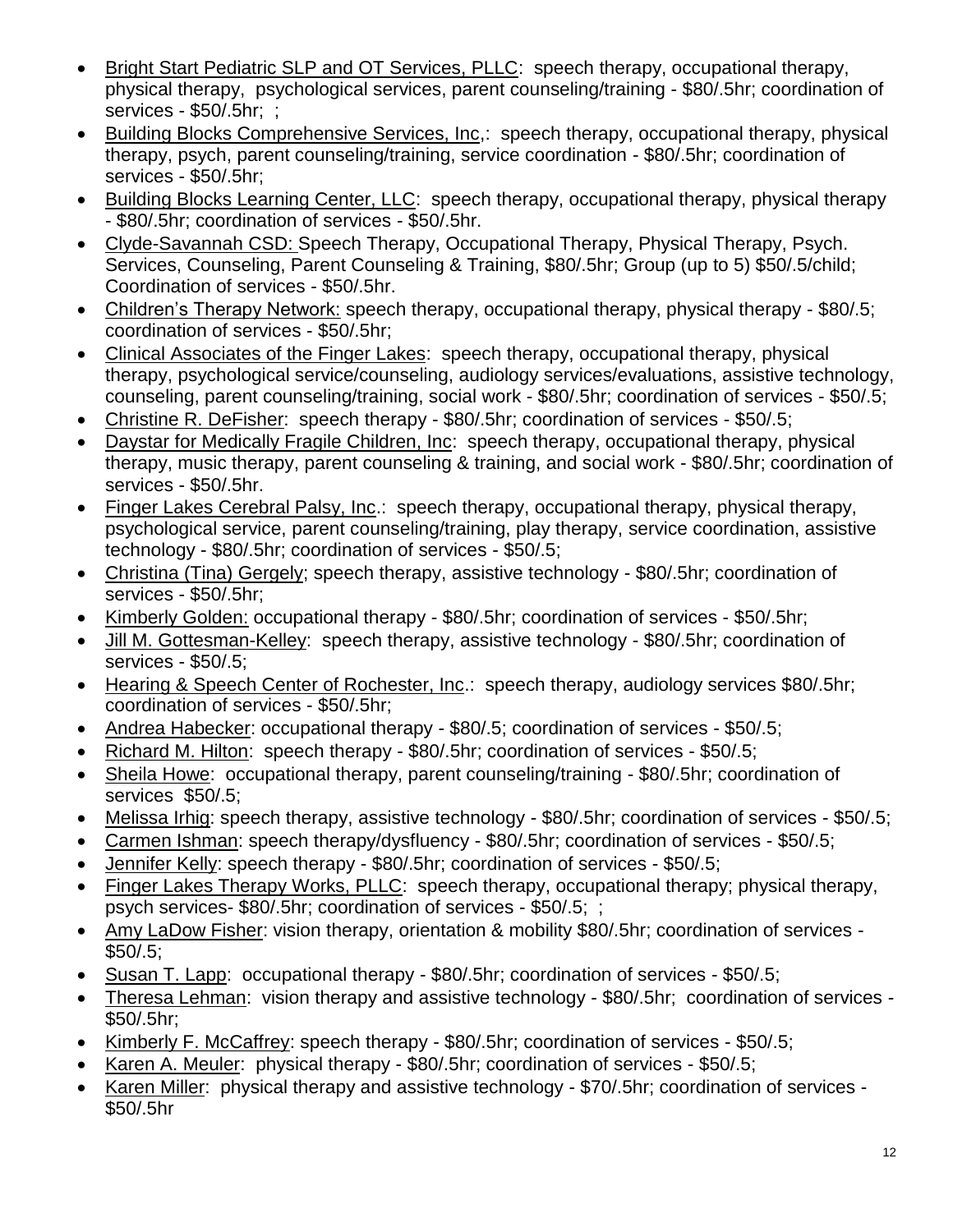- Liberty Resources Post, PLLC: speech therapy, occupational therapy, physical therapy, psych services, music therapy, counseling, parent counseling/training, social work \$80/.5hr; group (up to 5) \$50/.5/child; coordination of services - \$50/.5.
- Lyons CSD: speech therapy, occupational therapy, physical therapy, \$80/.5hr; coordination of services - \$50/.5hr;
- North Rose-Wolcott CSD: speech therapy, occupational therapy, physical therapy, \$80/.5hr; coordination of services - \$50/.5hr;
- Marcy P. Osburn: physical therapy \$80/.5hr; coordination of services \$50/.5;
- Aubrey Palmer: speech therapy, assistive technology \$80/.5hr; coordination of services \$50/.5;
- Palmyra-Macedon CSD: speech therapy, occupational therapy, physical therapy \$80/.5hr; coordination of services - \$50/.5;
- Kevin Penner: occupational therapy \$80/.5; coordination of services \$50/.5;
- Red Creek CSD: speech therapy, occupational therapy, physical therapy, vision therapy, psychological services, counseling, parent counseling/training, teacher of deaf, assistive technology - \$80/.5hr; coordination of services - \$50/.5;
- Room to Bloom: speech therapy, occupational therapy, physical therapy \$80/.5hr; coordination of services - \$50/.5hr;
- JoAnn Salerno: speech therapy \$80/.5hr; coordination of services \$50/.5hr;
- Kristi A. Sergeant: occupational therapy \$80/.5hr; coordination of services \$50/.5hr;
- Step By Step PT, OT, and SLP Services, PLLC: speech therapy, occupational therapy, physical therapy, and psychological services - \$80/.5hr; coordination of services - \$50/.5hr
- Matthew Strauss: speech therapy \$80/.5hr; coordination of services \$50/.5;
- Leah Talbot: physical therapy \$80/.5hr; coordination of services \$50/.5;
- LEAP OT, PT and SLP, PLLC: speech therapy, occupational therapy, physical therapy, parent counseling/training, - \$80/.5hr; coordination of services - \$50/.5;
- Therapy Partners: speech therapy, occupational therapy, physical therapy, vision therapy, parent counseling/training - \$80/.5hr; coordination of services - \$50/.5;
- Jennifer Thomson: speech therapy \$80/.5hr; coordination of services \$50/.5;
- Christine A. Toner: speech therapy \$80/.5hr; coordination of services \$50/.5;
- Upstate Music Therapy Center, LLC (Amy Thomas): music therapy \$80/.5hr; coordination of services - \$50/.5;
- Ruth VanGorder: occupational therapy \$80/.5hr; coordination of services \$50/.5;
- **Bridgett Viens: speech therapy \$80/.5hr; coordination of services \$50/.5;**
- Alissa Waughtel: speech therapy \$80/.5hr; coordination of services \$50/.5;
- Wayne ARC: speech therapy, occupational therapy, physical therapy, vision therapy, psychological service, music therapy, counseling, parent counseling/training, play therapy, service coordination, assistive technology - \$80/.5hr; coordination of services - \$50/.5;
- Wayne County Action Program, Inc.: Coordination of services \$50/.5
- Williamson CSD: speech therapy, occupational therapy, physical therapy, psychological services, assistive technology, counseling - \$80/.5hr; coordination of services - \$50/.5hr;
- Allison Williams: occupational therapy \$80/.5hr; coordination of services \$50/.5;
- United Cerebral Palsey Association of Rochester: speech therapy, occupational therapy, physical therapy, music therapy, assistive technology, parent counseling/training, social work - \$80/.5hr; coordination of services - \$50/.5;

# **RESOLUTION 6-5: AUTHORIZATION TO CONTRACT WITH NEW YORK STATE DEPARTMENT OF HEALTH FOR THE PROVISION OF RABIES CONTROL ACTIVITIES**

Mr. Robusto presented the following: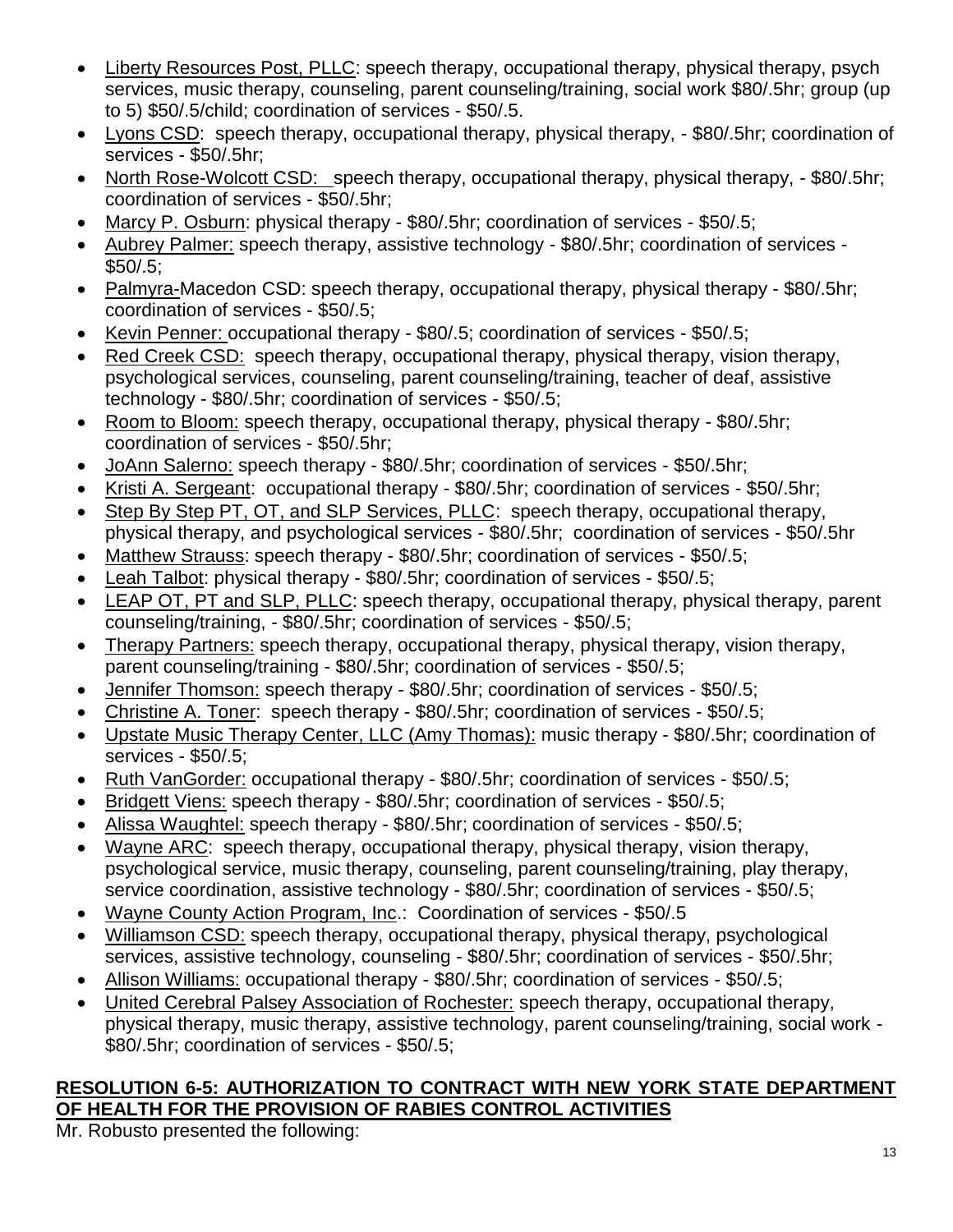WHEREAS, Wayne County Public Health (WCPH) is required by the New York State Department of Health (NYSDOH) to perform rabies control activities such as authorization and reimbursement of human rabies treatments, authorization of specimen testing, provide pet vaccination clinics and perform education and prevention activities; and

WHEREAS, WCPH wishes to renew the Rabies Control Program contract with the NYSDOH for the period of April 1, 2022 through March 31, 2025, for a total contract amount of \$47,322, with an annual reimbursement amount of \$15,774; now, therefore, be it

RESOLVED, that the Chairman of the Board of Supervisors is hereby authorized to sign a contract, and any future amendments, with the NYSDOH to perform Rabies Control activities for the period of April 1, 2022 through March 31, 2025 for a total amount of \$47,322, not to exceed \$15,774 annually, subject to the approval of the County Attorney as to form and content.

#### **RESOLUTION 6-6: AUTHORIZATION TO RENEW OR ESTABLISH CONTRACTS OF AFFILIATION BETWEEN WAYNE BEHAVIORAL HEALTH NETWORK AND LOCAL AREA COLLEGES & UNIVERSITIES FOR STUDENT FIELDWORK INTERNSHIP EDUCATION**

Mr. Robusto presented the following:

WHEREAS, many local colleges & universities (i.e. SUNY Brockport, Greater Rochester Collaborative-GRC, St. John Fisher, Monroe Community College, Finger Lakes Community College, Roberts Wesleyan, University of Rochester, Syracuse University, etc.) all have established educational programs in various health & human service related programs, and as such these educational institutions often desire to have certain students receive fieldwork educational experiences at Wayne Behavioral Health Network; and

WHEREAS, Wayne Behavioral Health Network (WBHN) is willing to accept said students for such purposes from the various colleges & universities given WBHN has a long-standing history as being a teaching & training facility; and

WHEREAS, this arrangement is mutually beneficial to all parties, however more particularly to WBHN as providing this fieldwork educational program experience to students assists WBHN in meeting and addressing the increasing community needs for behavioral health treatment, it also contributes to the agency financially, it enriches the agency's staffing milieu, enhances the educational environment of our agency, and contributes to the development and growth of the Behavioral Health & Human Service Professions; NOW, therefore, be it

RESOLVED that the Chairman of the Wayne County Board of Supervisors, subject to County Attorney approval as to form and content, is authorized to renew and/or establish a contract between any local area college or university (as identified and determined appropriate by the Director of Mental Health) and Wayne Behavioral Health Network in order to provide students with fieldwork educational internships at WBHN for the academic periods during May 1, 2022 and/or through December 31, 2025.

# **RESOLUTION 6-7: AUTHORIZATION OF SUPPORT TO KEEP OPEN THE IN-PATIENT PSYCHIATRIC UNIT AT NEWARK WAYNE COMMUNITY HOSPITAL**

Mr. Robusto presented the following:

WHEREAS, the COVID-19 pandemic has brought significant challenges and change to our nation and our community, particularly in the health care arena; and

WHEREAS, in response to this, the New York State Department of Health required local hospital systems to develop a hospital surge plan to address the health care system additional need to increase COVID-19 capacity as a result of the pandemic; and

WHEREAS, a component of the Rochester Regional Health Newark Wayne Community Hospital (NWCH) COVID-19 surge response plan included a coordinated and phased plan to temporarily relocate the in-patient psychiatric unit (known as 1-South) at NWCH and to repurpose it in order to relocate several outpatient departments on the second floor of Newark-Wayne Community Hospital to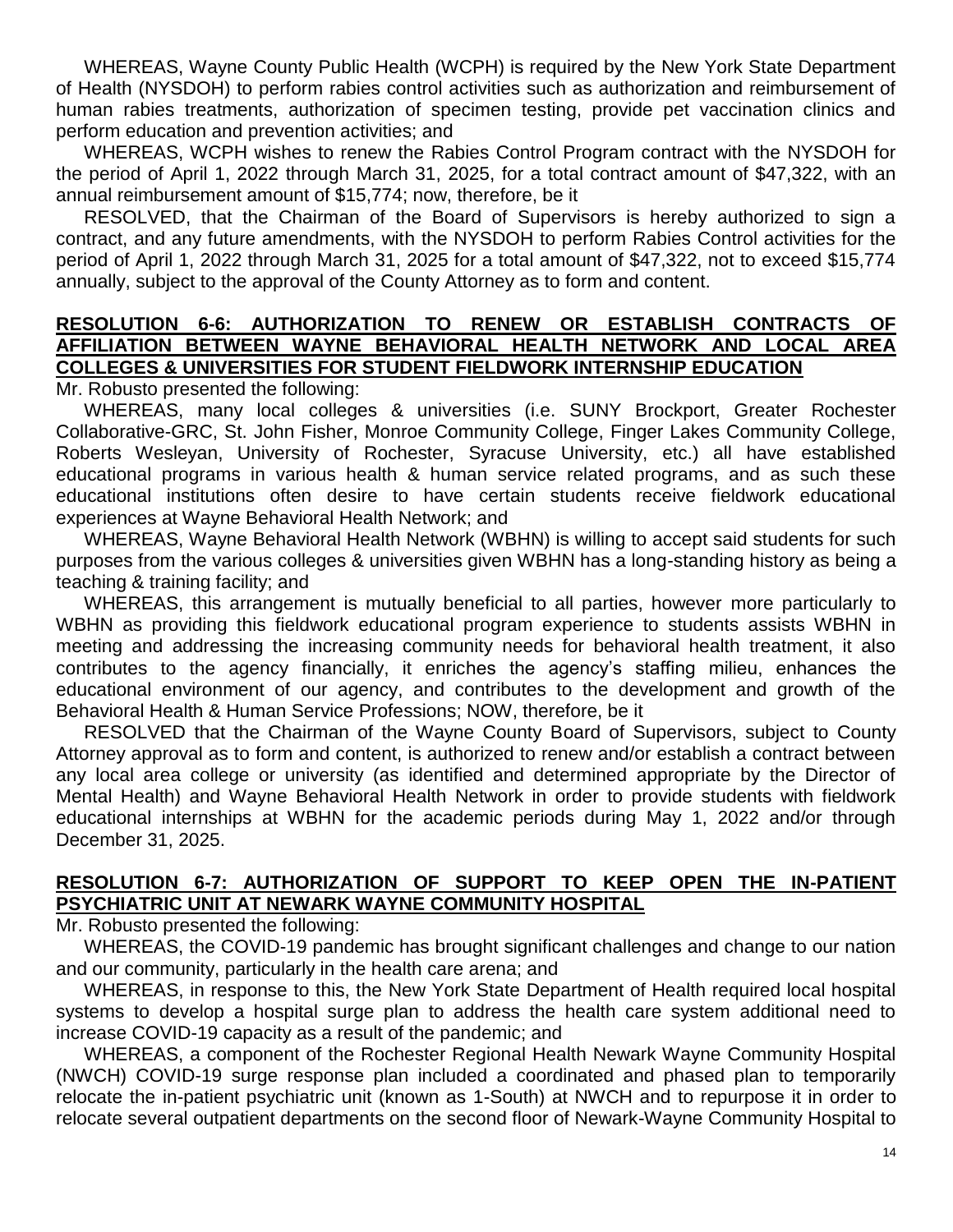the first floor unit (known as 1-South) of the hospital, permitting additional inpatient capacity; and

WHEREAS, in April 2020, Rochester Regional Health (RRH) made the decision to consolidate the psychiatric inpatient services located at NWCH into the psychiatric inpatient unit located at Clifton Springs Hospital; and

WHEREAS, in 2021, as the number of COVID-19 patients being treated within NWCH declined, the additional capacity available on the second floor is now being utilized for inpatient care; and

WHEREAS, subsequently, Rochester Regional Health-Newark Wayne Community Hospital has now informed the Wayne County Department of Mental Health and the NYS Office of Mental Health of their desire to permanently close the in-patient psychiatric unit at NWCH; and

WHEREAS, NWCH has served not only Wayne County, but as a regional resource for psychiatric in-patient treatment services and it is a critical and vital component of the mental health treatment continuum: and

WHEREAS, the need for in-patient psychiatric treatment services in our community is greater now than ever. For example, the suicide rate in 2021 in Wayne County alone rose 70% from 2020, which was a record high year for deaths by suicide in the county; now therefore be it

RESOLVED, The Wayne County Director for Community Mental Health Services and the Wayne County Board of Supervisors, on behalf of the needs of the community, implores Rochester Regional Health and Newark Wayne Community Hospital to reopen the in-patient psychiatric unit and to abandon any plans to permanently close the in-patient psychiatric unit at NWCH and likewise implores New York State to disapprove any request made to close the NWCH in-patient psychiatric unit; and BE IT FURTHER

RESOLVED, that a copy of this resolution be sent to the New York State Commissioner of Mental Health, Dr. Ann M. Sullivan, MD; the NYS Commissioner of Health, Dr. Mary Bassett, MD; and the Rochester Regional Health CEO, Dr. Richard Davis, Ph.D.

#### **COM. #5 – GOVERNMENT OPERATIONS – LASHER, DONALTY, KOLCZYNSKI, CHATFIELD, EYGNOR**

#### **RESOLUTION 5-1: AUTHORIZATION TO APPLY FOR EXTENSION OF THE C003252-1110000 SHOEBOX GRANT FOR THE WAYNE COUNTY BOARD OF ELECTIONS**

Mr. Lasher presented the following:

WHEREAS, that Wayne County has a contract with the New York State Board of Elections for SHOEBOX grant funds, which will end on March 31, 2022, unless otherwise extended; and,

WHEREAS, that the New York State Board of Elections is extending the contract for another year from April 1, 2022 to March 31, 2023; and,

WHEREAS, that Wayne County is desirous in extending said grant contract; now therefore, be it

RESOLVED, that the Chairman of the Wayne County Board of Supervisors is hereby authorized to execute the request for extension through March 31, 2023, of the C003252-1110000 SHOEBOX grant contract, subject to review and approval by the County Attorney as to form and content.

#### **RESOLUTION 5-2: AUTHORIZATION TO RESCIND RESOLUTION NO. 100-19 AND DEFINE COMPENSATION FOR THE OVERSIGHT OF THE WORKERS' COMPENSATION SELF-INSURANCE PLAN**

Mr. Lasher presented the following:

WHEREAS, Resolution No. 100-19 authorized 40% of the Self-Insurance Specialist's salary and fringe expense to be reimbursed from the Workers' Compensation S Fund to the General Fund for time spent overseeing the Worker's Compensation Self-Insurance Plan; and

WHEREAS, the Self-Insurance Specialist position was abolished in 2021; and

WHEREAS, the duties of managing the Worker's Compensation Self-Insurance Plan are now distributed between Human Resources and the County's Fiscal Assistant, both located in the General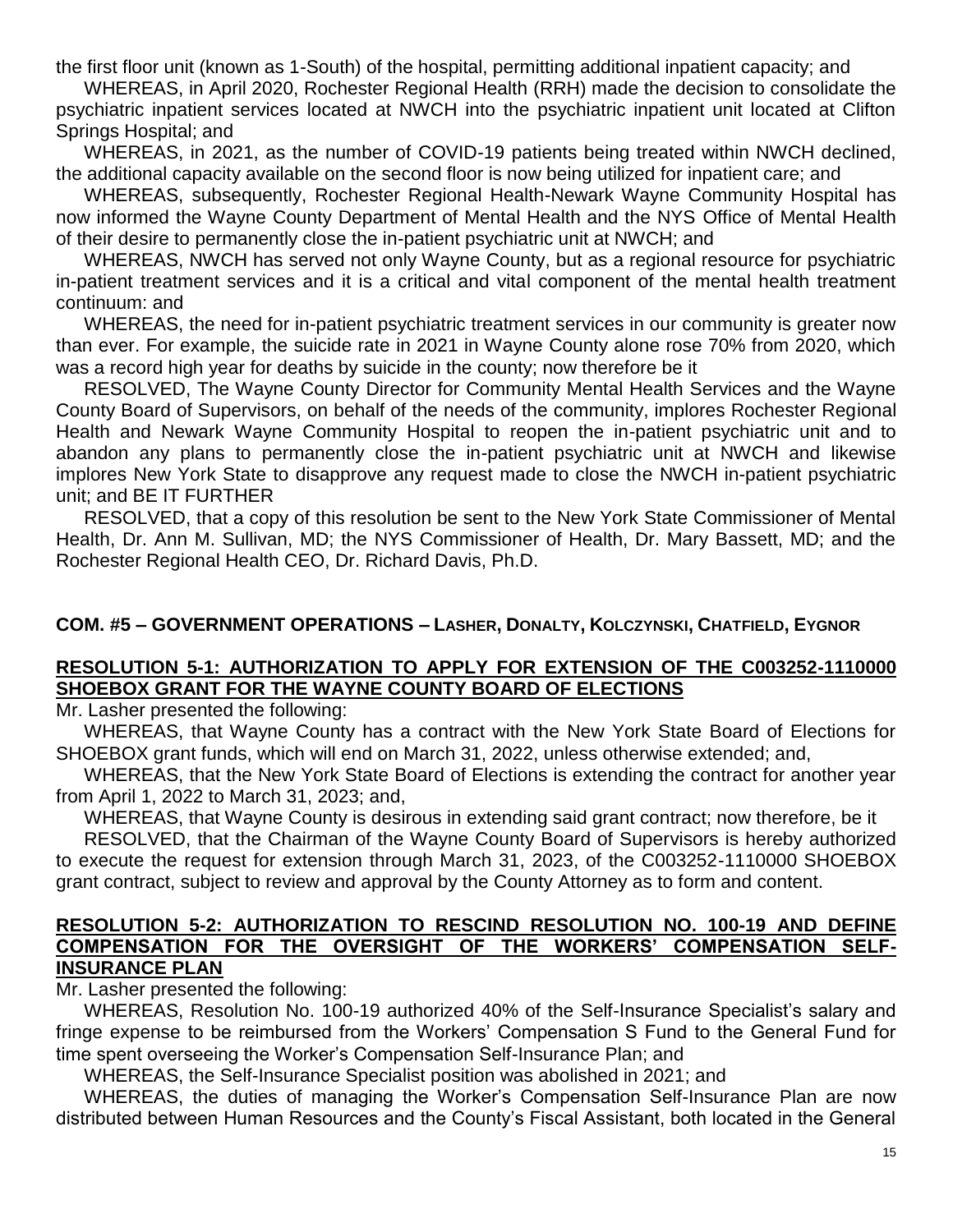Fund; and

WHEREAS, the Worker's Compensation Self-Insurance Plan is still responsible to pay for, through contractual expense, the oversight and administration of plan duties; and,

WHEREAS, an annual fee of \$25,000 has been calculated for the time and effort spent managing the Self-Insurance Plan; now, therefore, be it

RESOLVED, that the Board of Supervisors hereby rescinds Resolution No. 100-19; and, be it further

RESOLVED, that the Workers' Compensation S Fund will reimburse the General Fund \$25,000 annually, through a single interfund transfer, to oversee and administer the Worker's Compensation Self-Insurance Plan.

# **RESOLUTION 5-3: AUTHORIZATION TO ABOLISH A PART-TIME PERSONNEL CLERK AND CREATE A FULL-TIME ACCOUNT CLERK POSITION AND AMEND THE 2022 BUDGET**

Mr. Lasher presented the following:

WHEREAS, the position of part time Personnel Clerk (21 hours) became vacant on January 20, 2022; and

WHEREAS, the Human Resource Director has determined the clerical needs associated with the office would benefit greatly to have a full time person which would also allow for succession planning; now therefore be it

RESOLVED, that the position of part time Personnel Clerk is hereby abolished, and a full time

Account Clerk position (Grade 9 of the CSEA unit) is created and authorized to be filled; and be it further

RESOLVED, that the Wayne County Treasurer is authorized to make the following 2022 County Budget amendment:

A1990 Contingent Fund General (Appropriations) \$3,437 from 54000 Contractual Expenses

A1430 Human Resources (Appropriations) \$19,258 from 51069 Personnel Clerk PT \$20,420 to 51122 Account Clerk \$2,185 to 58100 Retirement \$90 to 58200 Social Security

# **COM. #4 – ECONOMIC DEV. AND PLANNING – JOHNSON, GROAT, CHATFIELD, ROBUSTO, LASHER**

# **RESOLUTION 4-1: AUTHORIZATION TO APPROVE BROADBAND FUNDING AND PARTNERSHIP AGREEMENT**

Mr. Johnson presented the following:

WHEREAS, in 2018 the County completed an analysis of existing broadband coverage in the County and identified significant gaps in coverage and the availability of broadband service; and

WHEREAS, the Economic Development and Planning Department has been updating coverage information based on available data to track progress in coverage across the County; and

WHEREAS, based on analysis of available data there remains significant gaps in coverage across the County; and

WHEREAS, Resolution 342-21 authorized release of an RFP soliciting broadband service providers to facilitate expansion of broadband service in Wayne County to provide accessibility to all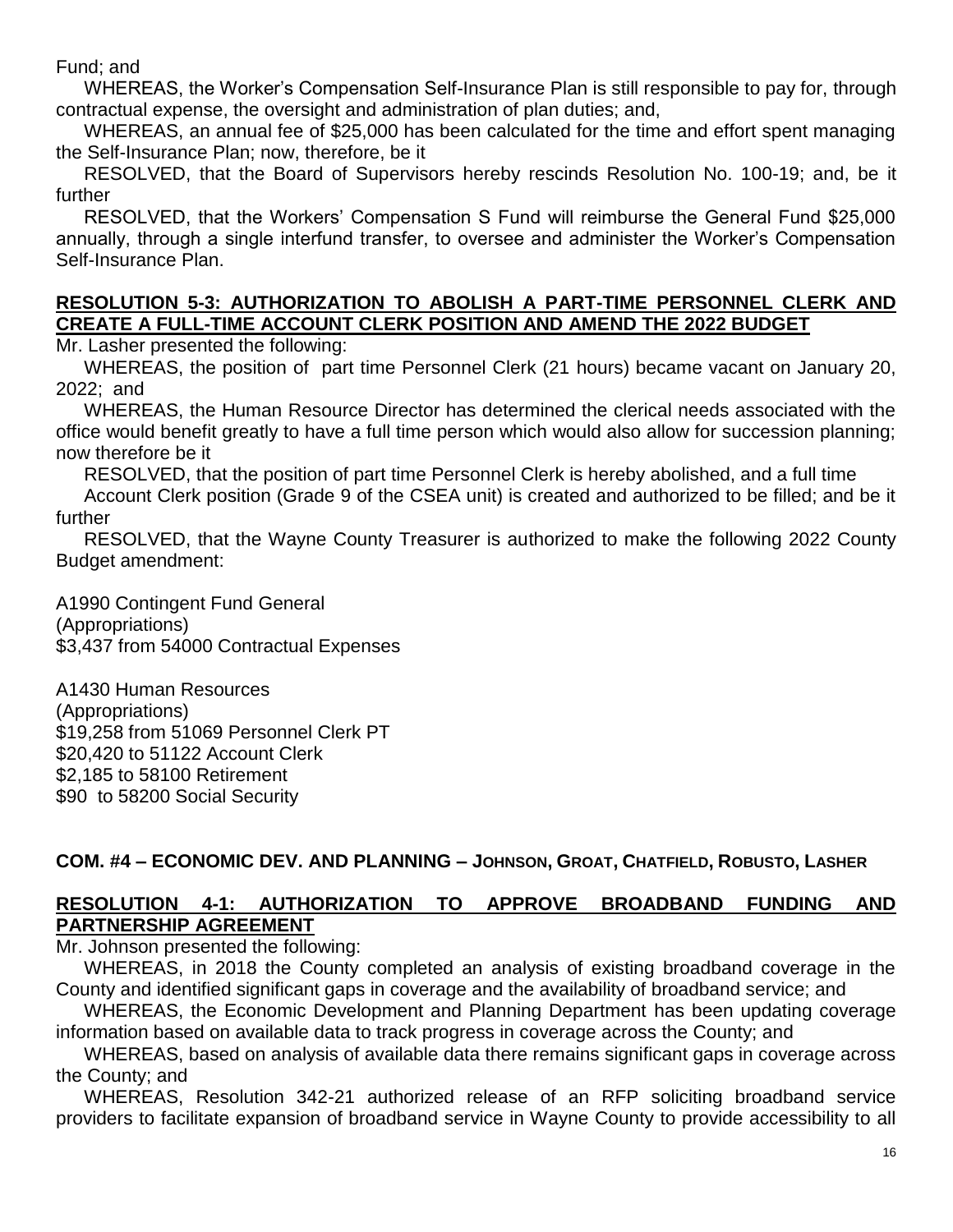residents, businesses, and institutions, and

WHEREAS, Resolution 490-21 authorized the Broadband committee to enter in to negotiations with Charter Communications Inc. as the preferred proposer, to refine the scope of their proposal and to negotiate costs, terms, and conditions of a partnership agreement with the County, to bring a final proposal to the board of supervisors, and

WHEREAS, the committee has discussed and negotiated terms and conditions of a tentative agreement with Charter communications and is recommending approval, with terms and conditions including but not limited to provision of \$8,500,000 as recommended by the Broadband Committee to fund a \$14,652,000 implementation project to bring service to every unserved address in Wayne County, including \$8,000,000 of American Rescue Plan Act (ARPA) funding, and \$500,000 from unassigned General Fund balance, with minimum download speeds of 200 megabits per second; now, therefore be it

RESOLVED, that the Board of Supervisors hereby agrees to provide funding in the amounts described above; and be it further

RESOLVED, that the Wayne County Treasurer is authorized to transfer \$500,000 from Unassigned General Fund Balance, \$790,560.50 from ARPA Assigned Fund Balance, and make the following budget adjustment:

## **A1011 ARPA Fund**

(Appropriations) \$7,209,439.50 from 54000 Contractual Expenses

## **A9950 Transfer to Capital Fund Projects**

(Appropriations) \$8,500,000 to 59711 BROAD Broadband Project

#### **H4902 ARPA**

(Revenues) \$8,500,000 to 45031 BROAD Interfund Transfer (Appropriations) \$8,500,000 to 52000 BROAD Equipment and Capital Outlay

#### **RESOLUTION 4-2: AUTHORIZATION TO SET PUBLIC HEARING FOR INCLUSION OF LAND IN A CERTIFIED AGRICULTURAL DISTRICT**

Mr. Johnson presented the following:

WHEREAS, the Board of Supervisors, as required by NYS Agriculture and Markets Law 303-b, designated January 1 to January 31, as the annual 30 day review period when landowners may submit a request to the County for inclusion in certified agricultural districts prior to established agricultural district review periods; and

WHEREAS, landowner(s) have submitted a request to include their land in a certified agricultural district, and

WHEREAS, before this property can be formally included in the Agricultural District No. 1, the Board of Supervisors must hold a public hearing; now, therefore be it

RESOLVED, that the Board of Supervisors will hold a public hearing for the modification of Agricultural District No. 1 on Tuesday, May 17, 2022 at 9:05 A.M. in the Supervisors Chambers of the Wayne County Courthouse, 26 Church Street, Lyons, and be it further

RESOLVED, that the Clerk of the Board is hereby authorized and directed to publish notice in the legal newspapers for the County for the first available publication.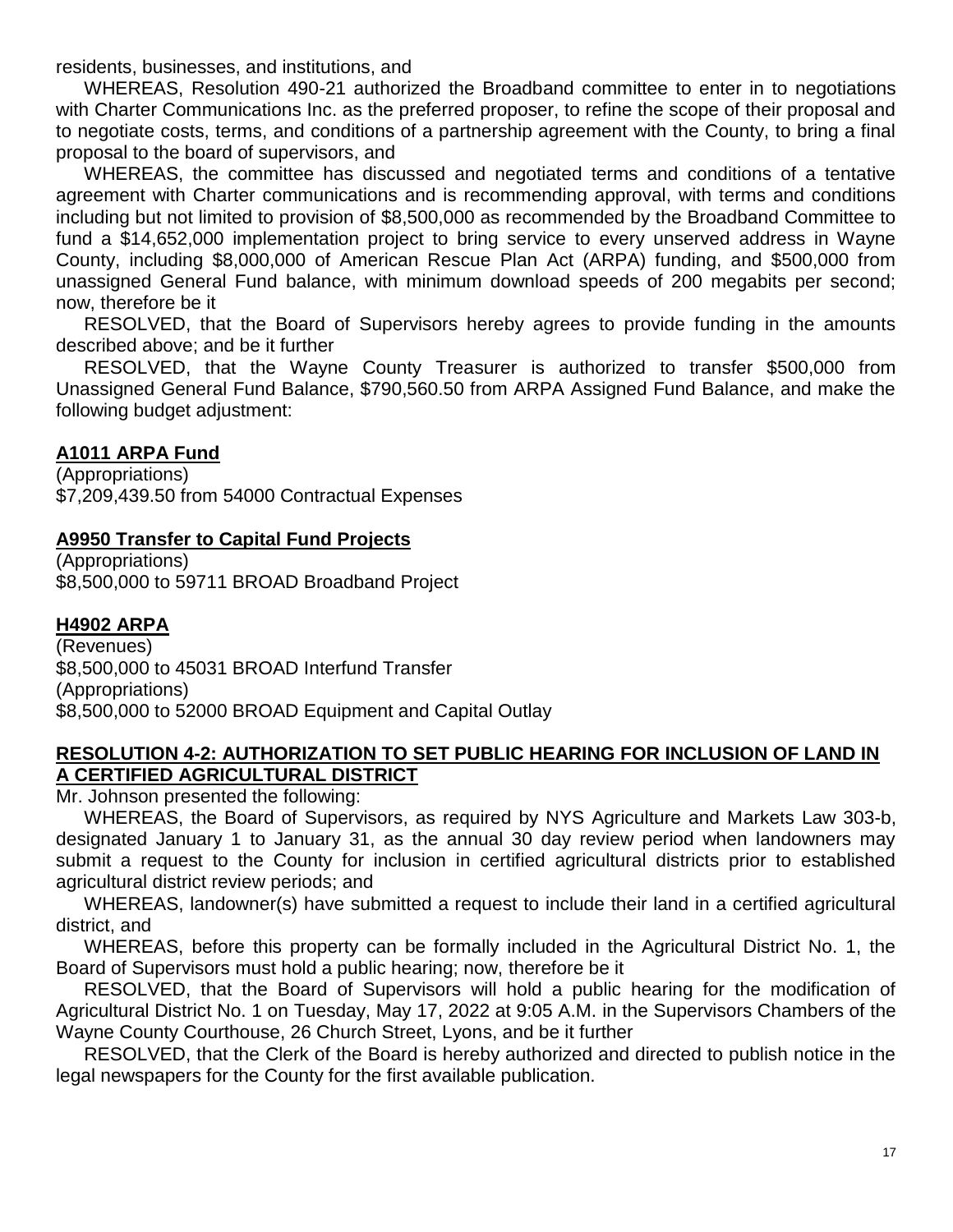# **RESOLUTION 3-1: AUTHORIZATION TO DECLARE VEHICLES SURPLUS IN THE PUBLIC WORKS DEPARTMENT**

Mr. Chatfield presented the following:

WHEREAS, the Central Garage Department has the vehicles listed below that should be disposed of as noted:

| 2014 Ford Interceptor (SO) | VIN 1FAHP2MT8EG107378 | Auction |
|----------------------------|-----------------------|---------|
| 2015 Ford Interceptor (SO) | VIN 1FAHP2MT7FG168030 | Auction |

now, therefore be it

RESOLVED, that the vehicles listed above be sold at an upcoming public auction, in accordance with the County's Equipment Disposition policy.

# **RESOLUTION 3-2: AUTHORIZATION TO ENTER INTO AGREEMENTS WITH THE TOWNS OF MARION, PALMYRA, SAVANNAH AND WILLIAMSON FOR ROADSIDE MOWING**

Mr. Chatfield presented the following:

WHEREAS, the Towns of Marion, Palmyra, Savannah and Williamson have expressed interest in providing roadside mowing services on county roadways in their respective towns as they have done in the past several years; and

WHEREAS, the roadside mowing in Marion, Palmyra, Savannah and Williamson benefits the towns and county; and

WHEREAS, the Town of Marion will do three complete mowing's on Wayne County roads within the Town of Marion with a total of 22.4 miles, and

WHEREAS, the Town of Palmyra will do three complete mowing's on Wayne County roads within the Town of Palmyra with a total 23.8 miles and

WHEREAS, the Town of Savannah will do three complete mowing's on Wayne County roads within the Town of Savannah with a total 19.9 miles and

WHEREAS, the Town of Williamson will do three complete mowing's on Wayne County roads within the Town of Williamson with a total 29.0 miles, now, therefore be it

RESOLVED, that the Chairman of the Wayne County Board of Supervisors is hereby authorized and directed to execute a contract on behalf of the County of Wayne, subject to the County Attorney's approval as to form and content, with the Towns of Marion, Palmyra, Savannah and Williamson for mowing county roadsides located in the towns three times at a rate of \$275.00 (\$91.67 each time) per mile for the 2022 season, and no additional payments will be made for additional work.

#### **RESOLUTION 3-3: AUTHORIZATION TO CREATE PROJECT IN THE HIGHWAY DEPARTMENT**

Mr. Chatfield presented the following:

WHEREAS, in accordance with Section 115 of the Highway Law, the Superintendent of Public Works has prepared Project Statement for the proposed work for the following project:

22-67 North Geneva Rd \$350,000

now, therefore, be it

RESOLVED, that the Project Statement prepared by the Superintendent of Public Works is hereby approved by the Board of Supervisors, and the Chairman of the Board and the Clerk of the Board is hereby authorized and directed to endorse such approval on the Project Statement; and be it further

RESOLVED, that the County Treasurer is hereby authorized and directed to create line item and transfer funds as listed below: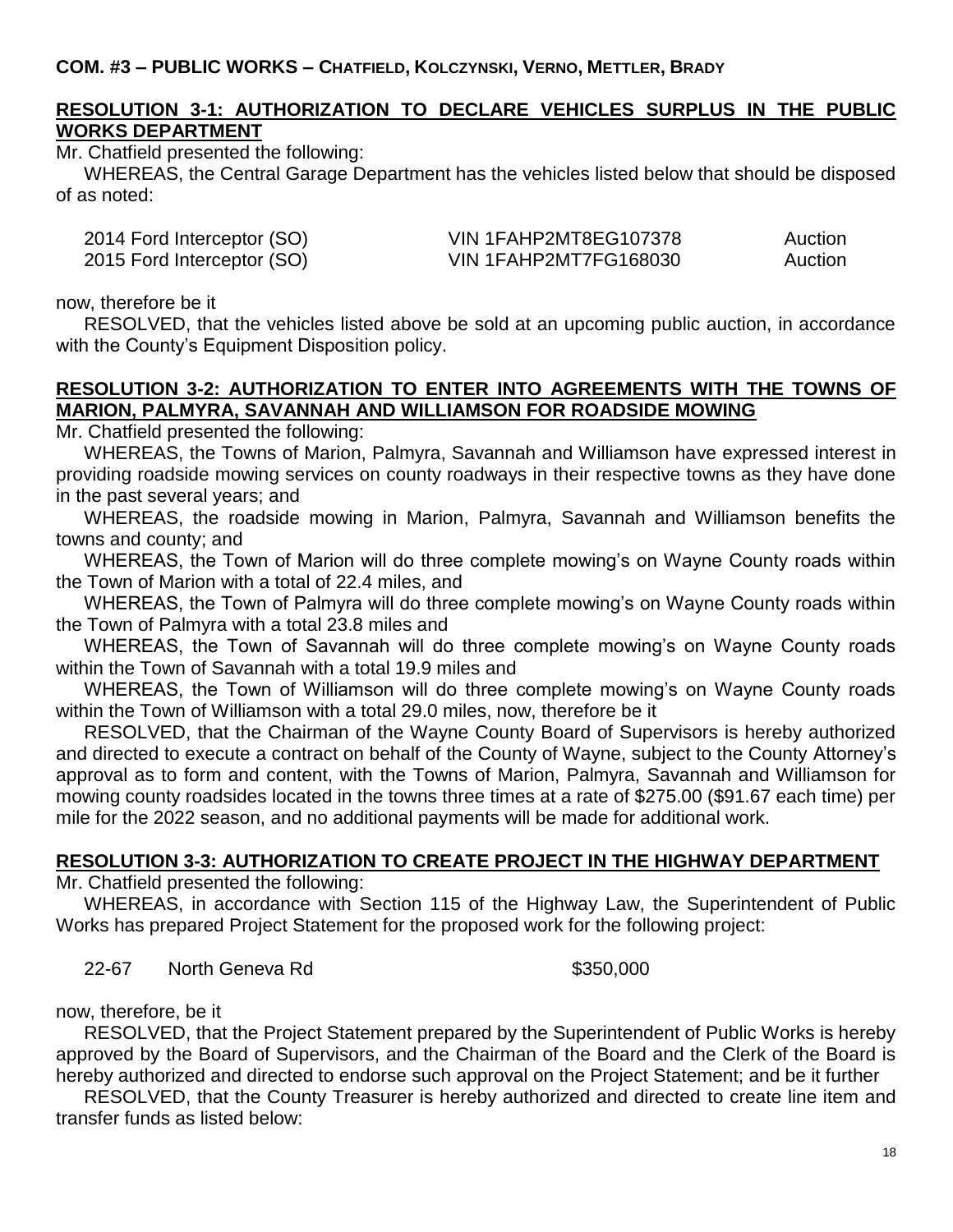# **D5112 Road Construction**

(Appropriations) \$350,000 from .52600 Highway Construction to the following Chips Projects: \$350,000 to .52670 22-67 North Geneva Rd

# **RESOLUTION 3-4: AUTHORIZATION TO ACCEPT LOW BID FOR THE FARMINGTON ROAD BRIDGE REHABILITATION PROJECT**

Mr. Chatfield presented the following:

WHEREAS, the Clerk of the Board of Supervisors duly advertised for bids for the Farmington Road bridge rehabilitation project for the Highway Department and

WHEREAS, the bids were opened on Thursday, March 10, 2022 at 10:00 a.m. with the following bids received:

| CP Ward                    | \$817,881.00 |
|----------------------------|--------------|
| Crane Hogan                | \$741,901.00 |
| <b>Ramsey Constructors</b> | \$807,086.00 |

and

WHEREAS, the bids have been reviewed by the Superintendent of Public Works and the project consultant and they recommend awarding the project to Crane Hogan for the bid amount, and

WHEREAS, the low bid submitted by Crane Hogan is approximately \$142,290 more than the project budget which has been allocated by the Genesee Transportation Council (GTC), and

WHEREAS, the Superintendent of Public Works will request from the GTC that additional funds be applied to this project, and

WHEREAS, a supplemental agreement will be processed with the NYSDOT to secure the construction funds for this project, now, therefore be it

RESOLVED, that the Chairman of the Wayne County Board of Supervisors is hereby authorized and directed to execute a contract on behalf of the County of Wayne, subject to the County Attorney's approval as to form and content, with Crane Hogan in accordance with the bid acceptance.

#### **RESOLUTION 3-5: AUTHORIZATION TO ENTER INTO AGREEMENT WITH THE NYSDOT FOR FUNDING OF THE GANANDA PARKWAY PREVENTATIVE MAINTENANCE PROJECT**

Mr. Chatfield presented the following:

WHEREAS, THE County of Wayne will be responsible for the design, letting and construction of this project; and

WHEREAS, a Project for the pavement rehabilitation of the Gananda Parkway in the Towns of Walworth and Macedon, Wayne County (PIN 4WA0.04) is eligible for funding under Title 23 US Code, as amended, that calls for the apportionment of the costs such program to be borne at the ratio of 80% Federal Funds and 20% non-federal funds, and

WHEREAS, the County of Wayne desires to advance these Projects by making a commitment of 100% of the non-federal share of this project, now, therefore be it

RESOLVED, that the Wayne County Board of Supervisors hereby approves the above subject project; and be it further

RESOLVED, that the Wayne County Board of Supervisors hereby agrees to pay in the first instance 100% of the federal and non-federal share of the cost of the entire project, and be it further

RESOLVED, that the sum of \$90,200 is hereby appropriated and made available to cover the cost of the Engineering phases of the Gananda Parkway preventative maintenance project (4WA0.04) and be it further

RESOLVED, that the County Treasurer is hereby authorized to create a D51122.52671 Gananda Parkway PM project account, and, transfer \$18,040 from the General Fund unassigned fund balance,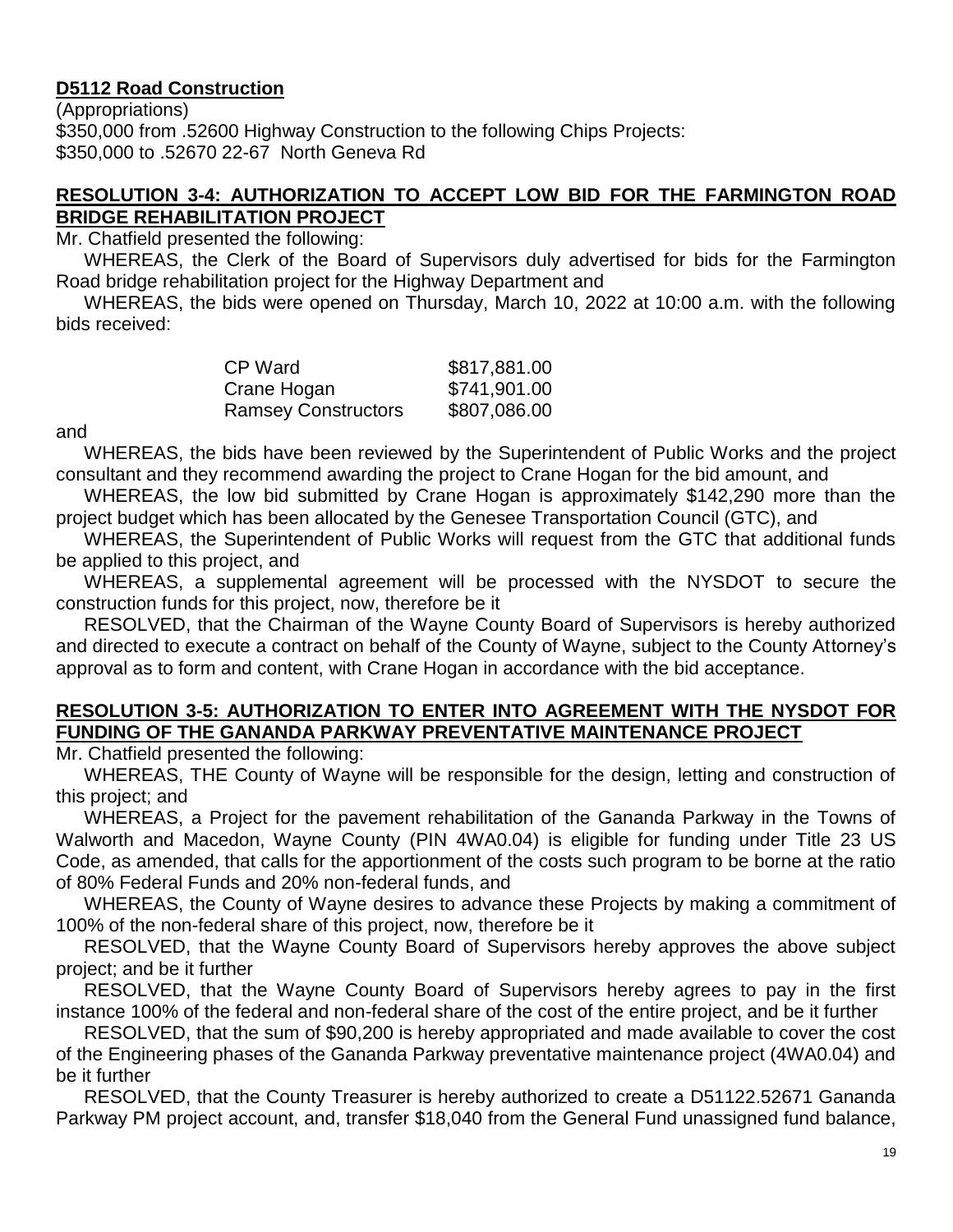and revise the budget as follows:

## **A9901 Interfund Transfers**

(Appropriations) \$18,040 to 59300 Transfer- County Roads

## **D5112 Road Construction**

(Appropriations) \$90,200 to 52928 Gananda Parkway PM

#### **D9999 Other Income**

(Revenue) \$72,160 to 44511 Marchiselli Funds - Federal (80%) \$18,040 to 45031 Interfund Transfers

RESOLVED, that in the event the full federal and non-federal share costs of the project exceeds the amount appropriated above, the Board of Supervisors shall convene as soon as possible to appropriate said excess amount, and be it further

RESOLVED, that the Chairman of the Wayne County Board of Supervisors authorized to execute all necessary Agreements, certifications or reimbursement requests for Federal Aid and/or State Aid on behalf of the County of Wayne with the New York State Department of Transportation in connection with the advancement or approval of the Project and providing for the administration of the Project and the County's first instance funding of the project costs and permanent funding of the local share of federal aid and state aid eligible Project costs and all project costs within appropriations therefore that are not so eligible, and be it further

RESOLVED, that a certified copy of this resolution be filed with the New York State Commissioner of Transportation by attaching it to any necessary Agreement in connection with the Project, and be it further

RESOLVED, that this Resolution shall take effect immediately.

# **RESOLUTION 3-6: AUTHORIZATION TO AWARD DESIGN OF GANANDA PAVEMENT PRESERVATION PROJECT TO BERGMANN**

Mr. Chatfield presented the following:

WHEREAS, the Wayne County Highway Department has been awarded funds from the Genesee Transportation Council (GTC) to perform milling and paving on the Gananda Parkway, and

WHEREAS, the Superintendent of Public Works has reviewed the original Local Design Services Agreement (LDSA) proposals and selected Bergmann to perform the design services, and

WHEREAS, based on a scoping meeting, Bergmann has provided a price of \$89,000 to progress the project through bidding phases, now therefore be it

RESOLVED, that the that the Chairman of the Board of Supervisors is authorized to sign an agreement with Bergmann subject to the County Attorney's approval as to form and content.

## **RESOLUTION 3-7: AUTHORIZATION TO AWARD DESIGN OF GANANDA PARKWAY SAFETY PROJECT TO BERGMANN**

Mr. Chatfield presented the following:

WHEREAS, the ARPA Committee has approved funding for the Gananda Parkway Safety Improvement project which was approved under resolution 621-21; and

WHEREAS, the Superintendent of Public Works has solicited for engineering services for this project, and

WHEREAS, 11 proposals were received and reviewed by a committee that selected Bergmann to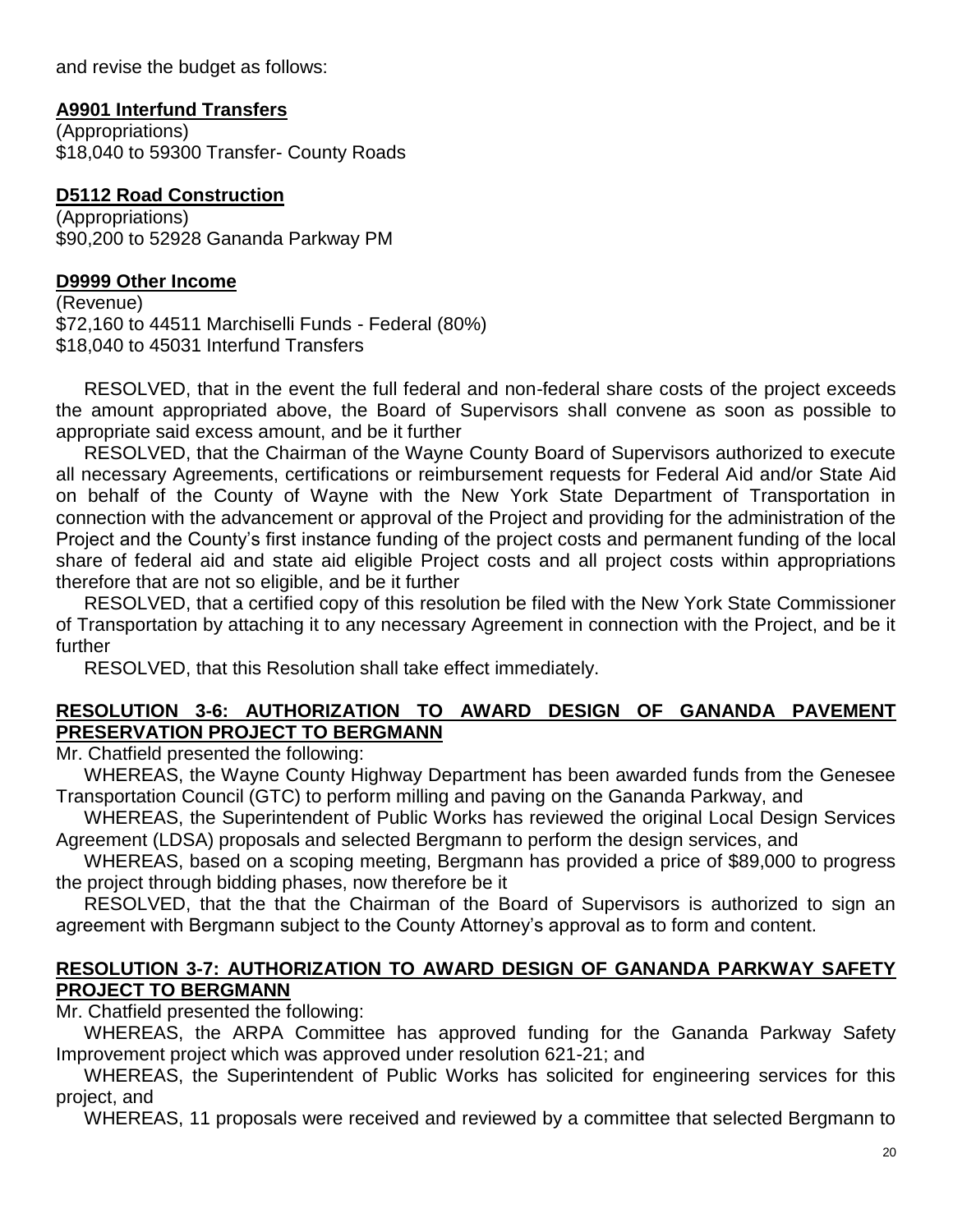perform the engineering services, and

WHEREAS, based on a scoping meeting, Bergmann has provided a price of \$210,000 to progress the project through bidding phases, now therefore be it

RESOLVED, that the that the Chairman of the Board of Supervisors is authorized to sign an agreement with Bergmann subject to the County Attorney's approval as to form and content.

#### **RESOLUTION 3-8: AUTHORIZATION TO AWARD BID AND PURCHASE NURSING HOME BOILERS**

Mr. Chatfield presented the following:

WHEREAS, the Purchasing Agent duly advertised for bid(s) for the purchase and startup on three (3) replacement heating system boilers at the Wayne County Nursing Home located at 1529 Nye Road in Lyons, NY and the bids were opened on March 22, 2022 at 2:00 p.m. and the following bid was received:

B.J Muihead Co., Inc. 137 Syke St. Suite 4 \$75,500.00 Rochester, NY 14611

; and

WHEREAS, the Deputy Superintendent of Public Works has reviewed the bid and recommends that the bid be awarded to B.J. Muihead Co., Inc; now, therefore be it

RESOLVED, that the Chairman of the Wayne County Board of Supervisors is hereby authorized and directed to execute a contract on behalf of the County of Wayne, subject to the County Attorney's approval as to form and content with B.J. Muinhead Co., Inc for the purchase and startup of three heating boilers at the Wayne County Nursing Home for a cost of \$75,500.00.

## **RESOLUTION 3-9: AUTHORIZATION TO RENEW LEASE WITH NEW YORK STATE SENATOR PAMELA HELMING**

Mr. Chatfield presented the following:

WHEREAS, Senator Helming's office staff currently share approximately 220 square feet of office space at the Wayne County Public Safety Building with Congressman John Katko's staff; and

WHEREAS, Senator Helming has expressed interest in renewing the lease for her operations for an additional two years; and

WHEREAS, the terms and conditions shall remain the same, the County of Wayne is seeking to charge a nominal rental expense for the use of the proposed office space to defray the costs to Wayne County taxpayers of the expense for utilities provided to the office space; now, therefore, be it

RESOLVED, that the Chairman of the Board of Supervisors is authorized to renew and sign the lease agreement for two (2) additional years with Senator Helming, subject to the County Attorney's approval as to form and content, which shall provide that annual rental of One Hundred (\$100.00) Dollars shall be paid and shall be effective from January 1<sup>st</sup> 2022.

## **RESOLUTION 3-10: AUTHORIZATION TO AWARD CONTRACT FOR B. FORMAN PARK HOUSE PAINTING PROJECT**

Mr. Chatfield presented the following:

WHEREAS, the Purchasing Agent duly advertised for bid(s) for the painting of the exterior wood siding and trim on the house at B. Forman Park located at 4507 Lake Road in Williamson, NY, and

WHEREAS, the bids were opened on Friday, March 25, 2022 at 2:00 p.m. and the following bid was received: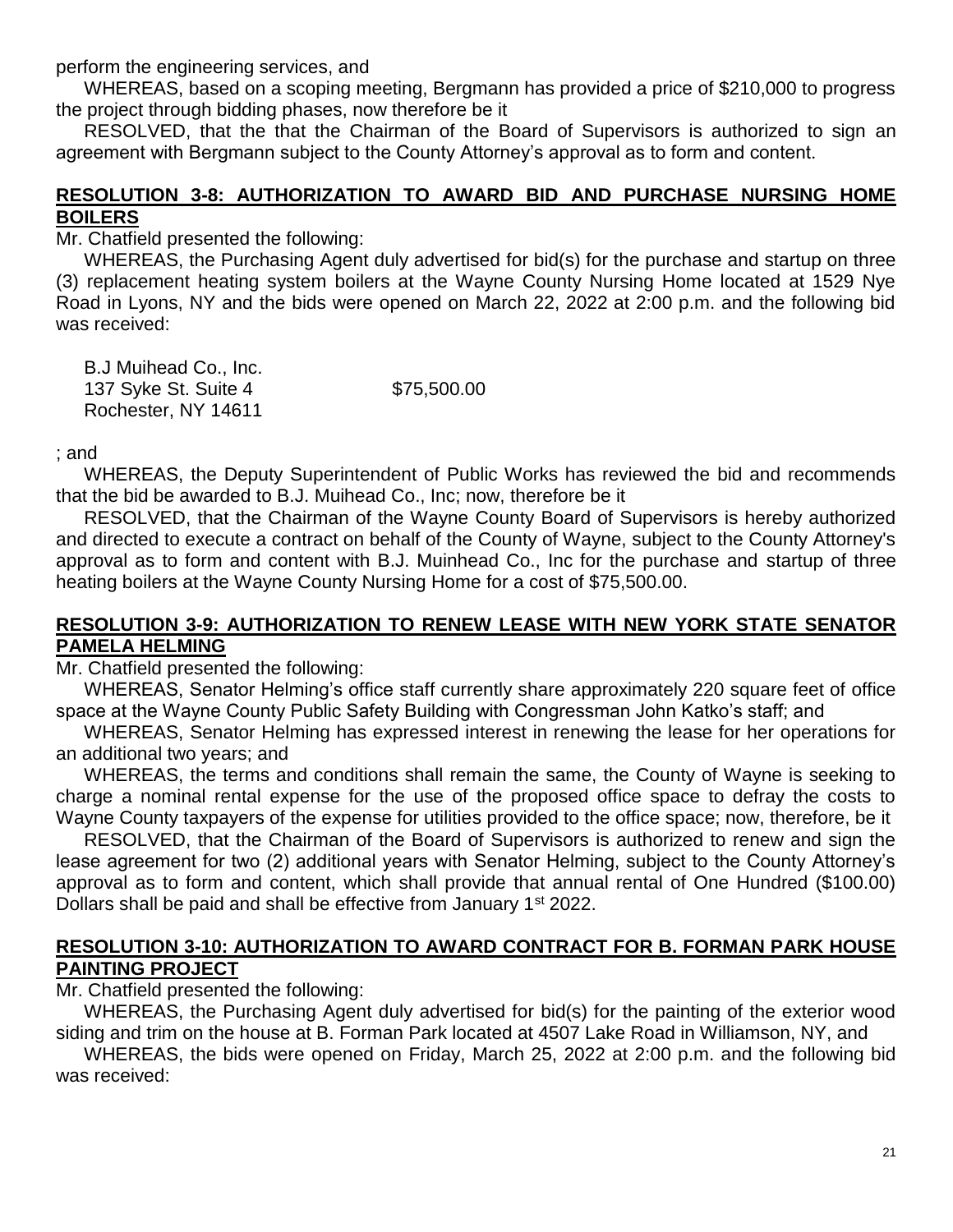Dobbins Painting & Contracting, LLC \$37,393.00 1171 E. Union St. Newark, NY 14513

; and

WHEREAS, the Deputy Superintendent of Public Works has reviewed the bid and recommends that the bid be awarded to Dobbins Painting & Contracting, LLC for the cost of \$37,393.00; and

WHEREAS, it is beneficial to allow the Superintendent of Public Works or his Deputy have the authority to approve and sign change orders for this additional work; now, therefore be it

RESOLVED, that the Chairman of the Wayne County Board of Supervisors is hereby authorized and directed to execute a contract on behalf of the County of Wayne, subject to the County Attorney's approval as to form and content with Dobbins Painting & Contracting, LLC for painting of the exterior siding and trims at the B. Forman Park House for a cost of \$37,393.00; and be it further

RESOLVED, that the Wayne County Board of Supervisors hereby authorizes the Superintendent of Public Works or his Deputy to approve change orders within the project budgeted amount of \$50,000;

#### **RESOLUTION 3-11: AUTHORIZATION TO RENEW LEASE AGREEMENT WITH WAYNE COUNTY ACTION PROGRAM FOR PROPERTIES IN THE TOWNS OF SODUS, HURON AND LYONS**

Mr. Chatfield presented the following:

WHEREAS, Wayne County Action Program hereinafter "Wayne CAP" is currently a tenant in following County owned properties: 159 Montezuma Street, Lyons, New York; 11395 Ridge Road, Huron, New York; and 7192 Ridge Road East, Sodus, New York; and

WHEREAS, the prior leases between Wayne CAP and the County regarding these premises have expired on December 31, 2021; and

WHEREAS, Wayne CAP and the County are desirous of entering into new leases for said premises; and

WHEREAS, Section 99-h of the General Municipal Law authorizes a municipality to enter into agreements with private non-profit agencies which are authorized to apply for and accept funds made available by the federal government, in order to administer, conduct, or participate with the federal government in programs relating to the general welfare of the inhabitants of the municipality; and

WHEREAS, such agreements may provide that funds, services, or facilities will be made available by the municipality in order to defray that portion of the cost of any program administered by the agency which is not paid for by funds made available by the federal government; and

WHEREAS, Wayne County Action Program, Inc. is a non-profit agency established and operating under the provisions of the Economic Opportunity Act of 1964, as amended, which conducts various community action programs relating to the general welfare of the inhabitants of Wayne County; and

WHEREAS, Wayne CAP can use the fair market value of rental payments on the above mentioned properties as an in kind contribution to leverage various grants that they apply for to conduct their operation; now, therefore, be it

RESOLVED, that the Chairman of the Wayne County Board of Supervisors, subject to the approval of the County Attorney as to form and content, is hereby authorized to enter into lease agreements with Wayne CAP for the above mentioned properties; and be it further

RESOLVED, that said lease agreements will commence on January 1, 2022 and shall be subject to the following terms and conditions:

 The leases for both the 11395 Ridge Road, Huron, New York and 7192 Ridge Road East, Sodus, New York shall be for a five (5) year term with an option five (5) year renewal.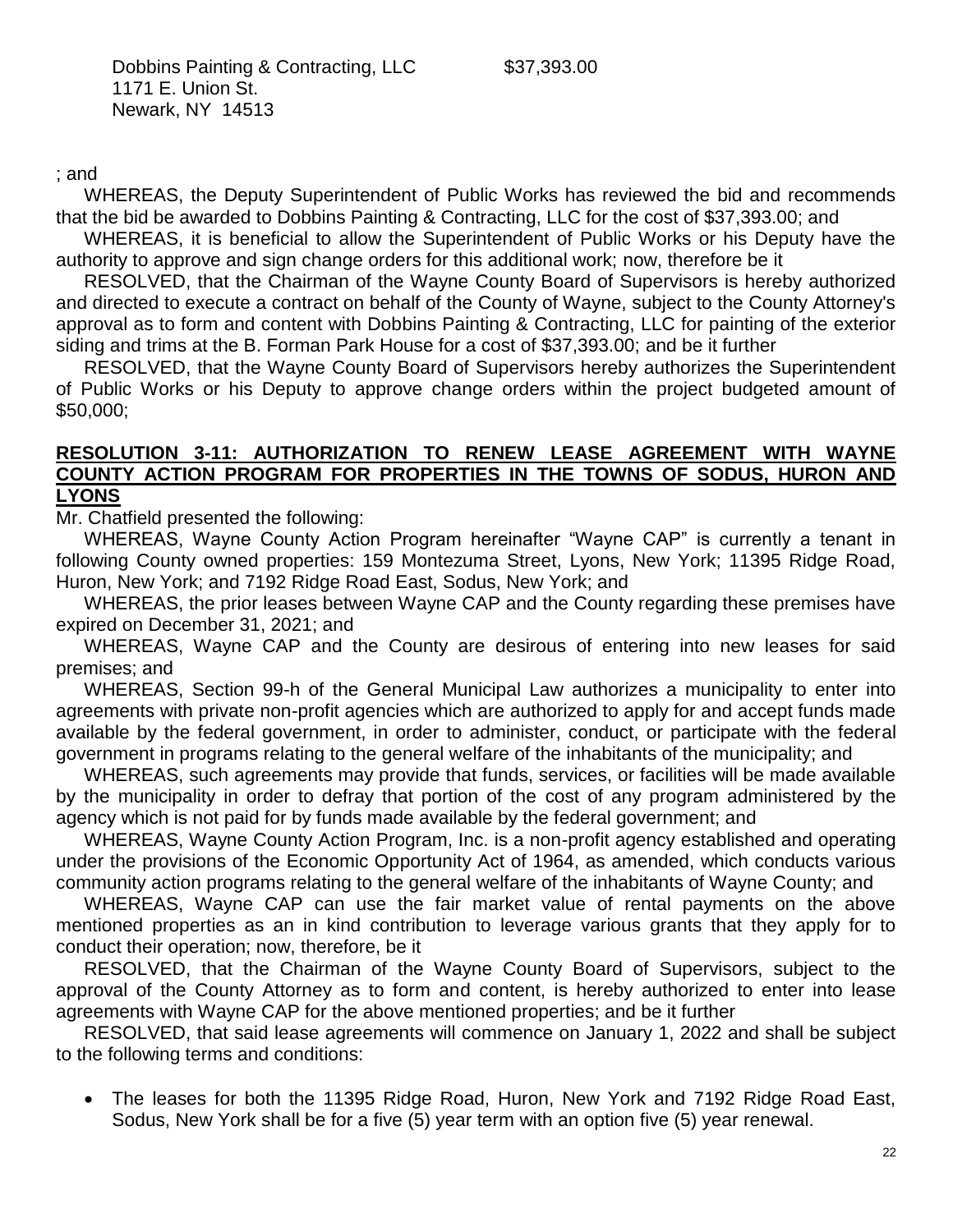- The lease for 159 Montezuma Street, Lyons, New York shall be for a one (1) year term with an optional to renewal up to five additional 1 year terms.
- Wayne CAP shall not be required to pay rent for any of the above mentioned properties
- Wayne CAP will be responsible for providing and paying for all maintenance required for each of the above mentioned facilities.
- Wayne CAP shall maintain all sites in good repairs and correct all code violations.
- Wayne CAP will be responsible for providing and paying for all utilities required for each of the above mentioned properties.
- Wayne CAP, subject to providing prior notice to and receiving approval from the County, will be responsible for all capital improvements to the above mentioned properties.
- The County will not be responsible for maintaining the fiber optic cable located at 159 Montezuma Street.
- The County will provide snow plowing and grass mowing at 159 Montezuma Street.

## **RESOLUTION 3-12: AUTHORIZATION TO AMEND PUBLIC WORKS BUILDINGS & GROUNDS EQUIPMENT BUDGET**

Mr. Chatfield presented the following:

WHEREAS, with the lease of the former Erie Canal Culture Center (ECCC) to Veteran's on the Erie, the downtown maintenance staff has lost a location to store gas powered equipment such as lawnmower, weed eaters, leaf blowers, etc. and

WHEREAS, gas power equipment should not be stored in occupied office buildings without the correct protective storage area. This type of storage area currently does not existing within any of the downtown County buildings, and

WHEREAS, the Deputy Superintendent of Public Works recommends purchasing a small storage shed that can be placed behind 16 William Street to be used for such equipment, and

WHEREAS, the 2022 Buildings & Grounds budget equipment line has funding for the purchase of a floor cleaning machine for \$4,500, and

WHEREAS, a used floor machine was repaired and a new unit is no longer needed to be purchased at this time; and

WHEREAS; the Deputy Superintendent of Public Works is requesting to amend the 2022 Buildings & Grounds equipment addenda to remove the floor cleaning machine and add the purchase of a small storage shed, now, therefore be it

RESOLVED, the 2022 Buildings and Grounds equipment addenda is hereby amended by removing the floor machine and adding the purchase of a small storage shed; and be it further

RESOLVED, the Deputy Superintendent of Public is authorize to purchase a storage shed per the County's purchasing policy.

#### **RESOLUTION 3-13: AUTHORIZATION TO OBTAIN PERMANENT EASEMENT FOR HIGHWAY PROJECT**

Mr. Chatfield presented the following:

WHEREAS, the Highway Department has a need to obtain an easement for a drainage project where work will extend beyond the right-of-way, and

WHEREAS, staff from the Highway Department have met with the residents and have developed maps and descriptions to be filed with the County Clerk's office, and

WHEREAS, the list below identifies the property owner that will require the easement:

David & Debora A. Sabocheck 66117-00-980230 5939 East Townline Road Williamson, NY 14589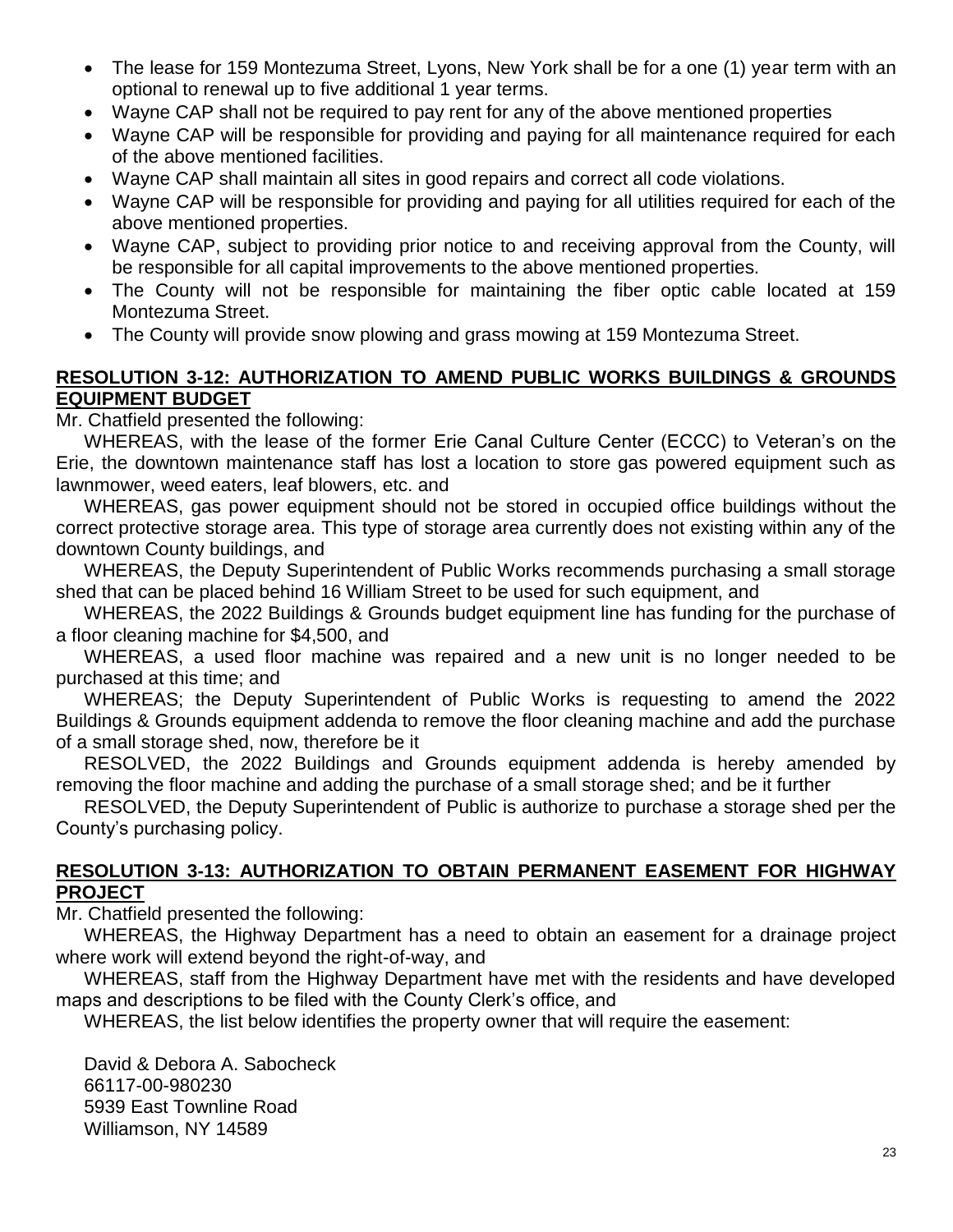now, therefore be it

RESOLVED, that the Chairman of the Board of Supervisors is authorized to sign easement documents, subject to the review and approval of the County Attorney as to form and content.

# **RESOLUTION 3-14: AUTHORIZATION TO GRANT EASEMENT TO WAYNE COUNTY WATER AND SEWER AUTHORITY**

Mr. Chatfield presented the following:

WHEREAS, Wayne County owns a property (Tax parcel # 63113-00-076866) along NY Route 350 and Pine View Drive in Macedon, and

WHEREAS, the Wayne County Water and Sewer Authority (WCWSA) has a need to perform work on their sanitary facilities and will require a temporary easement across a portion of the County property, and

WHEREAS, this access will be temporary and will be removed when the work is complete; now, therefore be it

RESOLVED, that the Chairman of the Wayne County Board of Supervisors is authorized to sign all legal documents granting a temporary easements to the WCWSA, subject to the review and approval of the County Attorney as to form and content.

# **COM. #2 – PUBLIC SAFETY – EYGNOR, VERNO, BENDER, DONALTY, VANLAEKEN**

#### **RESOLUTION 2-1: AUTHORIZATION TO CONTRACT WITH ATTORNEY TO ALLEVIATE UNDERSTAFFING ISSUE DUE TO POSITION VACANCIES IN THE DISTRICT ATTORNEY'S OFFICE**

Mr. Eygnor presented the following:

WHEREAS, there are currently three Assistant Attorney positions vacant in the District Attorney's office;

WHEREAS, there are two full-time Assistants handling all felony cases now pending, and the current caseload would normally be divided and managed by four full-time attorneys; and

WHEREAS, the District Attorney is desirous of contracting, on a temporary basis, with an attorney in order to alleviate some of the current burden on the Assistants due to substantial attorney position vacancies in the office; and

WHEREAS, this contracted attorney would be utilized to handle discovery, pre-trial motions, felony trials and other necessary functions of the District Attorney's office; and,

WHEREAS, Catherine Menikotz, Esq., has been interviewed and has indicated she would be willing to enter into a contract arrangement with the D.A.'s office; and

WHEREAS, the term of the Contract would begin April 19<sup>th</sup>, 2022 for a period of 1 year at a rate of \$ 90.00 per hour not to exceed \$ 40,000.00 in the contract term; now, therefore be it

RESOLVED, that Chairman of the Wayne County Board of Supervisors is hereby authorized to approve said contract with Catherine Menikotz, Esq., at the rate of \$ 90.00 per hour not to exceed \$ 40,000.00 for the contract period April 19<sup>th</sup>, 2022 - April 18<sup>th</sup>, 2023, subject to the approval of the County Attorney as to form and content; and, be it further

RESOLVED, that the County Treasurer is authorized to make the following budget adjustment:

# **A1165 District Attorney**

(Appropriations) \$40,000 from 51027 Asst District Attorney 2<sup>nd</sup> FT \$40,000 to 54500 Fees for Services Non-Employee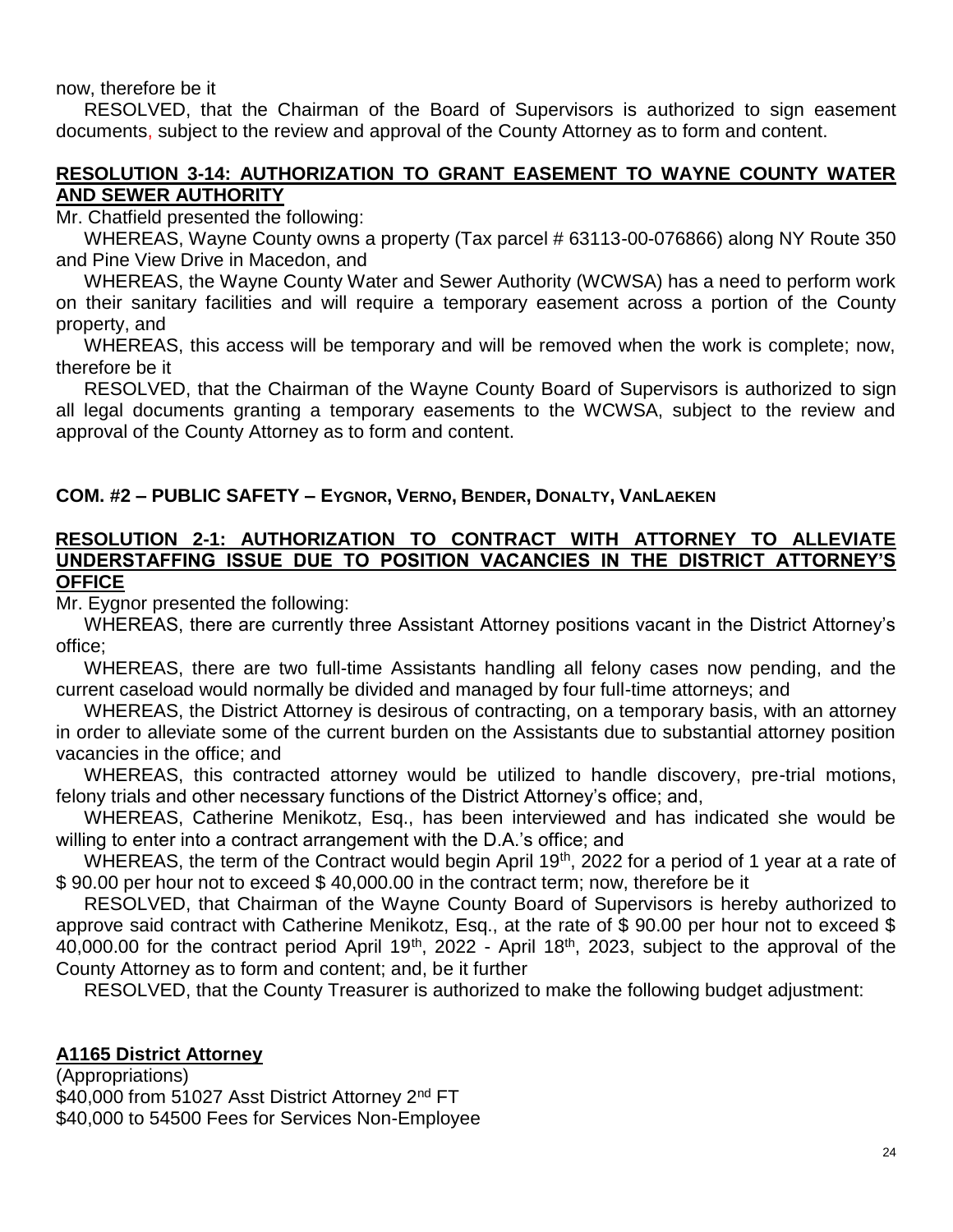## **RESOLUTION 2-2: AUTHORIZATION TO AMEND THE 2022 BUDGET TO CARRY OVER THE 2021 REMAINING BALANCE FOR THE 2018 STONEGARDEN GRANT PROGRAM**

Mr. Evanor presented the following:

WHEREAS, the Wayne County Sheriff's Office is participating in a grant program from the Department of Homeland Security and Emergency Services under the Operation 2018 Stonegarden Grant Program, in the amount of \$110,000.00 and

WHEREAS, a balance of \$ 8,487.29 to complete the project was available as of December 31, 2021 and fell to the General Fund Balance; and

WHEREAS, the balance of the funds will be used for overtime, equipment, management and administrative expenses in conjunction with Operation Stonegarden, as previously authorized in resolution No. 354-19; now, therefore, be it

RESOLVED, that the Wayne County Treasurer is hereby authorized to amend the 2022 County Budget as follows:

#### **A3114 – Sheriff Road Patrol**

| Amount           | <b>Object Code &amp; Name</b> | <b>Project Code and Name</b> |
|------------------|-------------------------------|------------------------------|
| (Revenues)       |                               |                              |
| \$8,487.29 to    | 44302 Homeland Security       | STG18 Stonegarden 2018       |
| (Appropriations) |                               |                              |
| \$8,487.29 to    | 51904 Overtime                | STG18 Stonegarden 2018       |

# **RESOLUTION 2-3: AUTHORIZATION TO AMEND THE 2022 BUDGET TO CARRY OVER THE 2021 REMAINING BALANCE FOR THE 2019 STONEGARDEN GRANT PROGRAM**

Mr. Eygnor presented the following:

WHEREAS, the Wayne County Sheriff's Office is participating in a grant program from the Department of Homeland Security and Emergency Services under the Operation 2019 Stonegarden Grant Program, in the amount of \$88,000.00 and

WHEREAS, a balance of \$27,033.65 to complete the project was available as of December 31, 2021 and fell to the General Fund Balance; and

WHEREAS, the balance of the funds will be used for overtime, equipment, management and administrative expenses in conjunction with Operation Stonegarden, as previously authorized in resolution No. 301-20; now, therefore, be it

RESOLVED, that the Wayne County Treasurer is hereby authorized to amend the 2022 County Budget as follows:

#### **A3114 – Sheriff Road Patrol**

| Amount           |    | <b>Object Code &amp; Name</b> | <b>Project Code and Name</b> |
|------------------|----|-------------------------------|------------------------------|
| (Revenues)       |    |                               |                              |
| \$16,000.00      | to | 44302 Homeland Security       | STG19 Stonegarden 2019       |
| (Appropriations) |    |                               |                              |
| \$10,000.00      | to | 51904 Overtime                | STG19 Stonegarden 2019       |

# **A1990-Contingent Fund**

(Appropriations) \$6,000.00 to 54000 (Management &Administrative) STG19 Stonegarden 2019

# **RESOLUTION 2-4: AUTHORIZATION TO AMEND THE 2022 BUDGET TO CARRY OVER THE 2021 REMAINING BALANCE FOR THE 2020 STONEGARDEN GRANT PROGRAM**

Mr. Eygnor presented the following: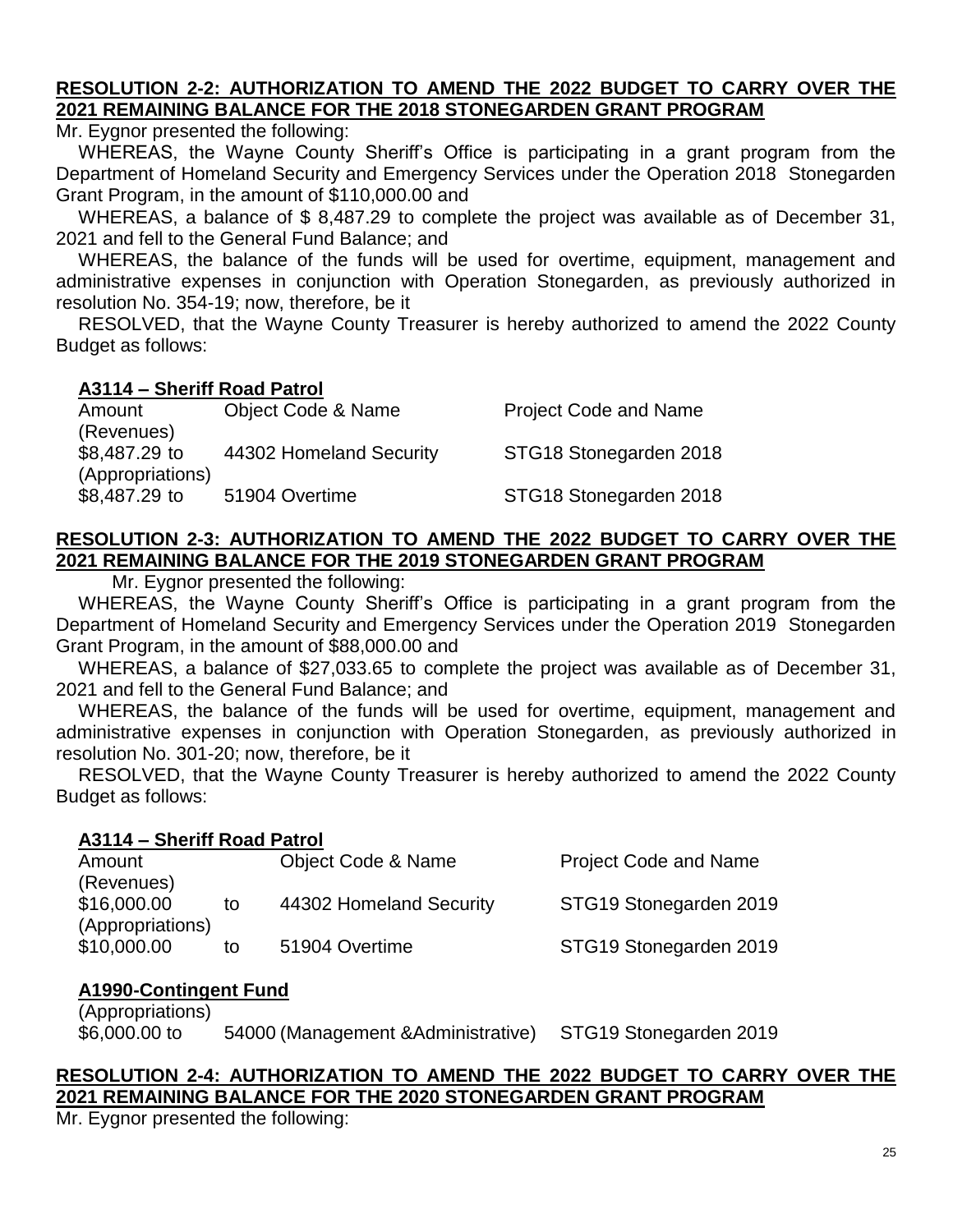WHEREAS, the Wayne County Sheriff's Office is participating in a grant program from the Department of Homeland Security and Emergency Services under the Operation 2020 Stonegarden Grant Program, in the amount of \$56,000.00 and

WHEREAS, a balance of 21,946.00 to complete the project was available as of December 31, 2021 and fell to the General Fund Balance; and

WHEREAS, the balance of the funds will be used for overtime, equipment, management and administrative expenses in conjunction with Operation Stonegarden, as previously authorized in resolution No. 220-21; now, therefore, be it

RESOLVED, that the Wayne County Treasurer is hereby authorized to amend the 2022 County Budget as follows:

#### **A3110-Sheriff**

| Amount           | <b>Object Code</b>          | <b>Project Code &amp; Name</b> |
|------------------|-----------------------------|--------------------------------|
| (Revenues)       |                             |                                |
| \$11,946.00      | 44302 Homeland Security     | STG20 Stonegarden 2020         |
| (Appropriations) |                             |                                |
| \$5,946.00 to    | 52000 Equipment & Other Cap | STG20 Stonegarden 2020         |

## **A1990-Contingent Fund**

(Appropriations) 6,000.00 to 54000 Contractual Expenses (Management) STG20 Stonegarden 2020

## **A3114 – Sheriff Road Patrol**

| Amount           |    | <b>Object Code &amp; Name</b> | <b>Project Code and Name</b> |
|------------------|----|-------------------------------|------------------------------|
| (Revenues)       |    |                               |                              |
| \$10,000.00      |    | 44302 Homeland Security       | STG20 Stonegarden 2020       |
| (Appropriations) |    |                               |                              |
| \$10,000.00      | to | 51904 Overtime                | STG20 Stonegarden 2020       |

#### **RESOLUTION 2-5: AUTHORIZATION TO AMEND THE 2022 BUDGET TO CARRY OVER THE 2021 REMAINING BALANCE FOR THE 2019 STATE LAW ENFORCEMENT TERRORISM PREVENTION PROGRAM (SLETPP)**

Mr. Eygnor presented the following:

WHEREAS, the Wayne County Sheriff's Office is participating in a grant program from the Department of Homeland Security and Emergency Services under the State Law Enforcement Terrorism Prevention Program, in the amount of \$42,488.00

WHEREAS, a balance of \$42,488.00 to complete the project was available as of December 31, 2021 and fell to the General Fund Balance; and

WHEREAS, the balance of the funds will be used to purchase mobile data terminals and personal protective equipment, as previously authorized in resolution No.110-21; now, therefore, be it

RESOLVED, that the Wayne County Treasurer is hereby authorized to amend 2022 County Budget as follows:

#### **A3114 Sheriff Road Patrol**

| Amount           | <b>Object Code &amp; Name</b> | <b>Project Code and Name</b> |
|------------------|-------------------------------|------------------------------|
| (Revenues)       |                               |                              |
| \$42,488.00      | 44306 Homeland Security       | LET19 SLETPP19               |
| (Appropriations) |                               |                              |
| \$42,488.00      | 51904 Overtime                | LET19 SLETPP19               |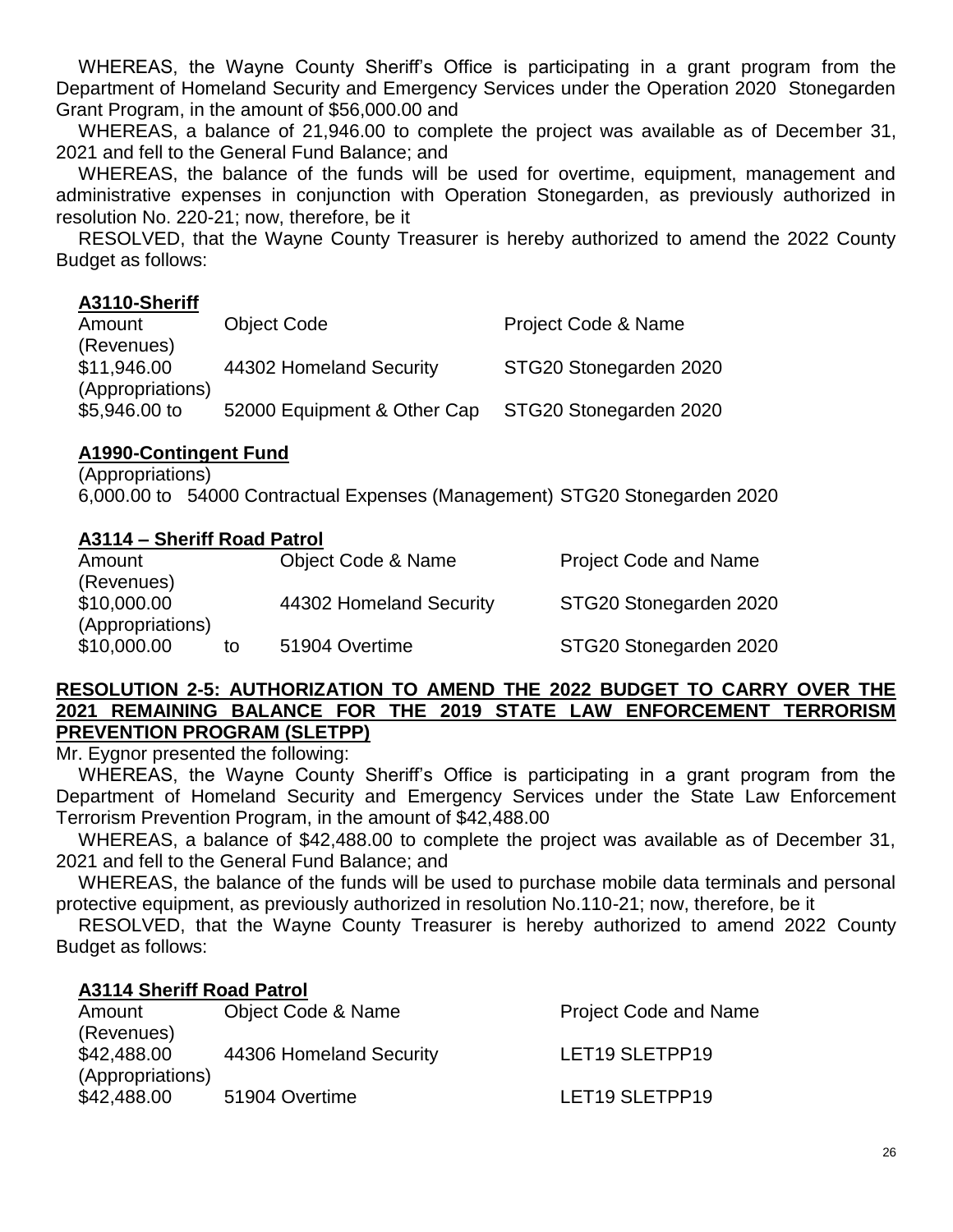#### **RESOLUTION 2-6: AUTHORIZATION TO AMEND THE 2022 BUDGET TO CARRY OVER THE 2021 REMAINING BALANCE FOR THE 2020 STATE LAW ENFORCEMENT TERRORISM PREVENTION PROGRAM (SLETPP)**

Mr. Evanor presented the following:

WHEREAS, the Wayne County Sheriff's Office is participating in a grant program from the Department of Homeland Security and Emergency Services under the State Law Enforcement Terrorism Prevention Program, in the amount of \$40,571.00

WHEREAS, a balance of \$33,507.80 to complete the project was available as of December 31, 2021 and fell to the General Fund Balance; and

WHEREAS, the balance of the funds will be used to purchase mobile data terminals and personal protective equipment, as previously authorized in resolution No 546-20; now, therefore, be it

RESOLVED, that the Wayne County Treasurer is hereby authorized to amend the 2022 County Budget as follows:

#### **A3114 Sheriff Road Patrol**

| Amount           | Object Code & Name      | <b>Project Code and Name</b> |
|------------------|-------------------------|------------------------------|
| (Revenues)       |                         |                              |
| \$33,507.80      | 44306 Homeland Security | LET20 SLETPP20               |
| (Appropriations) |                         |                              |
| \$33,507.80      | 52500 Other Equipment   | LET20 SLETPP20               |

## **RESOLUTION 2-7: AUTHORIZATION TO AMEND THE 2022 BUDGET TO CARRY OVER THE 2021 REMAINING BALANCE FOR THE 2019 STATE HOMELAND SECURITY PROGRAM (SHSP) GRANT**

Mr. Eygnor presented the following:

WHEREAS, resolution 124-20 authorized the acceptance of the 2019 SHSP Grant in the amount of \$127,462; and

WHEREAS, \$63,731 of this grant was budgeted to partially fund the salary and benefits of the Emergency Management Project Coordinator; and

WHEREAS, the balance of the grant is to be used for the update of the Radiological Emergency Response (REP) Plan, update of Public Safety Tower Security and an Unmanned Aerial Vehicle (UAV) with accessories; and

WHEREAS, \$24,200 was expended in 2021 for the update of the REP Plan; and

WHEREAS, \$29,780 was encumbered in 2021 for the update of Public Safety Tower security; and WHEREAS, this grant is a three year reimbursement grant and there is a need to re-appropriate

unallocated funds into the 2022 budget; now, therefore, be it;

RESOLVED, that the County Treasurer is authorized to make the budget adjustments listed below:

#### **A36400 Emergency Management**

(Revenues)

| Amount            | Object# | Project ID Object Name |                              | <b>Project Name</b>                                |
|-------------------|---------|------------------------|------------------------------|----------------------------------------------------|
| \$ 9,751 to 44302 |         | SHS <sub>19</sub>      | <b>Fed-Homeland Security</b> | <b>Homeland Security Grant</b>                     |
| (Appropriations)  |         |                        |                              |                                                    |
| Amount            | Object# | Project ID             | <b>Object Name</b>           | <b>Project Name</b>                                |
| \$ 8,131 to 52500 |         | SHS <sub>19</sub>      | <b>Other Equipment</b>       | <b>Homeland Security Grant</b>                     |
| \$1,620 to 54400  |         | SHS <sub>19</sub>      |                              | <b>Contracted Services Homeland Security Grant</b> |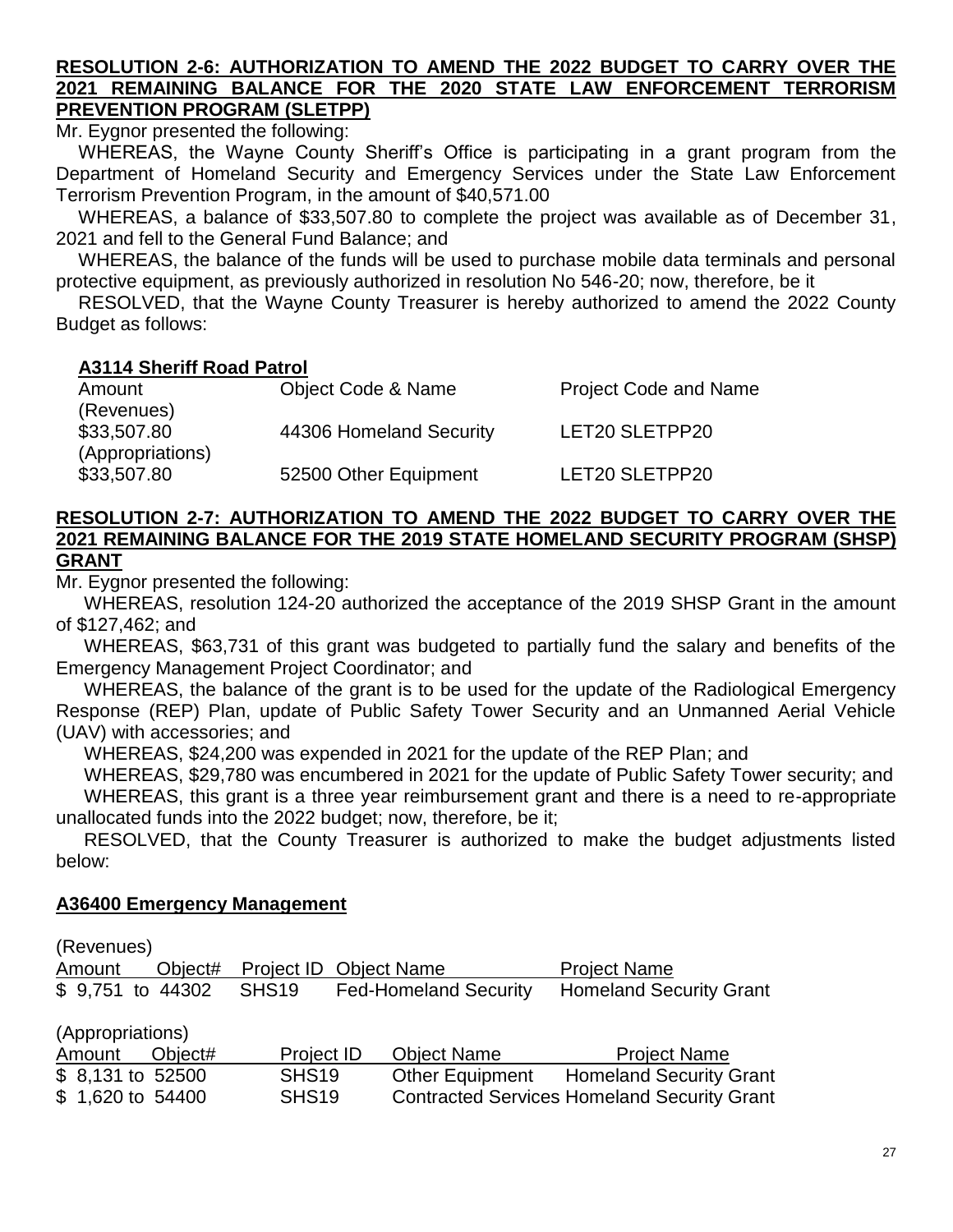#### **RESOLUTION 2-8: AUTHORIZATION TO AMEND THE 2022 BUDGET TO CARRY OVER THE 2021 REMAINING BALANCE FOR THE 2020 STATE HOMELAND SECURITY PROGRAM (SHSP) GRANT**

Mr. Eygnor presented the following:

WHEREAS, resolution 019-21 authorized the acceptance of the 2020 SHSP Grant in the amount of \$121,714; and

WHEREAS, \$73,000 of this grant was budgeted to partially fund the salary and benefits of the Emergency Management Project Coordinator; and

WHEREAS, the balance of the grant is to be used for a Network Access Control System, COVID Personal Protective Equipment, Soft Target Protection and related items; and

WHEREAS, \$29,595 was expended in 2021 for Personal Protective Equipment; and

WHEREAS, this grant is a three year reimbursement grant and there is a need to re-appropriate unspent funds into the 2022 budget; now, therefore, be it;

RESOLVED, that the County Treasurer is authorized to make the budget adjustments listed below:

## **A36400 Emergency Management**

(Revenues)

| Amount Object#          | Project ID | Object Name                  | <b>Project Name</b>            |
|-------------------------|------------|------------------------------|--------------------------------|
| \$19,119 to 44302 SHS20 |            | <b>Fed-Homeland Security</b> | <b>Homeland Security Grant</b> |
|                         |            |                              |                                |

(Appropriations)

Amount Object# Project ID Object Name Project Name \$19,119 to 54400 SHS20 Contracted Services Homeland Security Grant

#### **RESOLUTION 2-9: AUTHORIZATION TO AMEND THE 2022 BUDGET TO CARRY OVER THE 2021 REMAINING BALANCE FOR THE 2021 STATE HOMELAND SECURITY PROGRAM (SHSP) GRANT**

Mr. Evanor presented the following:

WHEREAS, resolution 500-21 authorized the acceptance of the 2021 SHSP Grant in the amount of \$108,829; and

WHEREAS, \$65,000 of this grant was budgeted to partially fund the salary and benefits of the Emergency Management Project Coordinator; and

WHEREAS, the balance of the grant is to be used for contracted cyber security software and associated services; and

WHEREAS, \$12,872.95 was expended in 2021 for software and contracted services; and

WHEREAS, this grant is a three year reimbursement grant and there is a need to re-appropriate unspent funds into the 2022 budget; now, therefore, be it

RESOLVED, that the County Treasurer is authorized to make the budget adjustments listed below:

# **A36400 Emergency Management**

(Revenues)

Amount Object# Project ID Object Name Project Name \$30,956.05 to 44302 SHS21 Fed-Homeland Security Homeland Security Grant

(Appropriations)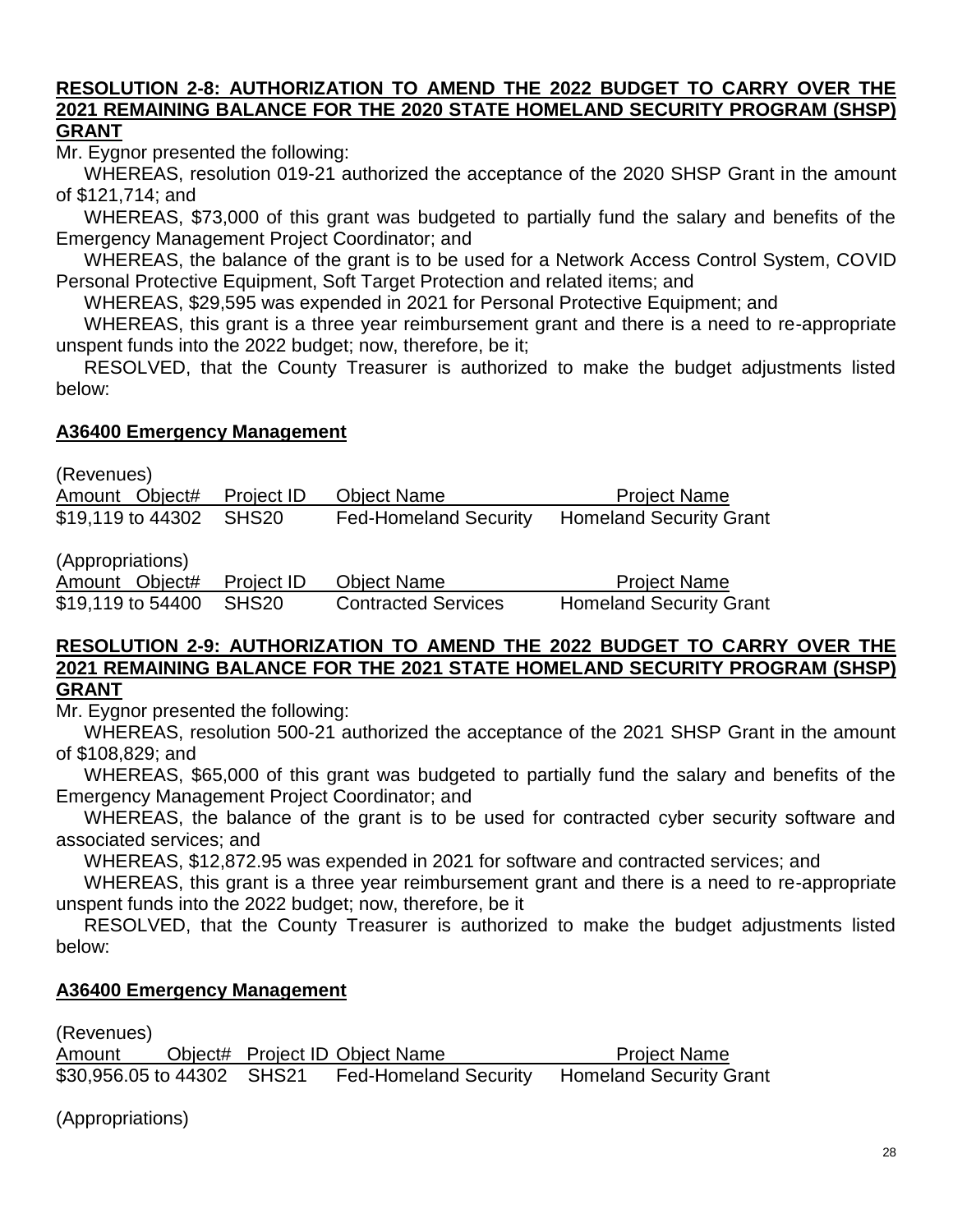Amount Object# Project ID Object Name Project Name \$30,956.05 to 54400 SHS21 Contracted Services Homeland Security Grant

# **RESOLUTION 2-10: AUTHORIZATION TO ISSUE REQUEST FOR PROPOSALS FOR IMPLEMENTATION SERVICES FOR THE COUNTY EMS CAPITAL PROJECT**

Mr. Eygnor presented the following:

WHEREAS, Board of Supervisors resolution 124-22, entitled Authorization to Establish County Emergency Medical Services Capital Project and Amend the Budget, included an endorsement of the establishment of a County transporting EMS system, and

WHEREAS, the County Administrator and ALS Director have reviewed the tasks to be completed in association with the implementation of the new EMS system and agency, and have concluded that the most expeditious and efficient manner to complete the tasks required would be through the addition of a person or firm whose sole focus for the County is to investigate, coordinate, manage, and oversee the implementation of this project, and

WHEREAS, said individual or firm would function as an independent contractor, and not a County employee, for a period currently estimated at two years; now, therefore be it

RESOLVED, that the Board of Supervisors hereby authorizes the release of an RFP (Request for Proposals), seeking qualified firm to act as a Project Implementer and independent contractor to develop the County's EMS project, on a temporary basis, with said RFP to be developed with the assistance of, and released by, the County Purchasing Agent.

#### **RESOLUTION 2-11: AUTHORIZATION TO REMOVE MEMBERS FROM THE TECHNICAL DECON TEAM**

Mr. Eygnor presented the following:

WHEREAS, Chris Ferrante and Kevin Flynn are currently members of the Technical Decon Team; and

WHEREAS, it is the recommendation of the Fire Coordinator that both members be removed from the Technical Decon Team; now, therefore, be it

RESOLVED, the Wayne County Board of Supervisors hereby approves the removal of Mr. Ferrante and Mr. Flynn as Technical Decon Team Members.

# **COM. #1 – FINANCE - LEONARD, BENDER, GROAT, ROBUSTO, VAN LAEKEN**

# **RESOLUTION 1-1: AUTHORIZATION TO PURCHASE COMPLIANCE AND SECURITY SOFTWARE TRAINING SUBSCRIPTION FROM KNOWBE4, INC.**

Mrs. Leonard presented the following:

WHEREAS; the State of New York requires specific training be conducted for compliance yearly; and

WHEREAS, the county's open source training software is becoming obsolete; and

WHEREAS, KnowBe4, Inc. can provide New York state compliance training as well as cyber security training and is used widely throughout New York State; and

WHEREAS, KnowBe4, Inc. has provided Wayne County with a quote using Sourcewell contract number 081419-SHI for a term of 36 months for a total cost of \$25,765.74 paid in advance now, therefore, be it

RESOLVED, the Director of Information Technology is authorized to purchase a training software subscription for a term of 36 months paid in advance to KnowBe4, Inc. for the amount of \$25,765.47 subject to review and approval by the County Attorney as to form and content.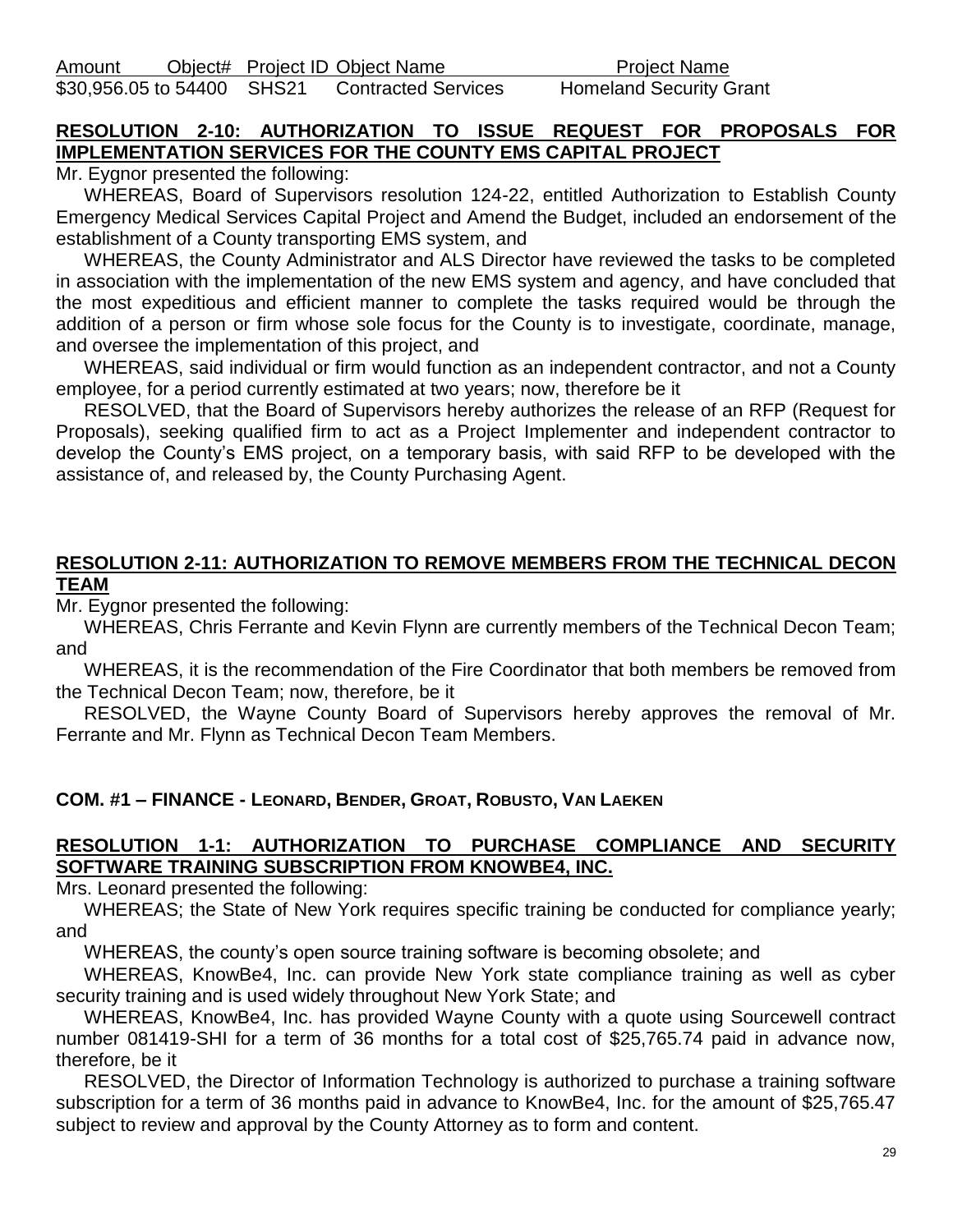#### **RESOLUTION 1-2: AUTHORIZATION TO RENEW AGREEMENT WITH VISUAL COMPUTER SOLUTIONS, INC. FOR MAINTENANCE OF THE SHIFT SCHEDULING AND TIME SHEET SOFTWARE PROGRAM FOR THE OFFICE OF THE SHERIFF AND E-911**

Mrs. Leonard presented the following:

WHEREAS, the Office of the Sheriff and the 911 departments use POSSWeb/COSS/Scheduling software for shift scheduling and time sheet creation; and

WHEREAS, support and software updates are essential to the ongoing function of the system; and

WHEREAS, the annual cost of software support and updates for the period of June 2022 to May 2023 is \$7037.16; now, therefore, be it

RESOLVED, that the Chairman of the Wayne County Board of Supervisors is hereby authorized to sign an agreement with Visual Computer Solutions, Inc., on behalf of the County of Wayne, subject to review and approval by the County Attorney as to form and content.

# **RESOLUTION 1-3: AUTHORIZING PUBLIC AUCTION SALE OF REAL PROPERTY ACQUIRED BY THE COUNTY FOR DELINQUENT TAXES**

Mrs. Leonard presented the following:

WHEREAS, pursuant to the provisions of Article Eleven (11) of the Real Property Tax Law of the State of New York pertaining to the enforcement of the collection of delinquent taxes, the County of Wayne may acquire title to the real property as shown on Appendix A (attached hereto and incorporated herein by reference) and is entitled to acquire title by Court Order to the properties from 2020 listed on Appendix A; and

WHEREAS, pursuant to the provisions of Article Eleven (11) of the Real Property Tax Law, real property acquired by tax deed or Court Order may be disposed of by the County at such times and upon such terms as shall be determined by the Board of Supervisors; now, therefore, be it

RESOLVED, in accordance with Article Eleven (11) of the Real Property Tax Law;

FIRST: The enforcing officer (Treasurer) is hereby authorized and directed to take appropriate action regarding removal of property from the auction list after the filing of the Summary Judgment of the Petition of Foreclosure and up to the time of the auction.

SECOND: The Director of Real Property Tax Services is hereby authorized, empowered and directed to conduct an on-line auction sale of the properties listed on Appendix A at COLLARCITYAUCTIONSONLINE.COM on June 30, 2022 beginning at 11 AM.

THIRD: The Director of Real Property Tax Services is hereby authorized and directed to advertise the auction in such manner as she deems suitable for obtaining the greatest public participation in the sale and to charge the advertising cost to Account No. A1364.54000 (Expenses on Property Acquired for – Advertising).

FOURTH: Each parcel of property shall be offered and sold at the public auction sale subject to the following terms and conditions of sale:

COUNTY OF WAYNE REAL PROPERTY AUCTION SALE ON-LINE FORMAT JUNE 30, 2022 @ 11 am EST REGISTRATION AND PREVIEW OF ALL PROPERTIES ON-LINE JUNE 1, 2022 – JUNE 29, 2022

# TERMS AND CONDITIONS OF SALE

Addendum A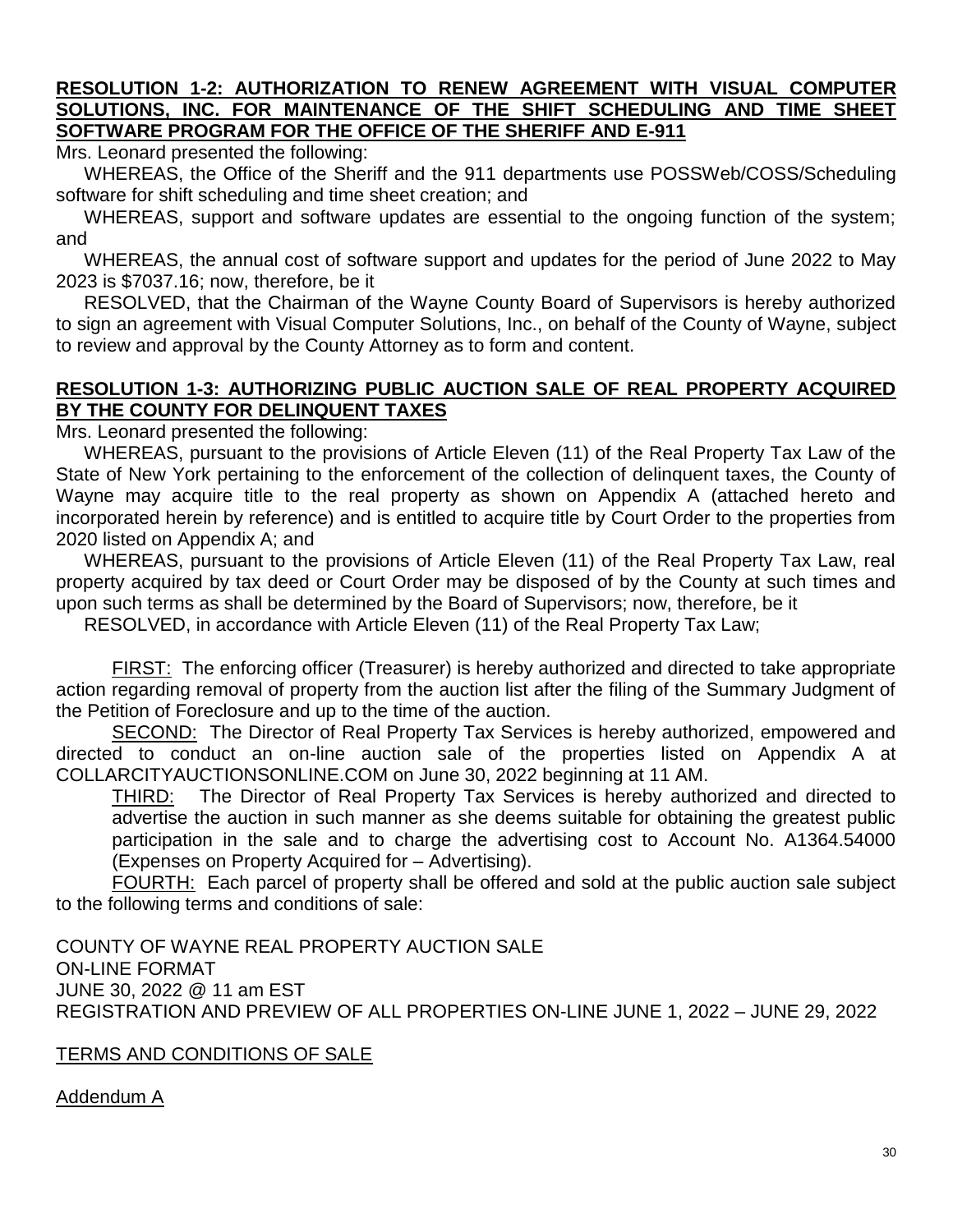#### COUNTY OF WAYNE, NY REAL ESTATE AUCTION PARTIAL AUCTION TERMS - SEE BIDDER APPLICATION AND WEBSITE FOR ADDITIONAL DOCUMENTS AND INFORMATION

By electronically or manually signing this certification and submitting along with all documents related to the Online Bidder Application, in exchange for bidding privileges, I hereby certify under penalty of perjury the following:

This contract and all related documents should be reviewed by your counsel prior to bidding as it contains terms and requirements which are not subject to modification, bid withdrawal or bid cancellation. By bidding on any property being offered for auction, you acknowledge that you have either: (1). reviewed the contract with your attorney or, (2). waived right of attorney review. Further note that failure of purchaser to secure financing prior to date of transfer does not constitute grounds for an extension or return of the Down Payment and Buyer's Premium.

1. The property(s) offered for sale has/have been acquired by the County of Wayne (hereinafter referred to as the "County") by Court Order pursuant to the provisions of Title 3, Article 11 of the Real Property Tax Law of the State of New York.

2. All potential Bidders/Buyers must BECOME A MEMBER WITH COLLAR CITY AUCTIONS@ WWW.COLLARCITYAUCTIONSONLINE.COM.

3. All Bidders/Buyers must register for this auction and submit all required Bidder Application documents and then will be manually approved to bid once Bidder Application has been received, reviewed and approved by the auction company. LATE REGISTRATIONS WILL NOT BE APPROVED.

4. Former owners will not be allowed to bid on their properties. No third parties shall be allowed to bid on behalf of a former owner.

5. By acknowledging and executing these Terms & Conditions, the purchaser certifies that he/she is not representing the former owner(s) of the property against whom the County Foreclosed tax liens and has no intent to defraud the County of the unpaid taxes, assessment, penalties, and charges which have been levied against the property. The purchaser agrees that neither he/she nor his/her assigns shall convey, transfer, or assign the property to the former owner(s) against whom the County foreclosed within 24 months subsequent to the auction date. If such conveyance occurs, the purchaser understands that he/she will be found to have committed fraud, and/or intent to defraud, and will be liable for any deficiency between the purchase price at auction and such sums as were owed to the County for unpaid taxes prior to the tax lien foreclosure on the property and consents to immediate judgment by the County for said amounts in addition to reasonable attorney's fees and expenses.

6. NO PERSON OR ORGANIZATION CAN BID ON PROPERTIES AT THE AUCTION IF THEY, OR A CORPORATION OR COMPANY THEY ARE AFFILIATED WITH, OWE PROPERTY TAXES (CURRENT YEAR OR PRIOR YEAR) TO THE COUNTY. ALL SUCH TAX LIABILITIES MUST BE PAID PRIOR TO THE AUCTION IN ORDER TO BID AT THE AUCTION. Previously defaulting parties (i.e. parties who have a property tax installment contract or have failed to pay taxes for prior tax years) are not allowed to bid until 18 months after the default is cured.) Failure to comply with this provision will be grounds for default and forfeiture of any deposits paid without exceptions.

7. The property will be conveyed by the County to the purchaser by quit-claim deed, containing a description of the property known as tax map number and as it appeared on the tax roll for the year upon which the County acquired title or as corrected up to date of deed. The deed will be recorded by the County upon payment in full of the purchase price and all closing fees/costs. POSSESSION OF PROPERTY IS FORBIDDEN UNTIL THE DEED IS RECORDED WITH THE WAYNE COUNTY CLERK CONVEYING TITLE TO THE PURCHASER. TITLE VESTS AT THE RECORDING OF THE DEED. It is agreed between the County and the purchaser that delivery and acceptance of the deed occurs upon recording of the deed, which shall constitute the transfer of legal title of the premises to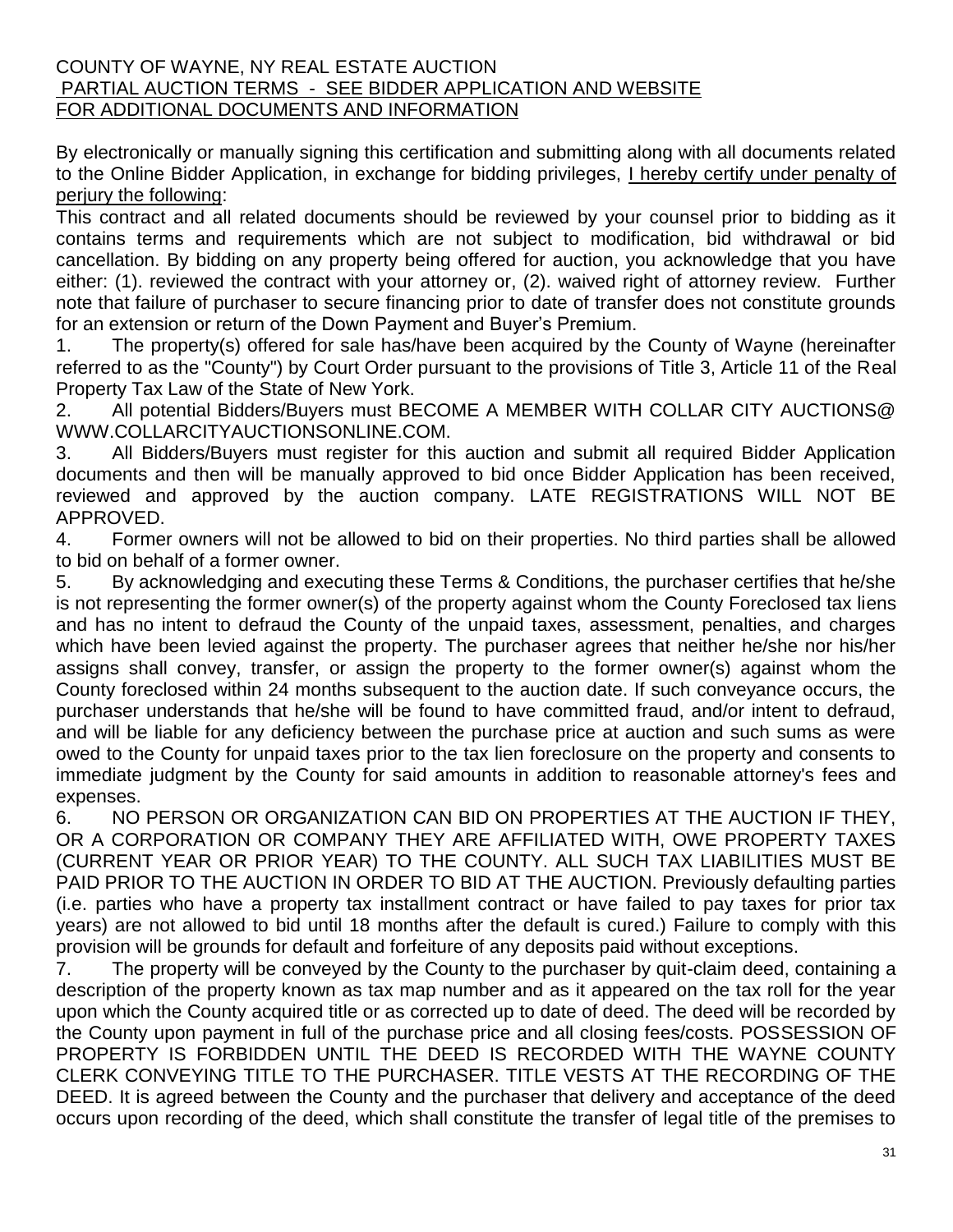the buyer.

8. Deeds shall convey title only to the person identified as the successful bidder whose bid has been accepted by the Board of Supervisors, along with the successful bidder's spouse, if so desired. No deed shall be executed to convey title in the name of anyone other than the successful bidder, and bidder's spouse, if so desired.

9. The County will not furnish an abstract of title or an instrument survey map.

10. The County does not make any representations or warranties, expressed or implied, (a) concerning the quality or the condition of the title to the property, or the validity or marketability of such title; the ownership of any improvements on the property; the condition of the property and any improvements thereon or its fitness for any use; or the accuracy of the property description on the tax roll or in the notice of sale or any other advertisement of sale furnished by the County; or (b) that the property or any improvements thereon presently comply with building or zoning codes, or with any state or local laws or regulations. Any information concerning the property furnished by the County or any of its officers, employees, or agents shall not be deemed to include any such representations or warranties. Any promotional tools such as photographic slides, tax maps, written or verbal descriptions, etc. are for informational purposes only.

11. Any successful bidder, who fails to tender the deposit as outlined, will be forbidden to participate in this or any other auction for a time period of 18 months. Any parcels where the deposit was not received at the close of the auction contract completion date will be considered defaulted. If a purchaser fails to close on the parcel(s) that he/she bids on at the auction, he/she will be prohibited from participating at future auctions held for the County of Wayne for a time period of 18 months.

12. I acknowledge that I have received a complete bidder packet and will not be approved to bid until the Auction Company has received my fully completed Online Bidder Application.

13. As specified in the "Online Bidder Application" I unconditionally acknowledge, agree and authorize the Auction Company to place a \$1,000.00 hold on my credit or debit card (NO PREPAID CARDS OR AMERICAN EXPRESS ACCEPTED) which will be released if I am not the successful bidder or you may include an official bank check made payable to Collar County Auctions Realty & Mgmt, Inc. PERSONAL AND BUSINESS CHECKS WILL NOT BE ACCEPTED. Non-winning bidders will receive a full refund in approximately 10-business days post auction without any accrued interest. Credit card hold will be released upon completion of the purchase and sale contracts for winning bidders and within five business days for non-winning bidders. The hold is required in order to be approved to obtain bidding privileges and will only be converted to a fully executable charge and retained if the successful high bidder does not perform and complete the required purchase contracts and addendums by appointment on July 11 & 12, 2022, Wayne County Office Building, 16 Williams Street, Lyons, NY 14489. I further unconditionally grant permission to the auction company to charge my credit or debit card in full or part for all amounts due if I default in any contractual obligations herein and forever forgo any and all rights to place a chargeback or dispute on any charge placed on my credit card related to my obligations agreed to herein as well as contained in the Online Bidder Application Credit/Debit Card Agreement. If I attempt or do place any chargeback, file a dispute or claim of any kind or attempt to cancel any hold now or in the future, I unconditionally grant the auction company permission to charge all monies due in full or increments as available and I further acknowledge to my credit card company that if I file a dispute, chargeback or any claim to attempt a block, reversal or cancellation of any charge or hold placed due auction company or the County that it is not valid and further instruct and grant unconditional authorization and permission to my credit card company to void my chargeback, dispute or requests of any kind now and forever. Additionally, I grant the auction company permission to charge my credit card now or at any time in the future an additional recovery fee, in full or increments, the amount of \$750.00 to cover their time involved with answering any chargeback, dispute or claim now or in the future. I also acknowledge and agree to reimburse the auction company and County all time, legal expenses, attorney fees incurred if I cause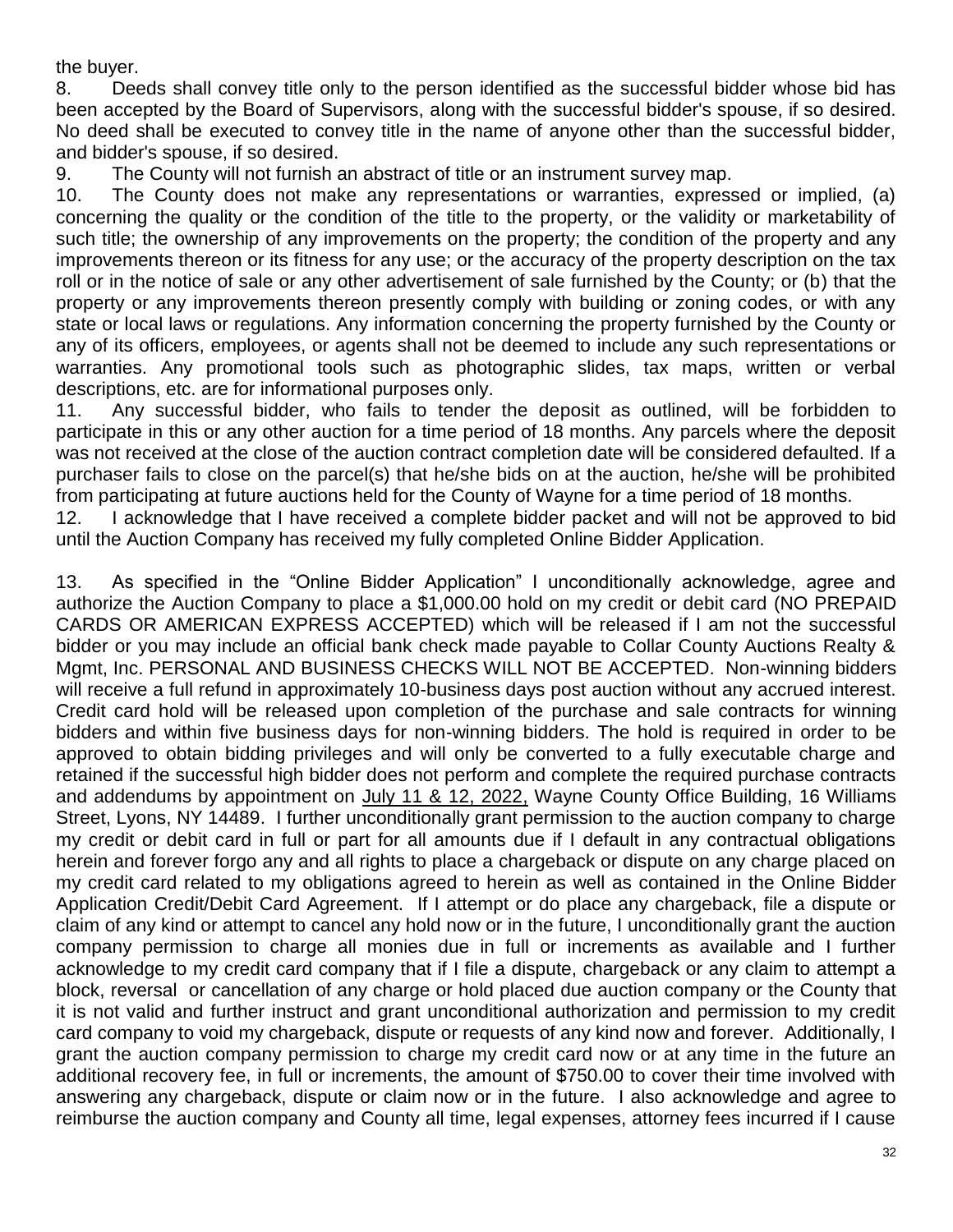litigation or any claim that would cause these types of fees to be incurred. I further agree not to close any credit card in an attempt to prevent fees due from being charged to my credit card. unconditionally acknowledge and agree that upon registering and entering my name and credit card information into the auction company's registration process that I am electronically signing and guaranteeing that I have read, fully understand and agree to abide by and be bound by all related terms herein. I agree to be fully responsible for all associated costs involved with the resale, remarketing and any deficiency if I default and the Auction Company and County must resell any property(s) due to my default. I agree that if I bid on multiple properties, these terms and all fees apply individually to each separate parcel.

14. I have read and agree to be bound by all terms herein as well as contained in the County of Wayne, NY Tax Property Online Bidder Application and fully and unconditionally understand and agree to abide by and be bound to them without exception.

15. By registering, I acknowledge I have sufficient funds to meet all requirements as called for by the terms within the Online Bidder Application as well as purchase agreement post auction. I agree to be fully responsible for all collection costs, plus reasonable attorney fees related to any and all collection costs incurred by the County or auction company if I default and fully understand that litigation between the County and any bidder or buyer will only be brought forth in Wayne County Supreme Court and any litigation between the auction company and any bidder or buyer shall only be brought forth in Schenectady County Supreme Court.

16. Upon being declared the high bidder on a parcel, the Bidder as Purchaser will be contacted by the Auction Company to schedule an appointment which will take place, Wayne County Office Building, 16 Williams Street, Lyons, NY 14489, Tuesday, July 11 & 12, 2022 from 10:00 am to 4:00 pm and at that time the buyer will be required to execute the Contract of Sale Packet and remit the required Down Payment of 10 Percent of the bid price and 6% or 10% Buyer's Premium, per property and based on the total on bid amount. If a bid price is \$1,000.00 or less, plus buyer's premium and all other required fees/costs, if any described herein, shall be the total purchase price and must be paid in full at time of contract completion. Bidder is encouraged to pay the entire bid price at Contract of Sale execution. All monies must be made in CASH or Cashier's Check, Visa, Mastercard or Discover. No American Express or Pre-paid Credit Cards. Cashier's Checks must be payable to the Collar City Auctions Realty & Mgmt, Inc. Escrow and drawn on banks insured by the Federal Deposit Insurance Corporation (FDIC) or National Credit Union Association (NCUA). No exceptions.

17. The property will be sold as advertised and "AS IS" with absolutely no warranty or guaranty, expressed or implied. I agree to accept the property in, "AS IS" condition with all faults as defined in the Auction Rules and Sales Contract. No representations of any kind are or have been made by the Auction Company, County of Wayne or their agents as to the title or physical condition of the property or as to the existence of any improvements thereon including water/well and sewer/septic systems. The sale of these properties is pursuant to a purchase contract. Failure of purchaser to secure financing prior to date of transfer does not constitute grounds for an extension or return of the down payment or buyer's premium. All information contained in the Auction Brochure and contained within the website of Collar County Auctions Realty & Management, Inc. (herein after known as "Auction Company") and contained in the Online Bidder Application is supplied for informational purposes only and not guaranteed. Prospective purchasers are urged to fully research any property prior to bidding at auction. Furthermore, all parties agree to hold harmless the County, Auction Company and their agents from any errors and or omissions, injury and or other matter that may arise now or in the future.

18. I am an eligible buyer as defined in the Auction Terms, Online Bidder Application and Sales Contract Packet.

- 19. (a) I am not the prior owner of any of the properties being offered for auction;
	- (b) I am not an immediate family member of a prior owner:
	- (c) I am not in any way acting on behalf of, as an agent of, or as a representative of the prior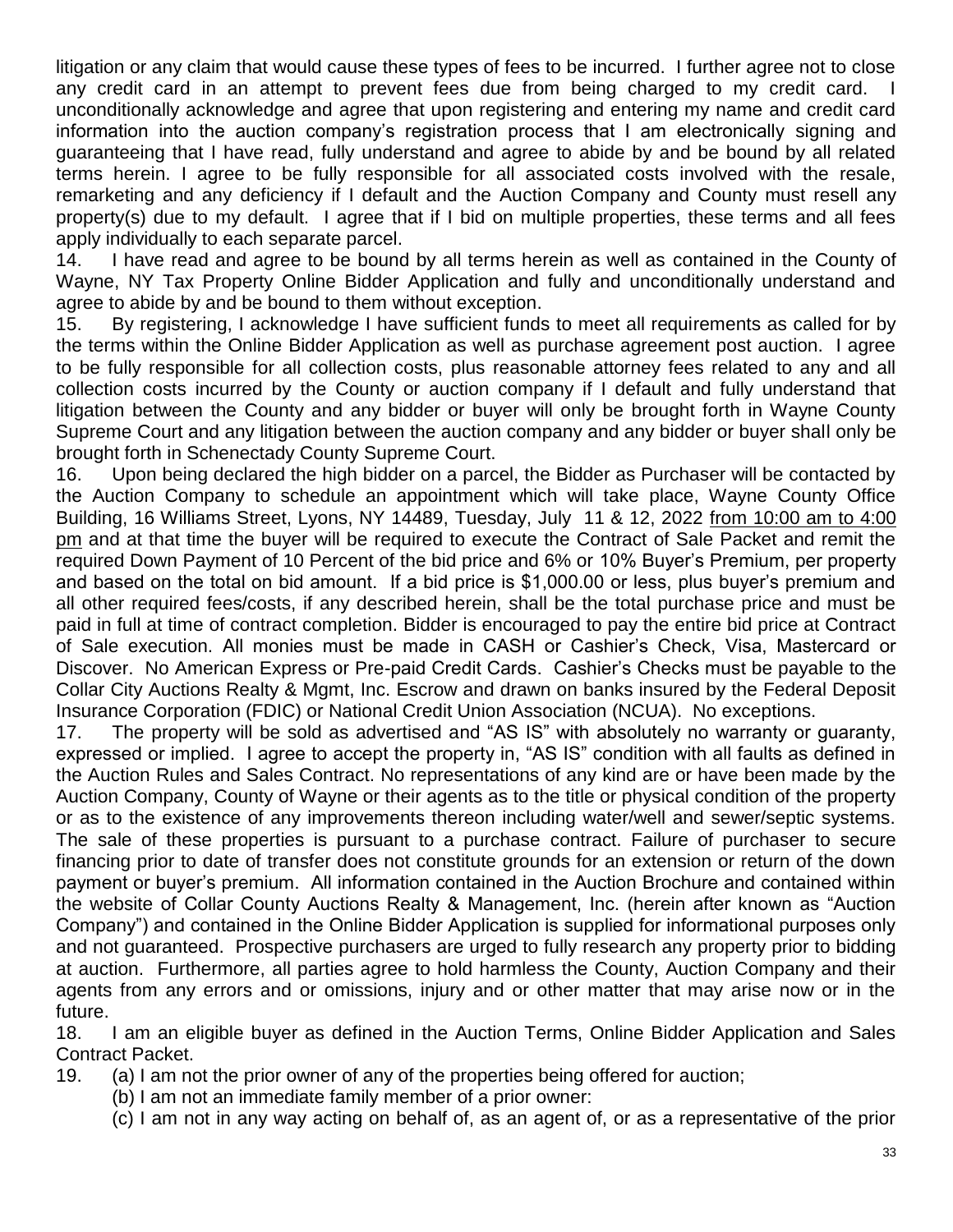owner;

(d) I am not acting as an agent of any officer, stockholder of a Corporation or general or limited partner of a partnership which owns any of the properties being offered for sale;

(e) I do not own property in the County of Wayne, either individually, jointly with another, through a corporation or partnership, which has delinquent taxes;

(f) I am not acting on behalf of, as an agent of, or a representative of any of the persons or entities set forth herein or above;

(g) In accordance with the requirements and prohibitions set forth in Article 18 of the General Municipal Law, sitting members of the Wayne County Board of Supervisors are precluded from bidding on any parcels included in the auction. Members of Town Boards for each Town in the County of Wayne are precluded from bidding on any parcels located in their respective Towns. I am not an elected or appointed official, (nor the spouse, minor child or dependent, thereof) involved in the assessment, tax levy, budget making or tax rate setting process in any municipality in the County of Wayne, including but not limited to Assessors, Board of Review Members, Town Board Members, and Town Supervisors. Village Trustees, Village Mayor, County Bureau of Finance, County Attorney, County Legislators, County Clerk and County Real Property Tax Director;

(h) that I have not defaulted from the prior TWO years' County of Wayne Delinquent Auctions. That by submission of a bid, each bidder and each person signing in person or electronically on behalf of any bidder certifies, and in the case of a joint bid, each party thereto certifies that to the best of their knowledge and belief: The prices in a bid have been arrived at independently without collusion, consultation, communication, or agreement for the purpose of restricting competition as to any matter relating to such prices with any other bidder or with any competitor.

20. I understand that in the event that I refuse or fail to complete my contractual obligations as a successful high bidder or if I fail to consummate purchase of any parcel at an auction, the second highest bidder of that parcel, at the discretion of the County of Wayne, NY, shall be offered the opportunity to purchase the parcel at the amount of the second highest bid plus the buyer's premium, closing costs/fees, and such other amounts as are due under these terms and conditions of sale. Secondary sale is not grounds for any refund or release of performance obligations to initial bidder as purchaser.

21. I understand and agree that if at any time prior to the recording of the deed, the County of Wayne determines that the Buyer is one of the persons set forth in paragraph 4, 5 and 6 herein or in violation of paragraph 8 herein, the County of Wayne at its sole option shall declare the public online auction sales contract breached and the County of Wayne shall retain any and all down payments made, and the Buyer shall forfeit all buyer's premium to the auction company paid or due and owing. I understand that if I am an elected official bidding on tax property within the local government jurisdiction that I serve, knowingly entering into a purchase contract is in violation of state law and may subject me to criminal and/or civil penalties including but not limited to: forfeiture of deposits, purchase price, buyer's premium, and title to the subject property.

22. I agree to hold the Auction Company, County of Wayne and their agents and or principals to the extent permitted by law, harmless from any claims based on environmental hazards that may be present on any property I purchase. No representations have been made or will be made by the County of Wayne as to the environmental condition or zoning compliance of the property.

23. I have received a copy of the pamphlet Protect Your Family From Lead in Your Home and I waive the opportunity to conduct a risk assessment or inspection for the presence of lead-based paint and/or lead based paint hazards.

24. I understand that only bids made by clearly using my user identification/user screen name will be accepted and that the bidding process will be recorded.

25. All parcels purchased by a Buyer must be paid for in full. Selective closings are not permitted. Failure to remit full payment on all parcels purchased at the auction will result in a forfeiture of all monies paid, which will be retained by the County and Auction Company as liquidated damages, and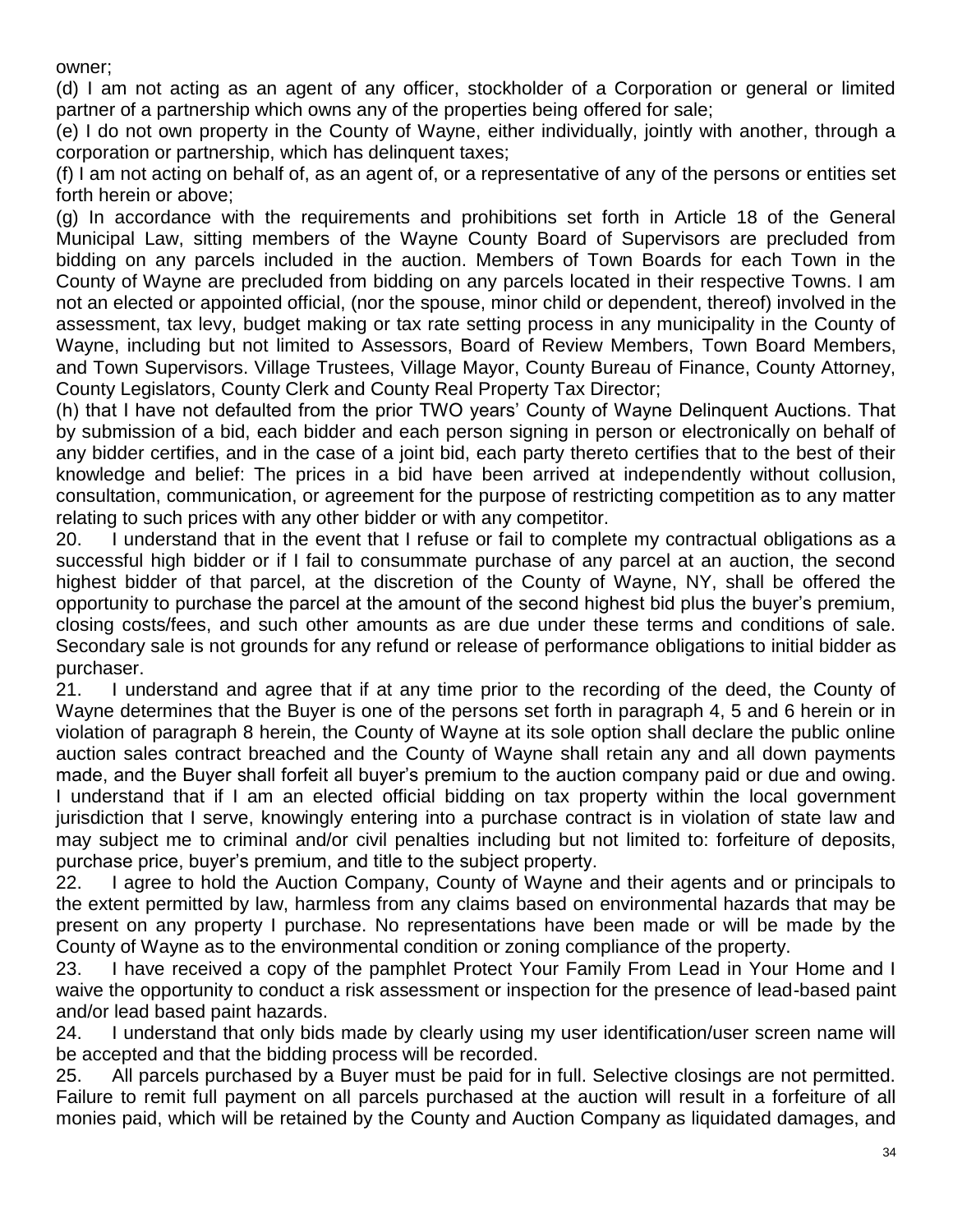the cancellation of all sales to the Buyer.

26. All tax properties sold at auction are being sold subject to:

a) Rights of the public and others in and to any part of the premises that lies within the bounds of any street, alley, or highway.

b) Manufactured home, mobile home or trailer liens, if any.

c) All covenants, leases, easements and restrictions of record affecting said premises, if any.

d) Any state of facts that an accurate, currently dated survey might disclose.

e) Environmental conditions of property.

f) All New York State and Federal tax liens, if any.

g) All taxes due as applicable and disclosed on the date of the auction. It is understood that these taxes may not be exact and owing

h) Village tax liens, if any.

i) Back delinquent taxes are forgiven, and the Buyer shall not be liable for any previous taxes owed by the former owner.

27. The premises being sold may be subject to tenancies and/or leases affecting the said premises. Buyer is to determine the existence and status of such interests and the applicable legal rights there to. Evictions, if necessary, are solely the responsibility of the Buyer after the recording of and receipt of the deed.

28. The total Bid Price is the combination of the high bid, the buyer's premium, and all applicable fees. The buyer shall enter into the required non-contingent purchase and sale agreement. All sales shall be final, absolute and without recourse, and in no event shall the County be or become liable for any defects in title for any cause whatsoever, and no claim, demand or suit of any nature shall exist in favor of the purchaser, its heirs, successors or assigns, against the County arising from this sale.

29. Notice is hereby given that the premises being sold may lie within an Agricultural District as designated upon the tax map. It is the sole responsibility of any bidder to ascertain which specific parcel(s) is so designated and thereby sold subject to the provisions of law applicable thereto.

30. All bids are subject to acceptance by the Wayne County Board of Supervisors. The purchaser's bid will be submitted to the Board of Supervisors on July 20, 2022. It shall be the purchaser's responsibility on July 21, 2022 to visit the website of Collar City Auctions Realty & Mgmt., Inc at www.CollarCityAuctionsOnline.com to determine whether my bid was accepted or rejected by the Board of Supervisors or call our office at 888-222-1522.

31. The purchaser must pay the balance of the purchase price (paid in cash, certified check, bank check, money order, credit card) payable to the Wayne County Treasurer) together with the necessary recording taxes and fees (paid in cash or check payable to the Wayne County Clerk) to the Wayne County Treasurer's Office not later than 3 PM on JULY 27, 2022. Upon receipt of such payments, the deed will be recorded in the County Clerk's Office and mailed to the purchaser upon completion of the recording process.

The purchaser may not assign his/her right to complete the sale. ALL DEEDS SHALL BE EXECUTED SOLELY IN THE NAME OF THE BIDDER (AND SPOUSE, IF REQUESTED) AS REGISTERED AT THE AUCTION. If the purchaser fails to make such payments on or before JULY 27, 2022, the sale shall be deemed cancelled, the County shall not be obligated to convey the property to the purchaser and the purchaser's deposit shall be retained by the County as liquidated damages.

IF THE BALANCE DUE FROM BUYER(S) PLUS ANY ADDITIONAL CHARGES ON EACH PROPERTY PURCHASED AT AUCTION IS NOT RECEIVED IN FULL ON OR BEFORE WEDNESDAY JULY 27, 2022, BY3:00 P.M. at the County of Wayne Treasurer's Office, 16 Williams Street, Lyons, NY 14489, THE BUYER(S) SHALL IMMEDIATELY FORFEIT THEIR DOWN PAYMENT OR ANY PAYMENTS MADE WITHOUT RECOURSE AND THE PURCHASE AND SALE AGREEMENT SHALL BECOME NULL AND VOID FOR ANY OBLIGATION THE COUNTY AND AUCTION COMPANY HAD TO PURCHASER. Purchaser agrees and understands that the buyer's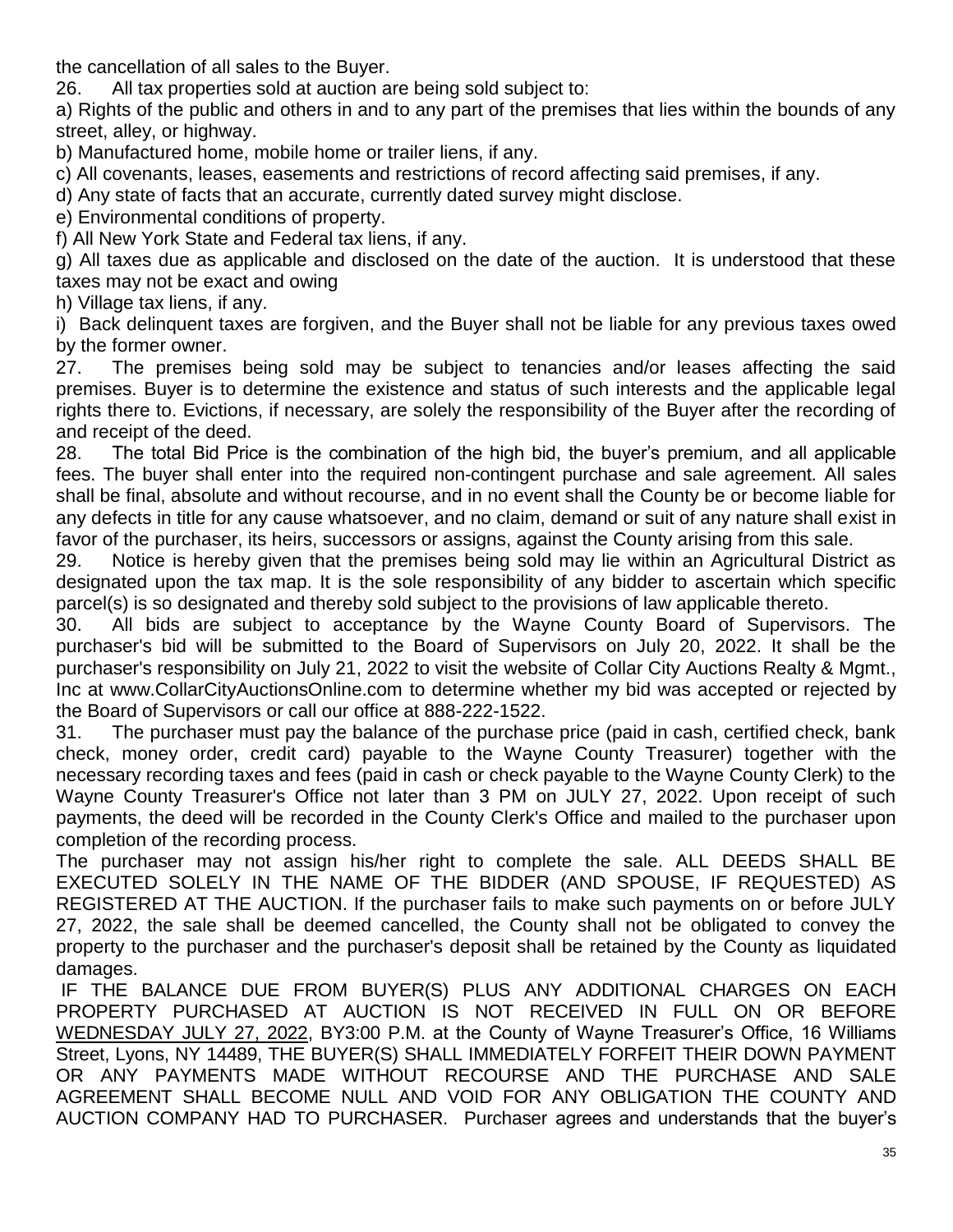premium is deemed earned by Auction Company upon approval or acceptance of bid by the County and is non-refundable. This means when you become the successful high bidder through bidding. A sample Purchase and sale agreement is available online at [www.CollarCountyAuctionsOnline.com](http://www.collarcityauctionsonline.com/) or call our office at 518-895-8150 x 103 to request a sample be sent via USPS if you do not have internet access. No internet access? You may also place a bid utilizing our "Absentee Bid Form Contained within the "Online Bidder Application". Persons defaulting from prior year's auctions are disqualified for eighteen months from participating in delinquent property tax auctions or acquiring title through such process.

32. The transfer costs/fees which the purchaser shall be required to pay, in addition to bid price, shall consist of:

a) Filing fee for the Real Property Transfer Report (RP-5217) of \$125.00 if the property is classified as agricultural, a 1-3 family dwelling, an apartment, or condominium, and \$250.00 if the property is otherwise classified (vacant, commercial, entertainment, community service, industrial, public service, forest, etc.

- b) Filing fee for combined Capital Gains Transfer Tax Affidavit \$5.00
- c) Preparing, recording and filing of the deed, \$55.00
- d) Capital Gains Transfer Tax, \$4 per thousand of bid price

33. Property Inspections: Please drive by vacant land parcels. Improved properties may ONLY be inspected from the exterior. Please do not enter any improved properties. Please ONLY Drive by Occupied Properties. If an improved property appears to be occupied, you are only permitted to view from the road. Evictions, if necessary, are solely the responsibility of the successful bidder after closing and recording of the deed.

34. Purchasers are not responsible for payment of any delinquent County property taxes prior to the foreclosure. Purchasers will, however, be responsible for the current year 2022 Village property tax bill and any relevy. If the property tax payment for any village parcels that include a relevy are not received, the purchaser will be responsible for the full amount of the village bill to include all relevy amounts. Any 2022 village property tax bills not paid must be paid directly to the Village as instructed on the bill. The County will convey the property free and clear of County tax liens accrued on or before January 1, 2022.

35. In order to avoid future delinquent charges, the new owner should immediately advise all tax collectors of the new ownership, and the address where future tax bills are to be mailed.

36. All bids are subject to and contingent upon approval and acceptance by the Wayne County Board of Supervisors. The County reserves the right to sell to the second highest bidder if Purchaser defaults.

37. The Board of Supervisors reserves the right to accept or reject any or all bids, or to withdraw any parcel from the sale at any time prior to delivery of the deed to the purchaser.

38. In the event that a sale is cancelled by Court Order or judgment or by the Wayne County Board of Supervisors, the successful bidder shall be entitled only to a refund of the purchase money. Purchaser shall not be entitled to special or consequential damages, attorney fees, reimbursement for any expenses incurred as a result of ownership or improvements of the property, nor for taxes paid during the period of ownership.

39. No personal property is included in the sale of any property and/or parcel(s) owned by the County of Wayne. The disposition of any personal property located on, in, under or on the property or parcel sold shall be the sole responsibility of the purchaser upon transfer of title.

40. Notice to Real Estate Brokers/Agents: The Auction Company is acting in the capacity of a Real Estate Broker/Auctioneer and NOT as a Realtor on the auction of the properties contained herein. The Auction Company is NOT offering any cooperating brokerage fee to any outside brokerage company or agent for producing a bidder or purchaser at this auction. It is recommended that Brokers and/or Agents structure some type of compensation from the buyer they are representing.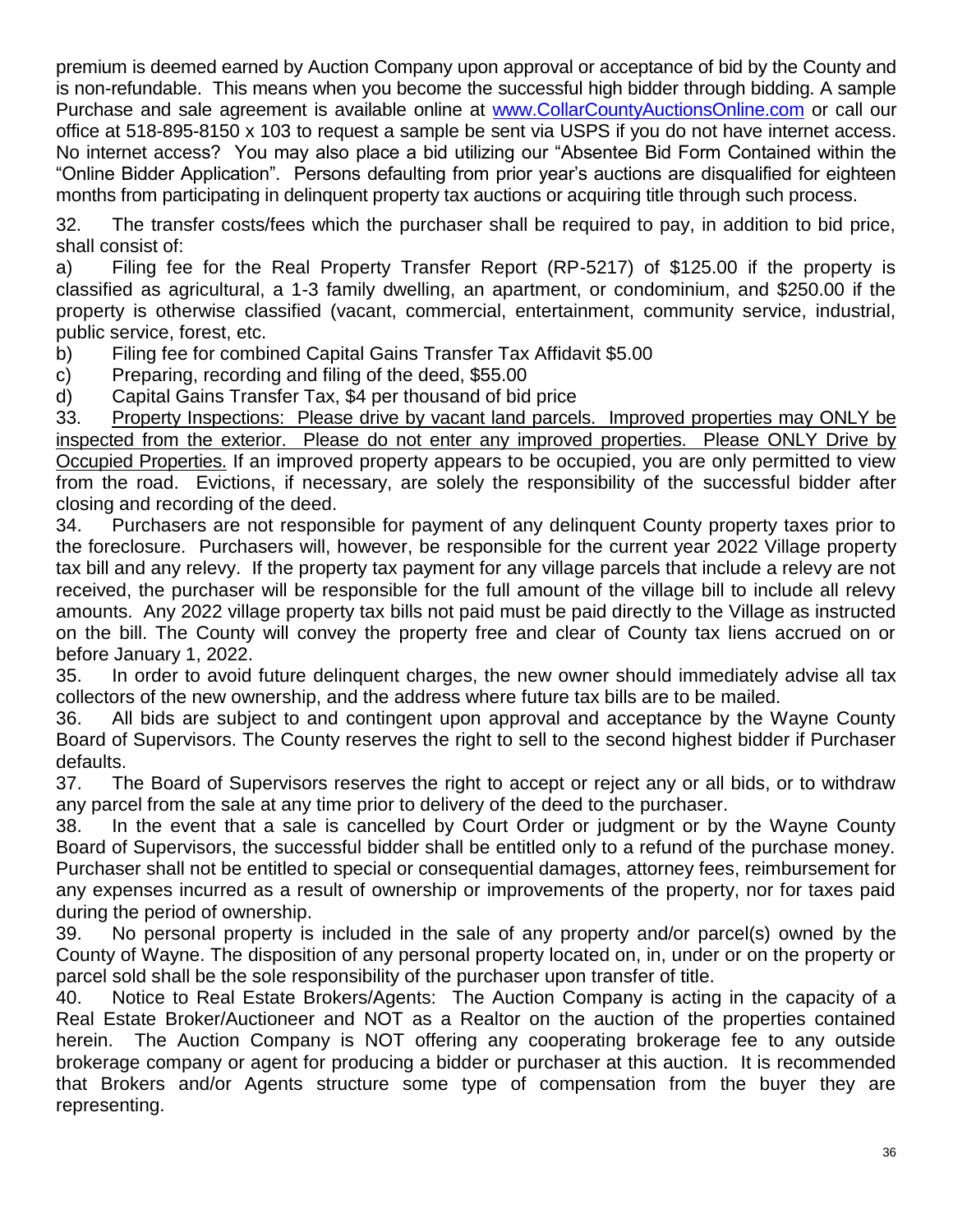I, the Bidder, acknowledge that I, read, write and fully understand the English language and further agree and acknowledge that I have fully read and, if felt necessary, reviewed all terms/bidder registration documents related to bidding and purchasing with my counsel. I further acknowledge that all information is true and accurate under penalty of law.

## **RESOLUTION 1-4: APPROVING APPLICATIONS FOR CORRECTED TAX ROLLS**

Mrs. Leonard presented the following:

WHEREAS, applications for correction of tax rolls in relation to parcels of property identified below have been filed with the Director of Real Property Tax Services ("Director"); and

WHEREAS, the Director investigated the circumstances of the claimed errors on the tax rolls and recommends that the applications be approved; now, therefore, be it

RESOLVED, pursuant to Article 5, Title 3 of the Real Property Tax Law, the applications are approved and the officers having jurisdiction of the tax rolls are hereby authorized to make the following corrections:

## **TOWN OF ARCADIA**

| 67113-00-407376 |                                         |
|-----------------|-----------------------------------------|
| <b>WCRLB</b>    |                                         |
| \$7,186.09      | Total County Tax Difference: \$1,407.59 |
| \$3,196.24      |                                         |
|                 |                                         |

# **TOWN OF ARCADIA**

| 2022 Tax Roll               |                 |                                       |
|-----------------------------|-----------------|---------------------------------------|
| Account No.                 | 67113-00-374381 |                                       |
| Assessed to:                | <b>WCRLB</b>    |                                       |
| <b>Total Tax Difference</b> | \$823.88        | Total County Tax Difference: \$161.38 |
| <b>Corrected Total Tax:</b> | \$71.28         |                                       |

# **RESOLUTION 1-5: TAX REFUND – ERROR ON TAX ROLL**

Mrs. Leonard presented the following:

WHEREAS, applications for refund of real property tax claimed to be attributable to an error on the tax roll has duly been filed with the Director of Real Property Tax Services ("Director") for the properties listed below, pursuant to the provisions of Article Five, Title 3 of the Real Property Tax Law; and

WHEREAS, the Director investigated the circumstances of the claimed errors and has submitted a report recommending the applications be approved; now, therefore, be it

RESOLVED, pursuant to Article 5, Title 3 of the Real Property Tax Law that the following applications are hereby approved and the County Treasurer is hereby authorized and directed to pay the refunds:

#### **TOWN OF WALWORTH**

| 2022 Tax Roll               |                             |                                       |
|-----------------------------|-----------------------------|---------------------------------------|
| Account No.                 | 62113-08-792923             |                                       |
| Assessed to:                | Johnson, Jeffrey E & Lisa M |                                       |
| <b>Total Tax Difference</b> | \$284.34                    | Total County Tax Difference: \$165.58 |
| Corrected Total Tax:        | \$2,220.95                  |                                       |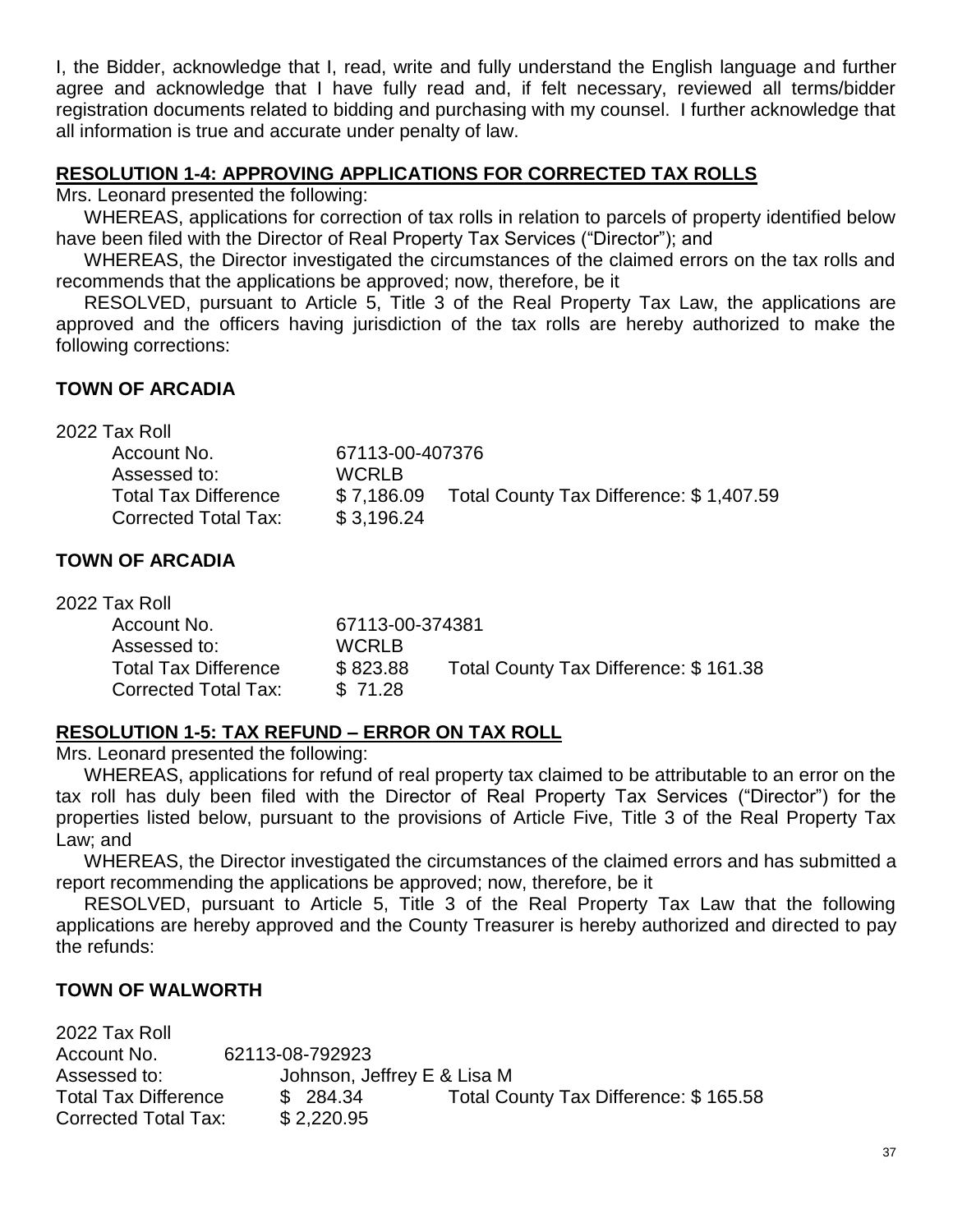And be it further,

RESOLVED, that the County Treasurer is hereby authorized and directed to charge back the Refunds in the manner prescribed by Section 556 of the Real Property Tax Law.

## **RESOLUTION 1-6: AUTHORIZATION TO AMEND CONTRACT WITH THE BONADIO GROUP FOR ADDITIONAL TESTING**

Mrs. Leonard presented the following:

WHEREAS, Wayne County is under contract with the Bonadio Group for Independent Audit Services; and

WHEREAS, it has been determined that the County's Federal Fund on the single audit has been under reported and must be amended; and

WHEREAS, more testing must be done to be compliant in our single audit; and

WHEREAS, the fees for the additional testing are as follows:

2019 – Testing of the additional program, reissuance of the Single Audit Report, re-opening and reissuance of the Data Collection Form \$3,000.

2019 – Reissuance of the County-wide financial statements to report the reclassification of State Aid to Federal aid and the necessary subsequent review procedures to update the audit as of the report date \$2,500.

2020 – Reissuance of the Single Audit Report, re-opening and reissuance of the Data Collection Form \$2,000.

2020 – Reissuance of the County-wide financial statements to report the reclassification of State Aid to Federal aid and the necessary subsequent review procedures to update the audit as of the report date \$2,500.

2021 – Testing of the additional program due to the re-issuance in 2019 \$2,000.

Total fee for additional services - \$12,000

RESOLVED, that the Wayne County Board of Supervisors authorizes the amendment of the agreement with the Bonadio Group, subject to the approval of the County Attorney as to form and content, to increase the payment for services for an amount not to exceed \$12,000.00, to be billed on a per hour basis based on the staff assigned to the project; and be it further

RESOLVED, that the County Treasurer is authorized to make the following budget adjustments:

#### **A1990 General Fund Contingencies**

(Appropriations) \$12,000.00 from .54000 Contractual Expenses

#### **A13204 General Fund County Auditor**

\$12,000.00 to .54501 Accountants & Auditors

#### **RESOLUTION 1-7: AUTHORIZATION TO ISSUE REQUEST FOR PROPOSALS FOR OUTSIDE COUNSEL TO ASSIST WITH BROADBAND PROJECT CONTRACT NEGOTIATIONS**

Mrs. Leonard presented the following:

WHEREAS, Resolution 490-21 authorized the Broadband Committee to enter into negotiations with Charter Communications Inc. to negotiate costs, terms and conditions of a public-private partnership agreement; and

WHEREAS, it is in the best interest of the county to obtain outside counsel with specific expertise in the technical components of the proposed agreement and that is well-versed in what terms and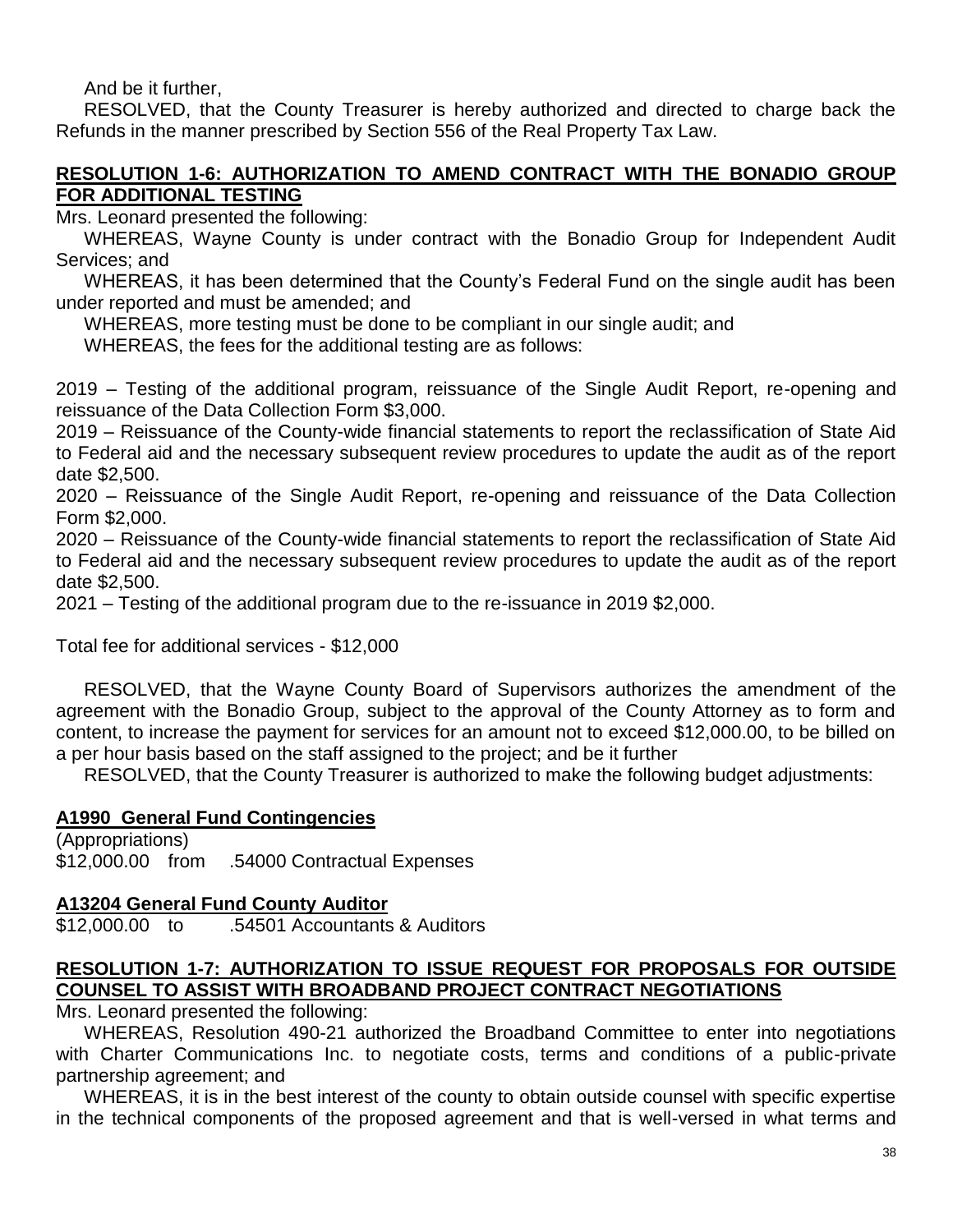conditions are appropriate, related to industry standards, for the creation of such public-private partnership and resulting agreement; and

WHEREAS, in accordance with General Municipal Law 104-B and the Wayne County Purchasing Policy, the county is required to issue a Request for Proposals (RFP) to procure the required professional service; now, therefore be it,

RESOLVED, that the Economic Development and Planning Department, in coordination with the Purchasing Department, be authorized to solicit a Request for Proposals for outside counsel to assist with contract negotiations for the Broadband Project; and be it further

RESOLVED, that once proposals are evaluated, a recommendation will be brought before the Board of Supervisors to authorize the county to enter into a contract for outside counsel services and allocate funds.

## **RESOLUTION 1-8: AUTHORIZATION TO ENTER INTO A MEMORANDUM OF AGREEMENT WITH BARGAINING UNITS TO PAY BIWEEKLY STIPENDS TO FULL AND PART-TIME EMPLOYEES**

Mrs. Leonard presented the following:

WHEREAS, the present competitive employment climate, along with rising economic strains, has made it exceedingly difficult to recruit new employees and retain current employees in the County workforce; and,

WHEREAS, the mounting recruitment and retention problem is leaving essential positions, critical to the provision of numerous vital services, unfilled throughout County departments; and

WHEREAS, a temporary stipend paid to full and part-time County employees would help to alleviate some of the current economic strains employees are facing and help the County to retain its existing workforce; and

WHEREAS, a Memorandum of Agreement (MOA) has been presented to each of the seven bargaining units that represent the employees of Wayne County that specifically outlines the following terms and conditions of the proposed stipend:

- 1. The Guidelines for the County's payment of Retention bonuses are as follows:
	- Full time employees will receive \$100.00 bi-weekly.
	- Part time employees will receive \$50.00 bi-weekly.
	- Employees on a continuous leaves of absence (eg: FMLA, 207c, and contractual leaves, etc.) are not eligible to receive the stipend.
	- Employees must be actively employed for the full pay period to be eligible for the stipend.

2. It is specifically acknowledged by each of the signatories hereto and by each of the Unions that the terms of this agreement do not set any precedent or establish a practice or custom that binds either party beyond its stated terms; and

3. This agreement will be in effect from the payroll period beginning April 15, 2022 and shall terminate on a date determined by the Board of Supervisors, in its sole discretion, no later than December 22, 2022, be it further agreed that

4. The Chairman of the Board of Supervisors shall execute the Memorandum of Agreement (MOA) with the above stated Unions agreeing to the these provisions outlined within the MOA, upon authorization by Resolution adopted by the full Board of Supervisors; and

WHEREAS, the proposed stipend is contingent upon unanimous approval of the MOA by all bargaining units; now, therefore be it

RESOLVED, that the Chairman of the Wayne County Board of Supervisors is hereby authorized to sign a Memorandum of Agreement with all Wayne County bargaining units and enter into an agreement to pay a temporary, biweekly stipend to all full and part-time employees, subject to review and approval by the County Attorney as to form and content; and, be it further

RESOLVED, that the Wayne County Treasurer is hereby authorized to transfer \$1,900,000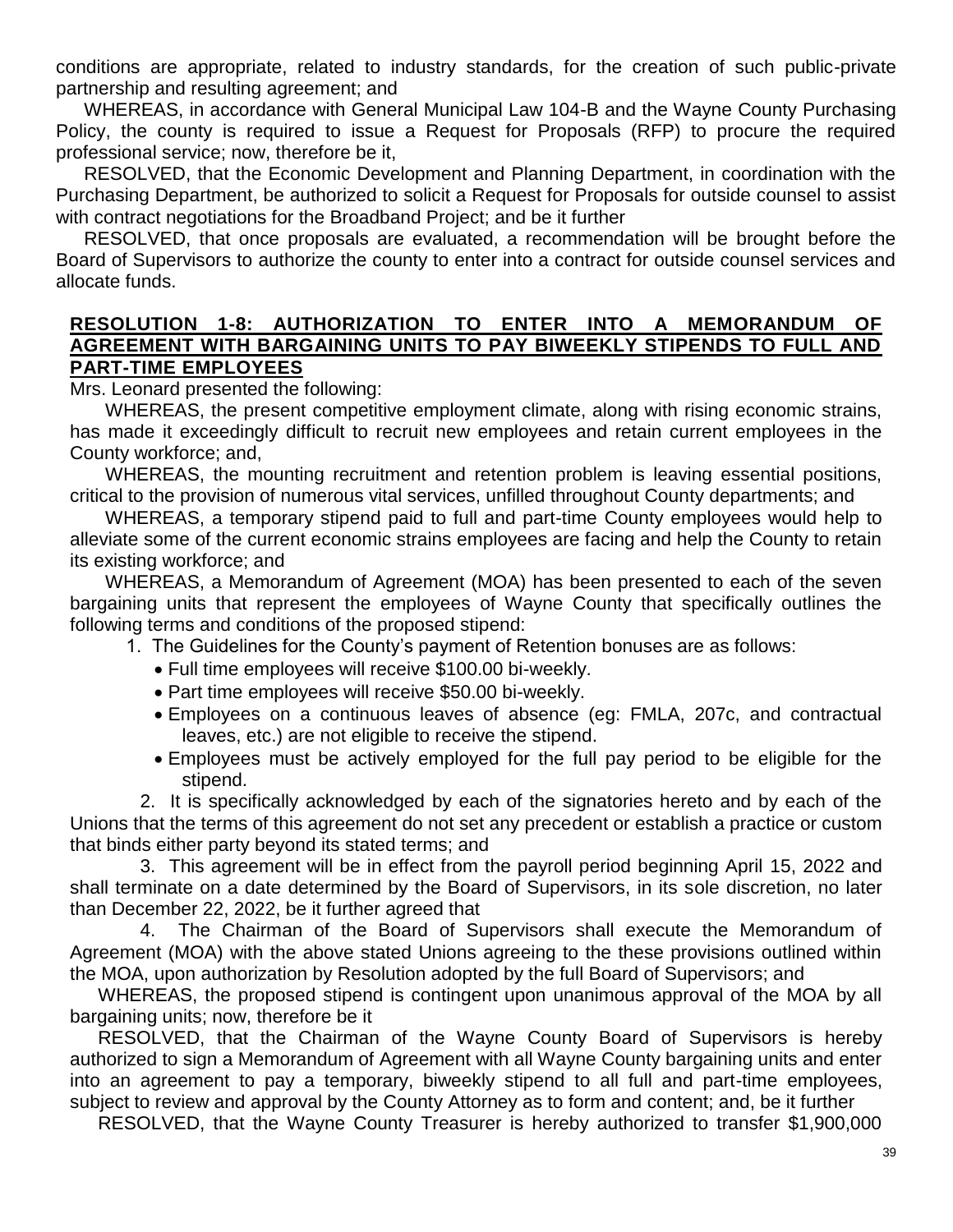from Unassigned General Fund Balance; and, be it further

RESOLVED, that the Wayne County Treasurer is hereby authorized to amend the 2022 County Budget as follows:

A1990 Contingent Fund General

(Appropriations) \$1,900,000 to 54000 Contractual Expenses

# **RESOLUTION 1-9: AUTHORIZATION TO REMIT PAYMENT TO A MEMBER OF THE BOARD OF SUPERVISORS FOR SERVICES PROVIDED**

Mrs. Leonard presented the following:

WHEREAS, during the semi-monthly audit of claims for payment by the Wayne County Audit Office it was determined an invoice was submitted by Steve Groat Studios, and

WHEREAS, it was determined that this business is owned by a member of the Board of Supervisors, and

WHEREAS, section 6 of the Wayne County Purchasing Policy states "no official or employee of the County shall have financial interest in any purchase or contract secured by the County, without disclosure to and authorization from the originating department's standing committee," and

WHEREAS, a Board of Supervisor member is not assigned to report to a standing committee, and therefore cannot seek disclosure to and approval from said committee as required by the Purchasing Policy, and

WHEREAS, it has been determined by the County Administrator and County Attorney that the adoption of a resolution is required to remit payment for this service, now therefore be it

RESOLVED, the Board of Supervisors authorizes the payment of \$295.00 to the vendor, Steve Groat Studios that is owned by Board of Supervisor member Steve Groat, for the color composite photo portrait and layout of the Board of Supervisors.

## **RESOLUTION 1-10: AUTHORIZATION TO REJECT BIDS FOR THE SALE OF COUNTY PROPERTY – TOWN OF ROSE**

Mrs. Leonard presented the following:

WHEREAS, Resolution 108-22 authorized to the County Treasurer to sell a property located at 10712 Wolcott Rd in the Town of Rose that was acquired via the tax foreclosure process and not sold at public auction due to legal proceedings; and

WHEREAS, the County Treasurer has duly advertised for bids on the property and bids were opened on Friday April  $8<sup>th</sup>$ , 2022 at 2pm and the following bid was received:

| <b>Bidder</b>     |  |  |
|-------------------|--|--|
| Michael Lockwood  |  |  |
| 6029 Auburn St    |  |  |
| Wolcott, NY 14590 |  |  |

**Total Bid** 

 $$900.00$ 

WHEREAS, the bid is not sufficient to cover the amount of taxes that were written off; and

WHEREAS, the County will be holding a public auction in July to sell other tax foreclosure parcels; and

WHEREAS, based on these factors the County Treasurer recommends that this bid be rejected and this parcel be added to the list of parcels to be sold in the upcoming auction; now therefore be it

RESOLVED, that the Wayne County Board of Supervisors rejects the bid received; and be it further

RESOLVED, that the parcel located at 10712 Wolcott Rd be added to the 2022 Tax Foreclosure Auction held in July 2022.